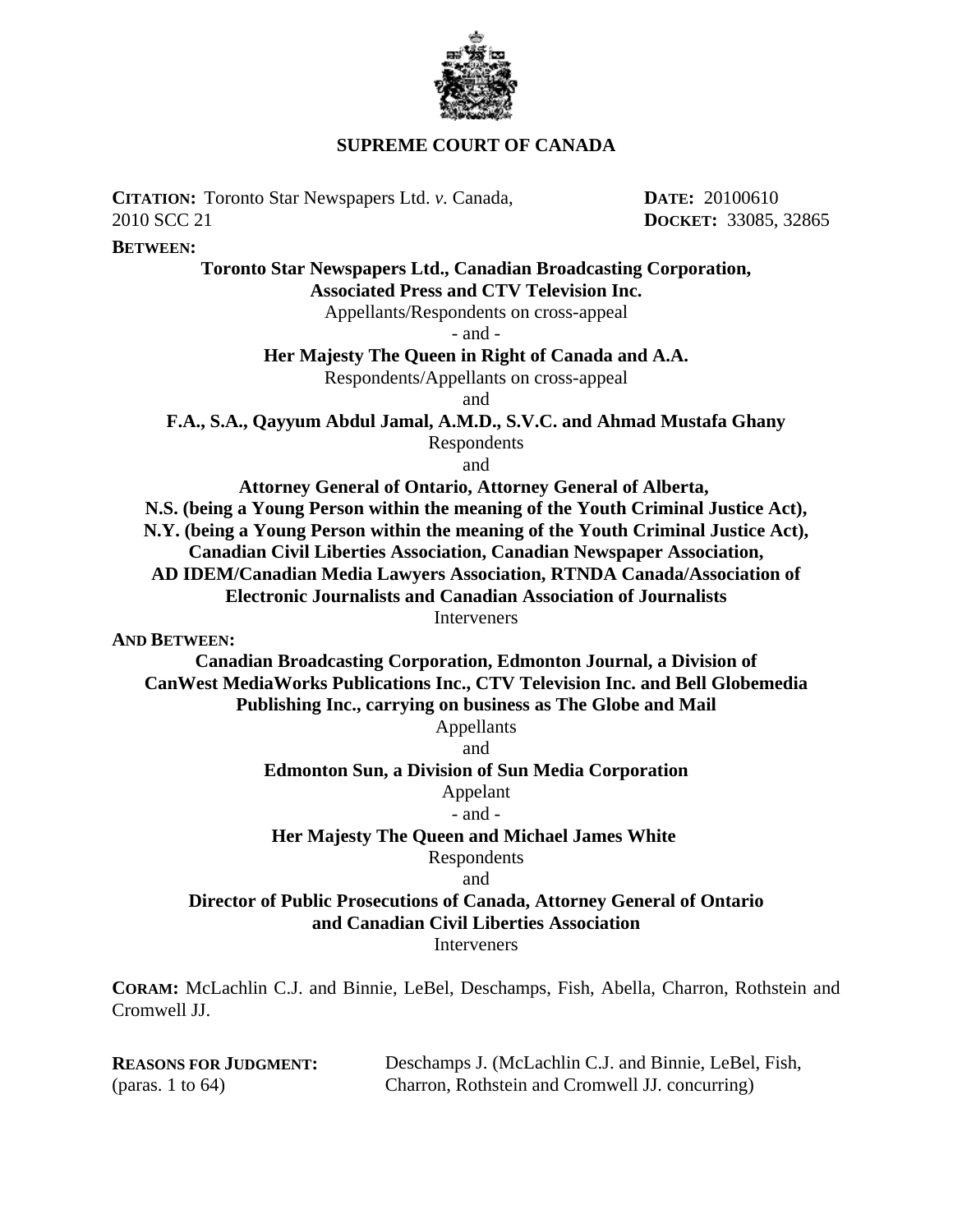**DISSENTING REASONS:** (paras. 65 to 77)

**NOTE:** This document is subject to editorial revision before its reproduction in final form in the *Canada Supreme Court Reports*.

\_\_\_\_\_\_\_\_\_\_\_\_\_\_\_\_\_\_\_\_\_\_\_\_\_\_\_\_\_\_

Abella J.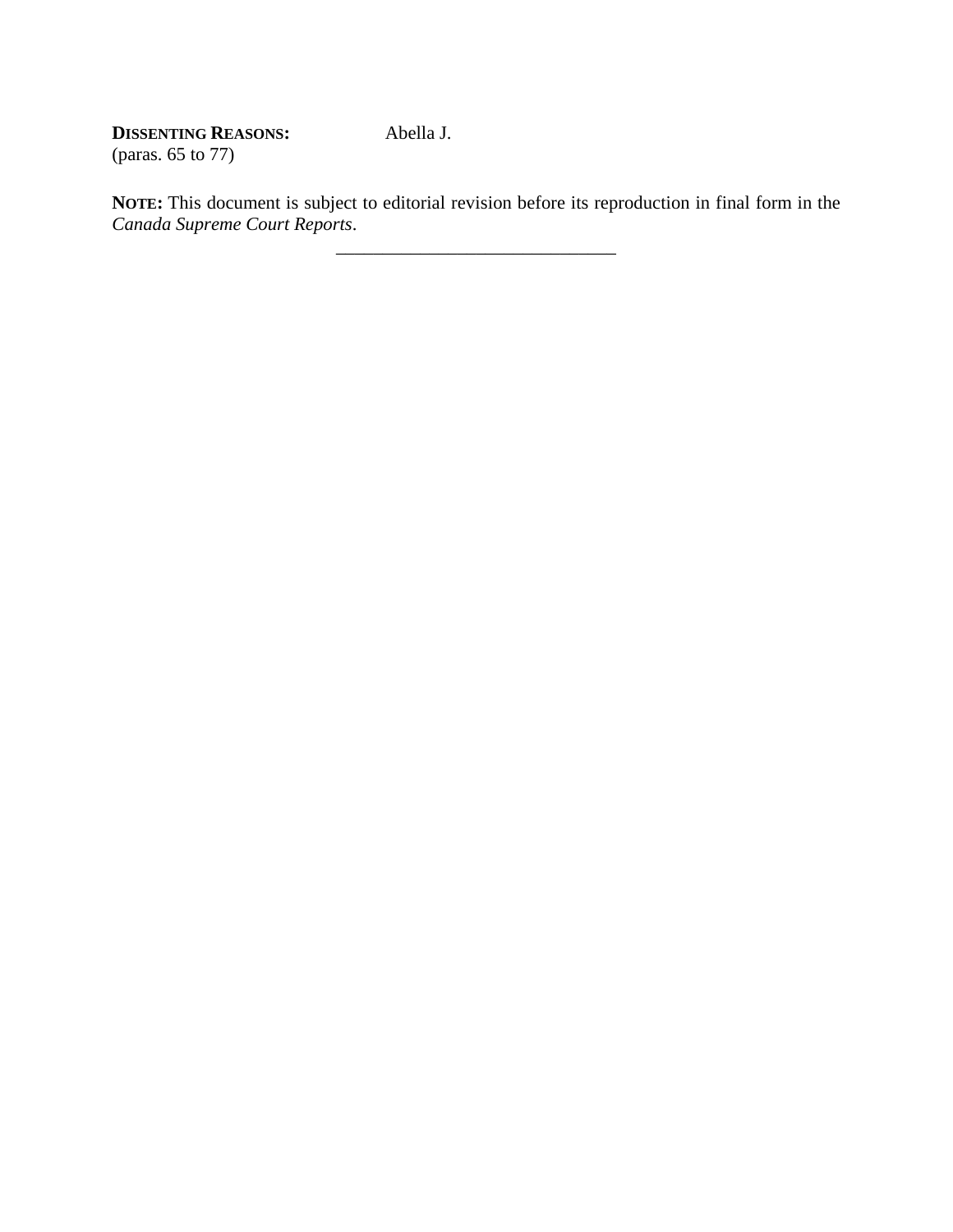## TORONTO STAR NEWSPAPERS LTD. *v.* CANADA

**Toronto Star Newspapers Ltd., Canadian Broadcasting Corporation, Associated Press and CTV Television Inc.** *Appellants/Respondents on cross-appeal*

*v.*

**Her Majesty The Queen in Right of Canada and A.A.** *Respondents/Appellants on cross-appeal*

and

**F.A., S.A., Qayyum Abdul Jamal, A.M.D., S.V.C. and Ahmad Mustafa Ghany** *Respondents*

and

**Attorney General of Ontario, Attorney General of Alberta, N.S. (being a Young Person within the meaning of the** *Youth Criminal Justice Act***), N.Y. (being a Young Person within the meaning of the** *Youth Criminal Justice Act***), Canadian Civil Liberties Association, Canadian Newspaper Association, AD IDEM/Canadian Media Lawyers Association, RTNDA Canada/Association of Electronic Journalists and Canadian Association of Journalists** *Interveners*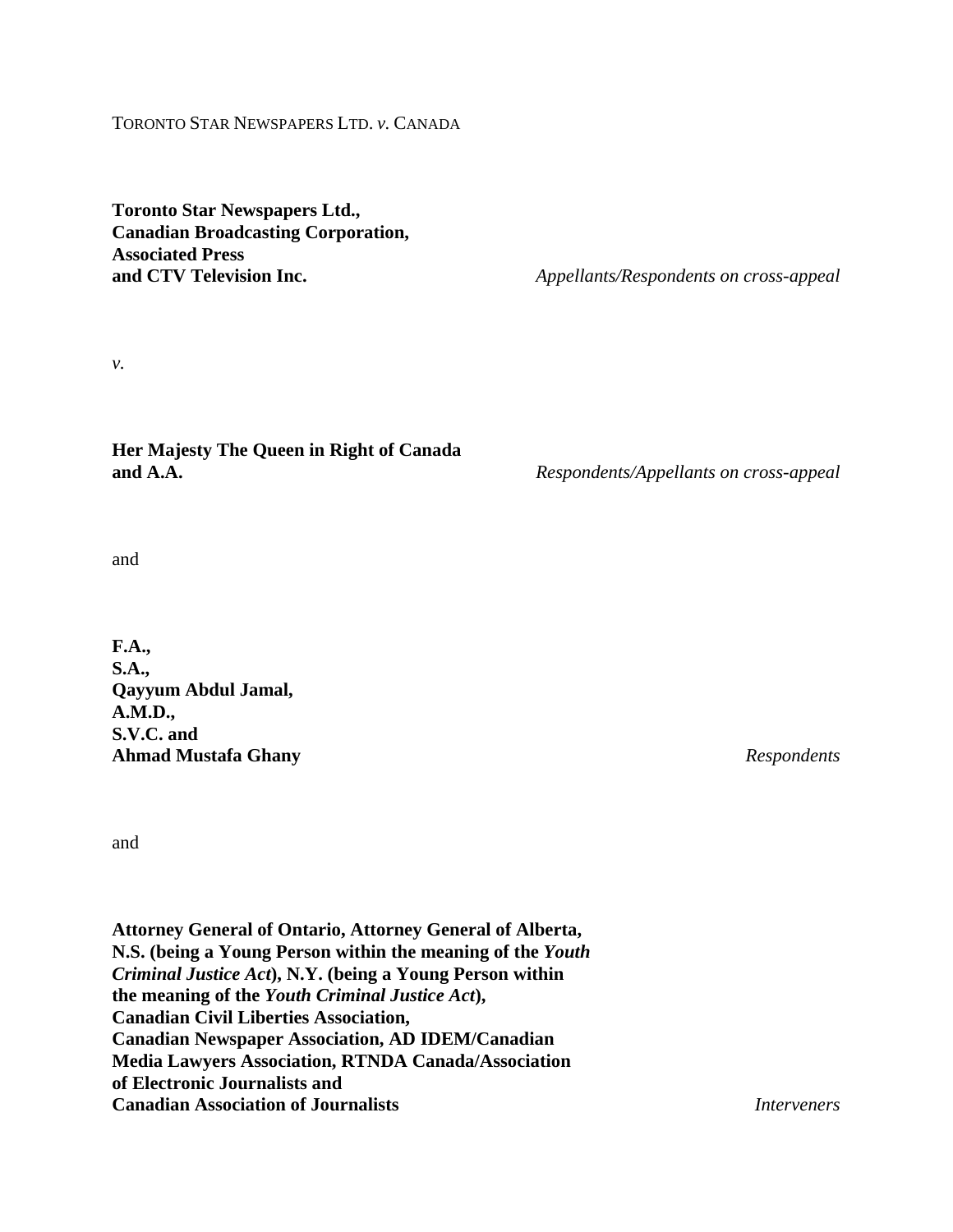- and -

## **Canadian Broadcasting Corporation, Edmonton Journal, a Division of CanWest MediaWorks Publications Inc., CTV Television Inc. and Bell Globemedia Publishing Inc., carrying on business as The Globe and Mail** *Appellants*

and

**Edmonton Sun, a Division of Sun Media Corporation** *Appellant*

*v.*

**Her Majesty The Queen and Michael James White** 

*Respondents*

and

**Director of Public Prosecutions of Canada, Attorney General of Ontario and Canadian Civil Liberties Association** *Interveners*

**Indexed as: Toronto Star Newspapers Ltd.** *v.* **Canada**

**2010 SCC 21**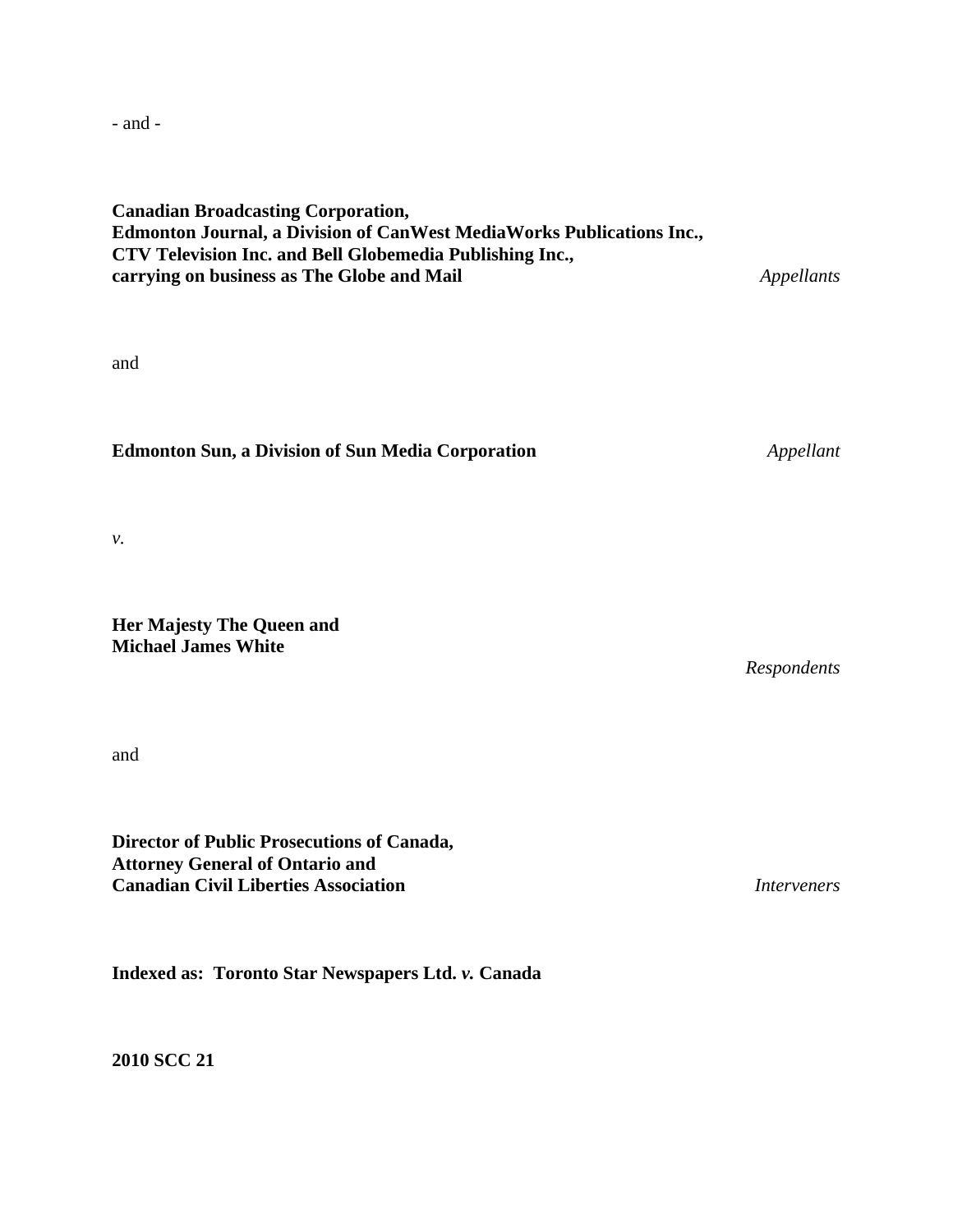File Nos.: 33085, 32865.

2009: November 16; 2010: June 10.

Present: McLachlin C.J. and Binnie, LeBel, Deschamps, Fish, Abella, Charron, Rothstein and Cromwell JJ.

ON APPEAL FROM THE COURTS OF APPEAL FOR ONTARIO AND ALBERTA

*Constitutional law — Charter of Rights — Freedom of expression — Reasonable limits — Publication ban — Media organizations challenging constitutionality of statutory mandatory publication ban on bail hearing information — Whether mandatory ban justifiable infringement of freedom of expression — Canadian Charter of Rights and Freedoms, ss. 1, 2(b) — Criminal Code, R.S.C. 1985, c. C-46, s. 517.* 

Under s. 517 of the *Criminal Code*, a justice of the peace is required, if an accused applies for one, to order a publication ban that applies to the evidence and information produced, to the representations made at a bail hearing and to any reasons given for the order. In the context of two high profile cases — a murder case in Alberta and an Ontario case involving terrorism-related offences — a number of media organizations challenged the constitutionality of the mandatory aspect of the publication bans, contending the provision is an unjustifiable violation of freedom of expression guaranteed by the *Canadian Charter of Rights and Freedoms*. In the Alberta case, the media's application was allowed, but the Court of Appeal set aside that decision and upheld the constitutional validity of s. 517. The court concluded that the mandatory ban, while it infringes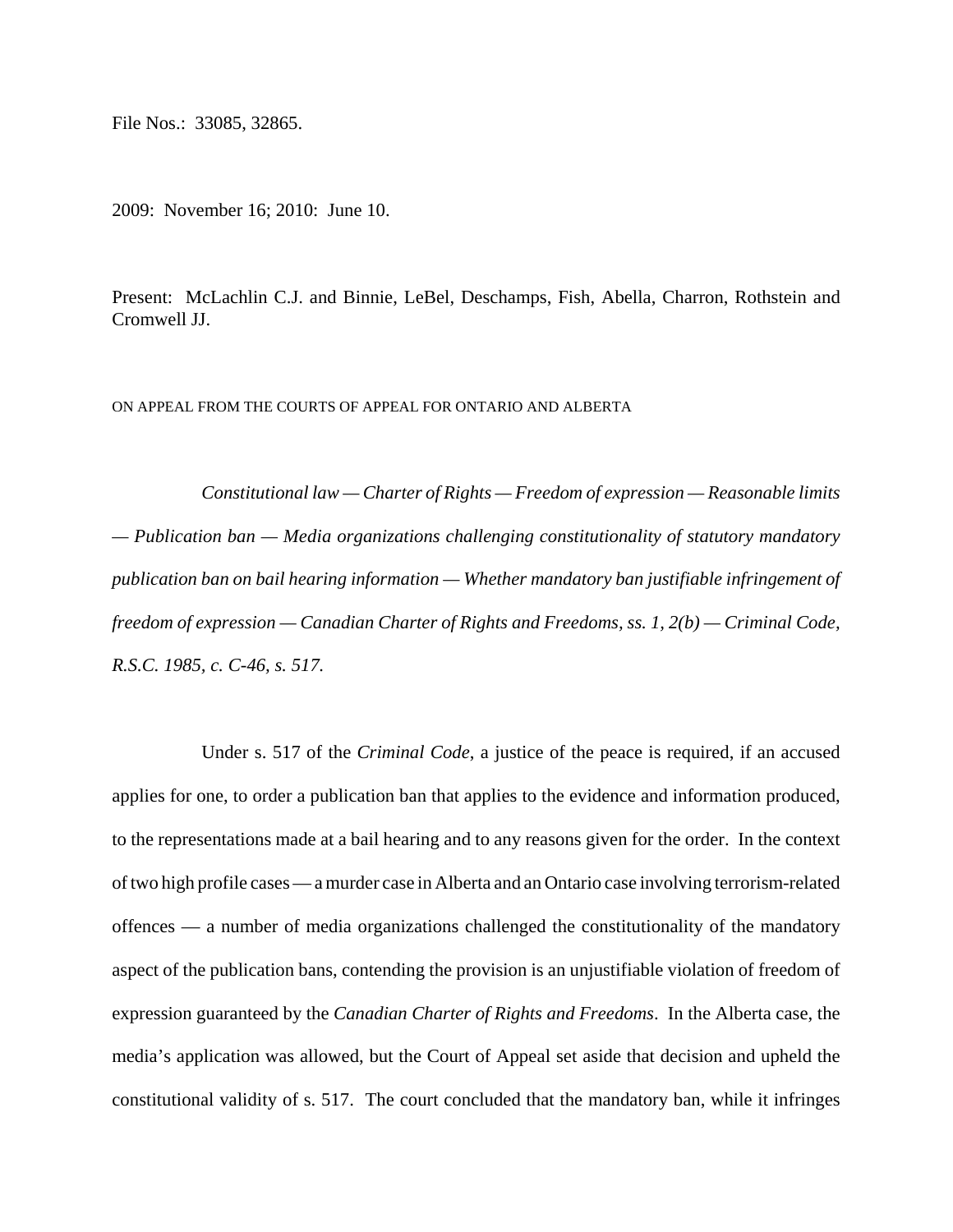freedom of expression, merely defers publication and that the values of protecting fair access to bail and the right to a fair trial were benefits which outweighed the deleterious effects of the restrictions on freedom of expression. In the Ontario case, the media's application was dismissed. The Court of Appeal, in a majority decision, allowed the media's appeal in part, finding that s. 517 was overbroad and read the provision down to exclude from the ban any cases in which the charges would not be tried by a jury. The dissenting judge would have declared the part of s. 517 relating to the mandatory ban to be invalid.

*Held* (Abella J. dissenting): The appeals should be dismissed and the cross-appeal in the Ontario case should be allowed. The constitutionality of s. 517 of the *Criminal Code* should be upheld.

*Per* McLachlin C.J. and Binnie, LeBel, **Deschamps**, Fish, Charron, Rothstein and Cromwell JJ.: Whether a discretion exists to issue a publication ban is not determinative of the validity of a limit on freedom of expression. The *Dagenais/Mentuck* test was not meant to apply to all limits on freedom of expression; rather, it was designed for and applies to discretionary orders. The validity of a statutory mandatory ban, such as the one at issue, must be determined by conducting an analysis based on the *Oakes* test. Bans are sometimes necessary, and whether they are justified depends on the context. The s. 517 mandatory publication ban is but one of numerous interrelated measures adopted as part of a sweeping reform of the rules on bail resulting from the 1969 Report on criminal justice and corrections. This Report recommended new rules to protect accused persons from the effects of pre-trial incarceration and unsatisfactory conditions of detention, and to ensure that they were not punished at a time when they should be presumed innocent.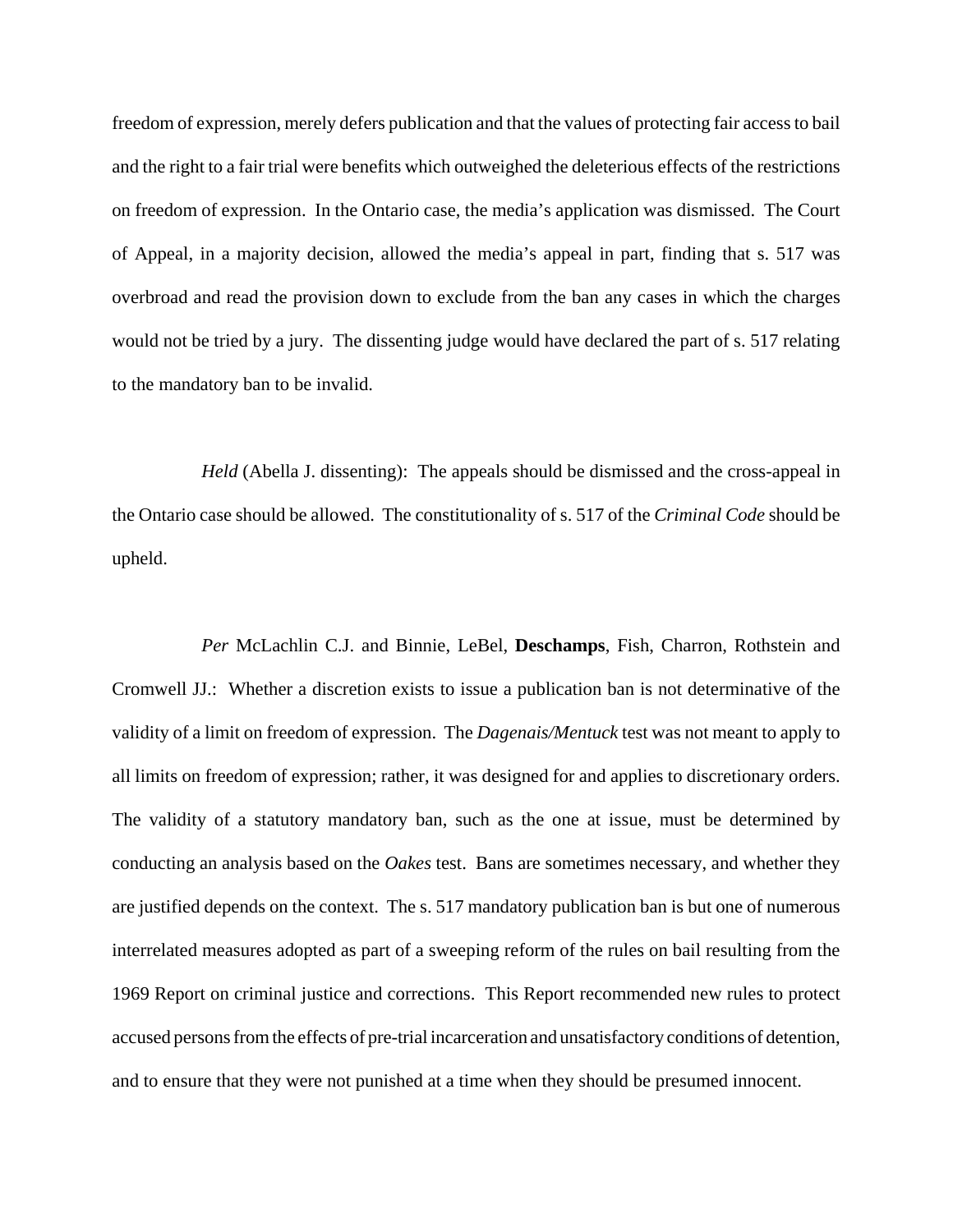While the statutory mandatory publication ban limits freedom of expression, that limit can be justified in a free and democratic society. In adopting the various components of the bail reform and, more particularly, the mandatory ban, Parliament's objectives were to ensure expeditious bail hearings and to safeguard the right to a fair trial. These objectives, which are undeniably pressing and substantial, were to be achieved by establishing a process that facilitated early release of an accused in order to mitigate the harshness of his or her interaction with the criminal justice system, limit the stigma as far as possible, and ensure that the trier of fact remains impartial.

When asking whether the mandatory publication ban is rationally connected to the objectives, the Court must consider other measures which might be linked to or even dependent on the ban. In this case, the mechanisms in place are closely linked and a rational connection can clearly be found in the interplay between the various components of the bail reform rules. They illustrate the expeditious nature of the bail hearing and the ultimate objective of safeguarding the right to a fair trial. The ban prevents dissemination of evidence which, for the sake of ensuring an expeditious hearing, is untested for relevance or admissibility.

The mandatory publication ban also meets the requirements of the minimal impairment stage of the *Oakes* test. If a publication ban hearing were to be held instead, an additional burden would be placed on the accused at a time when he or she may be overwhelmed by the criminal process, and may not have been able to consult his or her counsel of choice. Accused should be devoting their resources and energy to obtaining their release, not to deciding whether to compromise liberty in order to avoid having evidence aired outside the courtroom. In light of the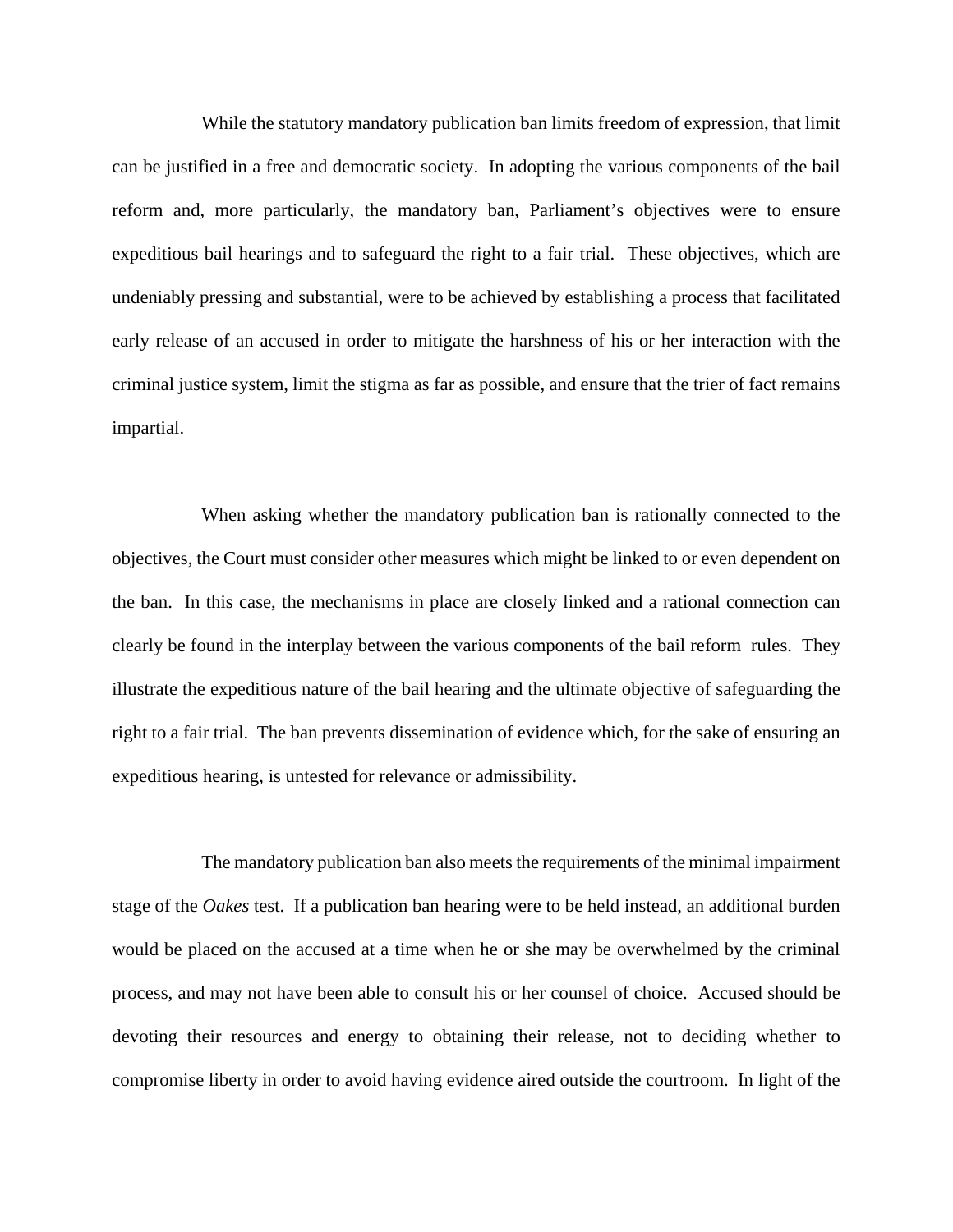delay and the resources which a publication ban hearing would entail, and of the prejudice which could result if untested evidence were made public, it would be difficult to imagine a measure capable of achieving Parliament's objectives that would involve a more limited impairment of freedom of expression. Adding issues unrelated to the release of the accused to the bail hearing would require the consideration of matters extraneous to the bail process and could have a domino effect on other bail hearings in the same forum, thereby delaying the administration of justice. Moreover, the mandatory publication ban provided for in s. 517 is not an absolute ban either on access to the courts or on publication. The provision only prohibits the publication of evidence adduced, information given, representations made, and reasons given by the justice at a bail hearing. The media can publish the identity of the accused, comment on the facts and the offence with which the accused has been charged and for which the bail application has been made, and report on the outcome of the application. Journalists are also not prevented from informing the public of the legal conditions attached to the accused's release. The temporary nature of the ban is another important factor. The ban ends when the accused is discharged after a preliminary inquiry or at the end of the trial. In essence, it applies only with respect to the bail process, and the information it covers can eventually be made public once more complete information produced in accordance with the standards applicable to criminal trials is available. Although information revealed at the bail hearing may no longer be newsworthy by the time the media can release it, the ban cannot be said to impair freedom of expression more than is necessary. The ban may make journalists' work more difficult, but it does not prevent them from conveying and commenting on basic, relevant information.

Finally, the mandatory ban has several salutary effects. The ban limits the deprivation of the accused's liberty by confining the issues at the hearing to those specifically related to bail,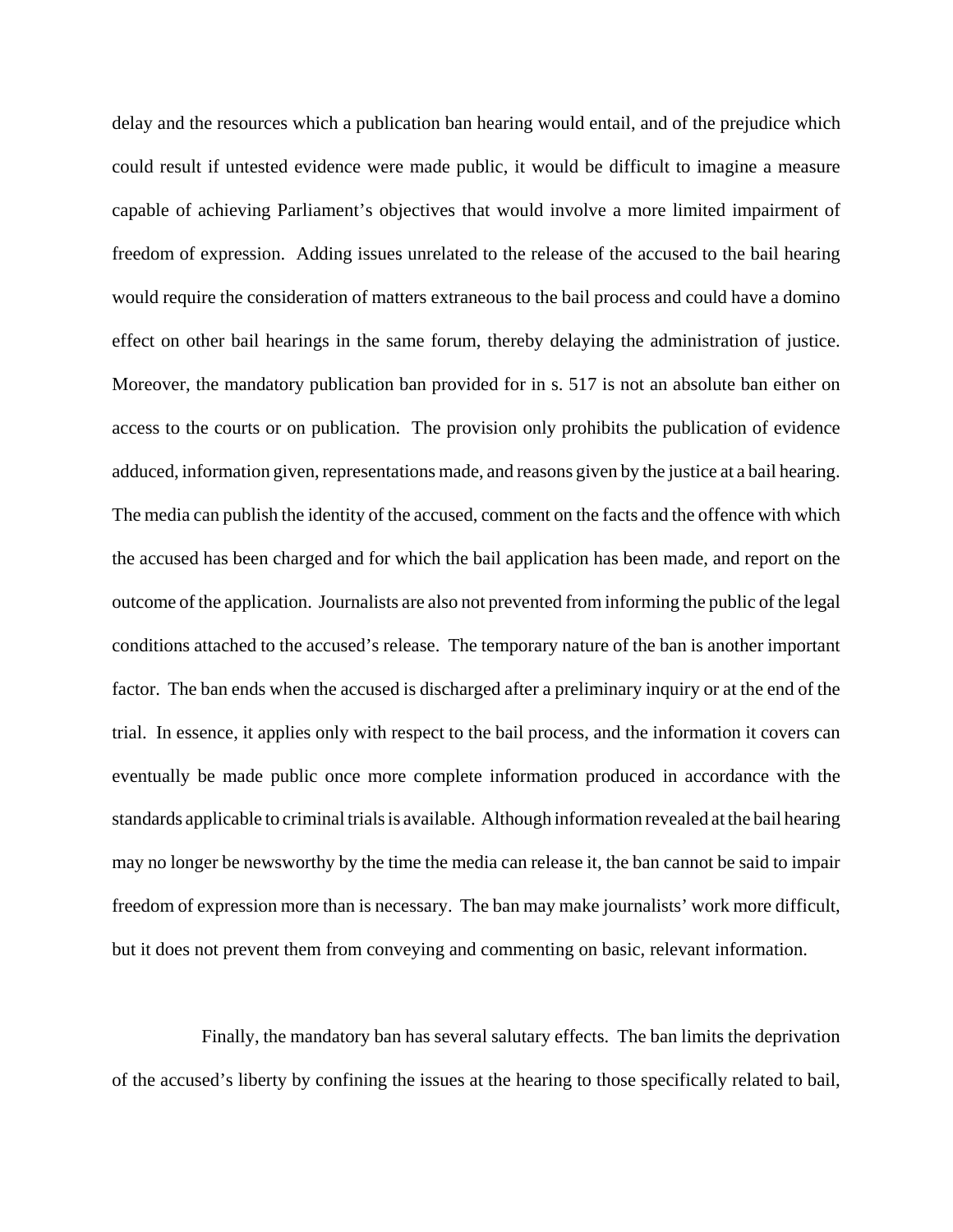thereby avoiding undue delay and permitting accused persons to focus their energy and resources on their liberty interests rather than on their privacy interests. The ban also ensures that the public will not be influenced by untested, one-sided and stigmatizing information bearing on issues that are often irrelevant to guilt. The deleterious effects of the publication ban, however, should not be downplayed. The ban prevents full public access to, and full scrutiny of, the criminal justice process. Moreover, the bail hearing may attract considerable media attention and its outcome may not be fully understood by the public. In such cases, the media would be better equipped to explain the judicial process to the public if the information they could convey were not restricted. Nonetheless, on balance, the deleterious effects of the limits on the publication of information are outweighed by the need to ensure certainty and timeliness, to conserve resources, and to avert the disclosure of untested prejudicial information — in other words, to guarantee as much as possible trial fairness and fair access to bail. While not a perfect situation, the mandatory ban represents a reasonable compromise.

*Per* **Abella** J. (dissenting): The mandatory ban in s. 517 of the *Criminal Code* is not a justified infringement of freedom of expression because it does not meet the proportionality requirement between the measure's deleterious and salutary effects. The appropriate remedy is to sever the mandatory aspect of s. 517 and leave in place the discretion to order a publication ban.

Preventing disclosure of a judge's reasons and of any information at a bail hearing until the trial is complete, a chronology which can take years to unfold, has the effect, for all but the handful of people who are present in the courtroom, of denying access to information surrounding a key aspect of the criminal justice system — the decision whether or not to release an accused back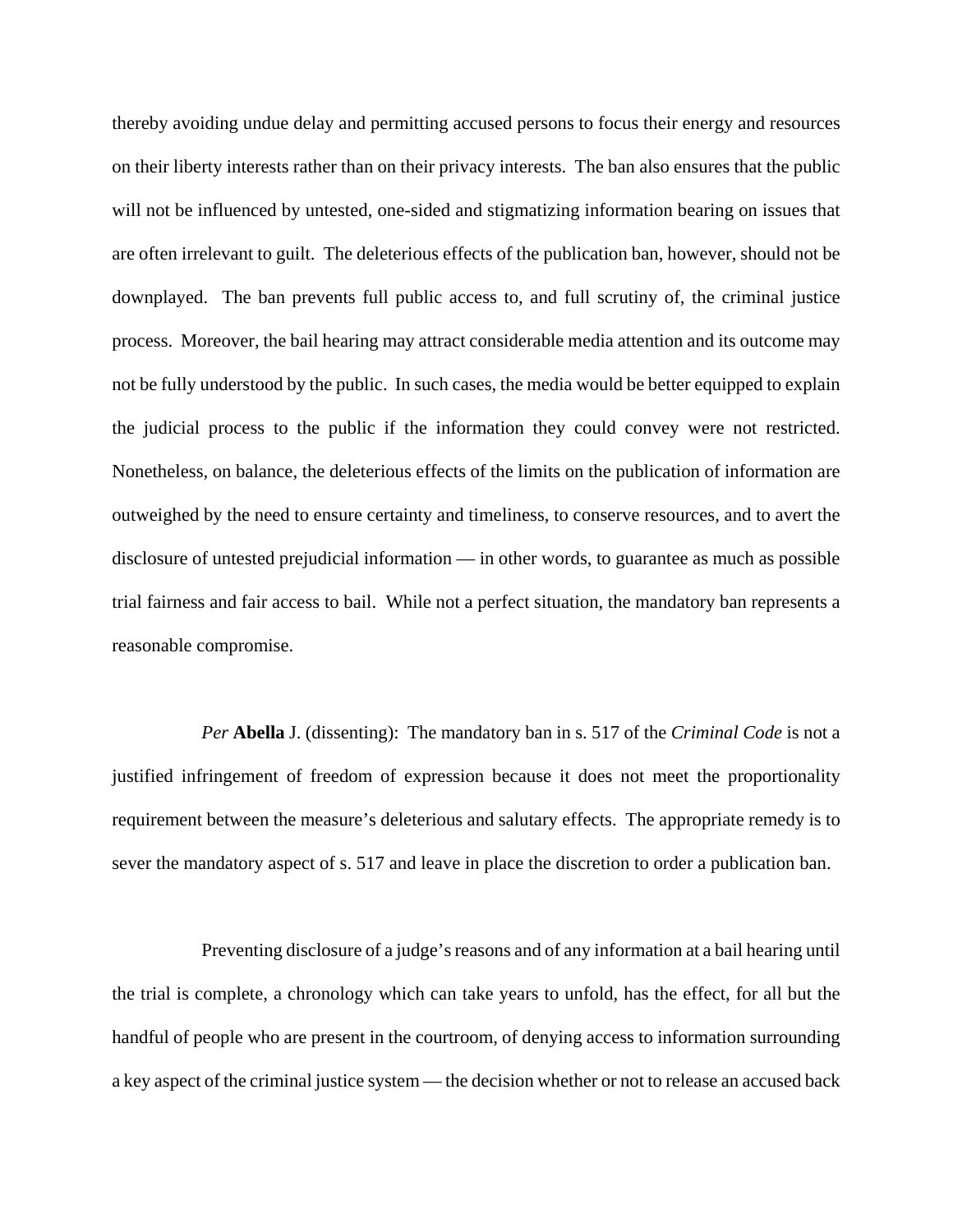into the community pending his or her trial. This denial is a profound interference with the open court principle. The harm of that interference is not outweighed by the benefits of a mandatory ban — the reduction in pre-trial publicity and delay. Each of these concerns can largely be attenuated, and neither is sufficiently significant to represent a serious infringement of fair trial rights. Remedies such as a partial ban, challenges for cause, or a change of venue if there is a sufficient risk of prejudice can address speculative concerns over pre-trial publicity, and the ability of a properly instructed jury in a criminal trial to disregard irrelevant evidence should also be taken into account. Moreover, in the absence of automatic notice to the media, to which they are not entitled, there will be, in the overwhelming number of cases, no undue delay caused by a discretionary ban. Those few cases where the media is most likely to contest a ban are those which have a higher profile. However, the desirability of a universal mandatory ban should not be judged on its effectiveness for a small percentage of cases.

Public confidence in the justice system requires relevant information delivered in a timely way. A mandatory ban on the evidence heard and the reasons given in a bail application is a ban on the information when it is of most concern and interest to the public. Restrictions on the release of such information are only justified if their benefits outweigh their detrimental impact. Given that the salutary effects of the ban under s. 517 are not proportional to the harmful effects flowing from the infringement of the open court principle, the mandatory aspect of s. 517 should be struck out.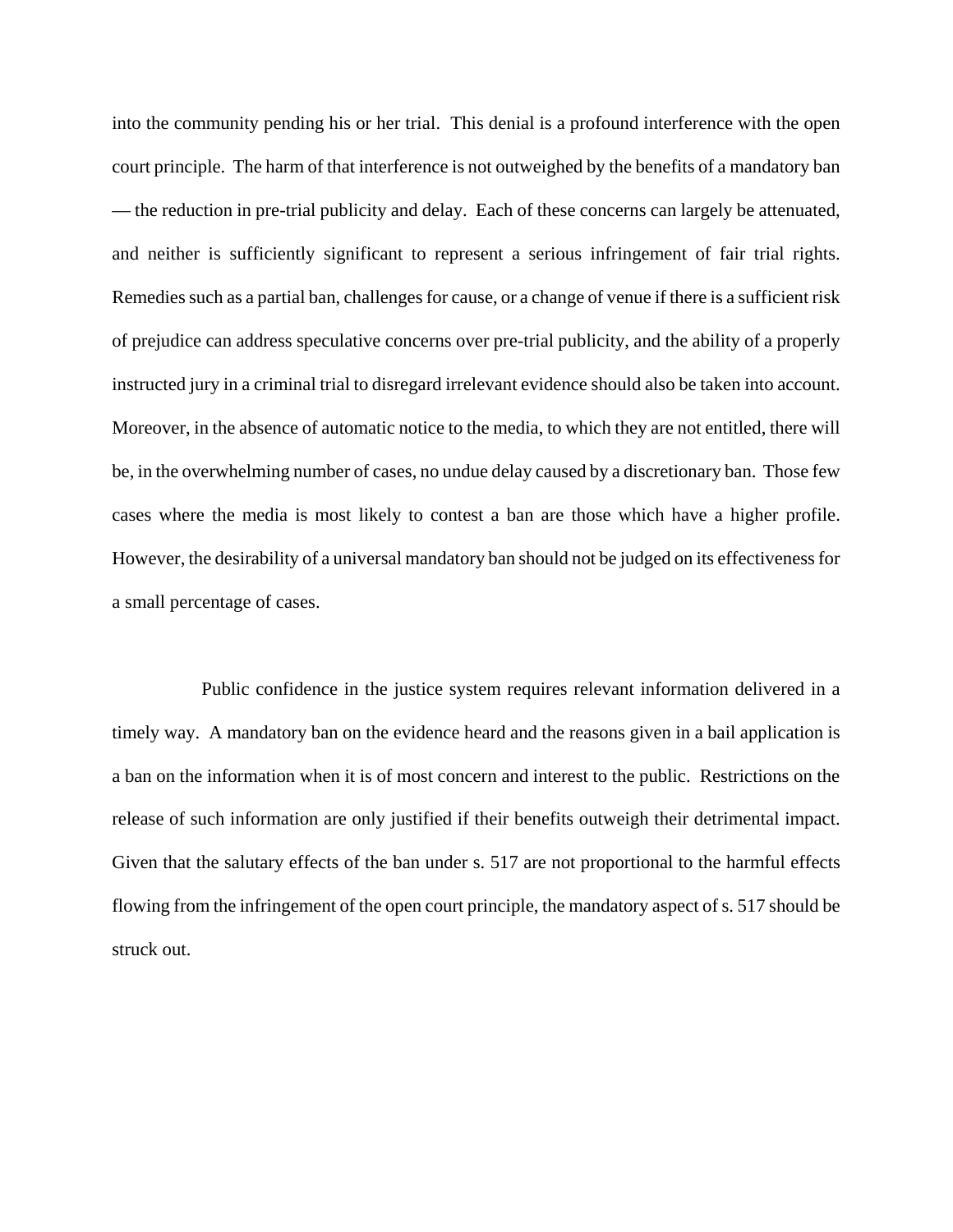## **Cases Cited**

By Deschamps J.

**Referred to:** *Thomson Newspapers Co. v. Canada (Attorney General)*, [1998] 1 S.C.R. 877; *R. v. Oakes*, [1986] 1 S.C.R. 103; *Re Global Communications Ltd. and Attorney General for Canada* (1984), 44 O.R. (2d) 609; *Canadian Broadcasting Corp. v. New Brunswick (Attorney General)*, [1996] 3 S.C.R. 480; *Dagenais v. Canadian Broadcasting Corp.*, [1994] 3 S.C.R. 835; *R. v. Mentuck*, 2001 SCC 76, [2001] 3 S.C.R. 442; *Attorney General of Nova Scotia v. MacIntyre*, [1982] 1 S.C.R. 175; *Named Person v. Vancouver Sun*, 2007 SCC 43, [2007] 3 S.C.R. 253; *Vancouver Sun (Re)*, 2004 SCC 43, [2004] 2 S.C.R. 332; *RJR-MacDonald Inc. v. Canada (Attorney General)*, [1995] 3 S.C.R. 199; *Alberta v. Hutterian Brethren of Wilson Colony*, 2009 SCC 37, [2009] 2 S.C.R. 567; *R. v. Burlingham*, [1995] 2 S.C.R. 206; *R. v. Stillman*, [1997] 1 S.C.R. 607; *R. v. Big M Drug Mart Ltd.*, [1985] 1 S.C.R. 295; *R. v. Butler*, [1992] 1 S.C.R. 452; *R. v. Keegstra*, [1990] 3 S.C.R. 697; *Canadian Newspapers Co. v. Canada (Attorney General)*, [1988] 2 S.C.R. 122; *R. v. Hall*, 2002 SCC 64, [2002] 3 S.C.R. 309; *R. v. Jevons*, 2008 ONCJ 559, [2008] O.J. No. 4397 (QL); *Edmonton Journal v. Alberta (Attorney General)*, [1989] 2 S.C.R. 1326.

By Abella J. (dissenting)

*Edmonton Journal v. Alberta (Attorney General)*, [1989] 2 S.C.R. 1326; *Attorney General of Nova Scotia v. MacIntyre*, [1982] 1 S.C.R. 175; *Vickery v. Nova Scotia Supreme Court (Prothonotary)*, [1991] 1 S.C.R. 671; *Canadian Broadcasting Corp. v. New Brunswick (Attorney*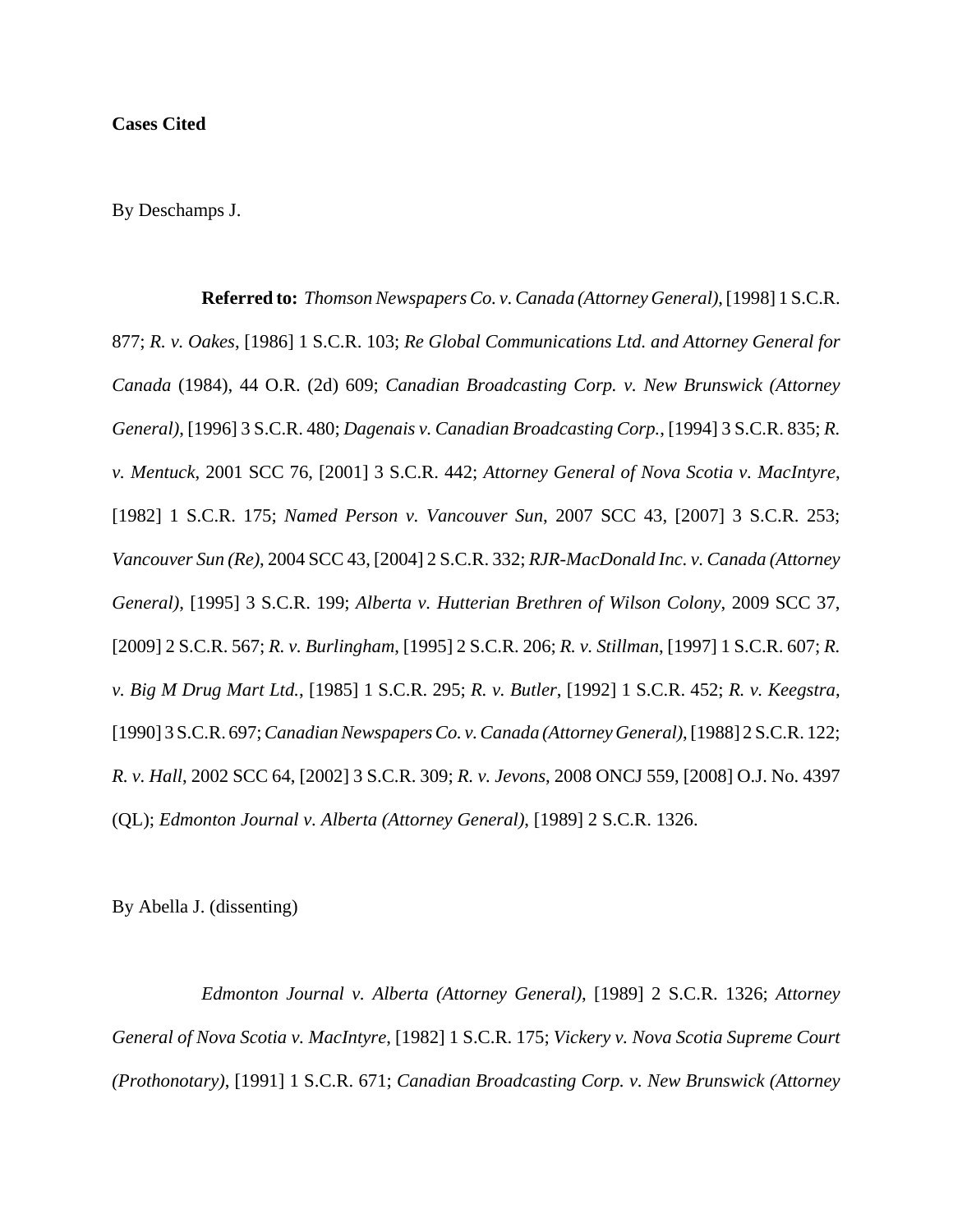*General)*, [1996] 3 S.C.R. 480; *R. v. Mentuck*, 2001 SCC 76, [2001] 3 S.C.R. 442; *Sierra Club of Canada v. Canada (Minister of Finance)*, 2002 SCC 41, [2002] 2 S.C.R. 522; *Ruby v. Canada (Solicitor General)*, 2002 SCC 75, [2002] 4 S.C.R. 3; *Vancouver Sun (Re)*, 2004 SCC 43, [2004] 2 S.C.R. 332; *Toronto Star Newspapers Ltd. v. Ontario*, 2005 SCC 41, [2005] 2 S.C.R. 188; *Named Person v. Vancouver Sun*, 2007 SCC 43, [2007] 3 S.C.R. 253; *Dagenais v. Canadian Broadcasting Corp.*, [1994] 3 S.C.R. 835; *R. v. Hall*, 2002 SCC 64, [2002] 3 S.C.R. 309; *R. v. Corbett*, [1988] 1 S.C.R. 670; *R. v. Vermette*, [1988] 1 S.C.R. 985; *R. v. White*, 2005 ABCA 435, 56 Alta. L.R. (4th) 255.

#### **Statutes and Regulations Cited**

*Bail Reform Act*, S.C. 1970-71-72, c. 37.

*Canadian Charter of Rights and Freedoms*, ss. 1, 2(*b*), 11(*e*).

*Criminal Code*, R.S.C. 1985, c. C-46, ss. 503(1)(*a*), 515, 516(1), 517, 518, 520, 539.

#### **Authors Cited**

Barak, Aharon. "Proportional Effect: The Israeli Experience" (2007), 57 *U.T.L.J.* 369.

- Canada. Committee on Corrections. *Report of the Canadian Committee on Corrections Toward Unity: Criminal Justice and Corrections*. Ottawa: Queen's Printer, 1969.
- Canada. House of Commons. *House of Commons Debates*, vol. III, 3rd Sess., 28th Parl., February 5, 1971, pp. 3113-14.
- Canada. House of Commons. Standing Committee on Justice and Legal Affairs. *Minutes of Proceedings and Evidence*, No. 11, 1st Sess., 28th Parl., March 18, 1969, pp. 501-502.

Friedland, Martin L. *Detention before Trial: A Study of Criminal Cases Tried in the Toronto*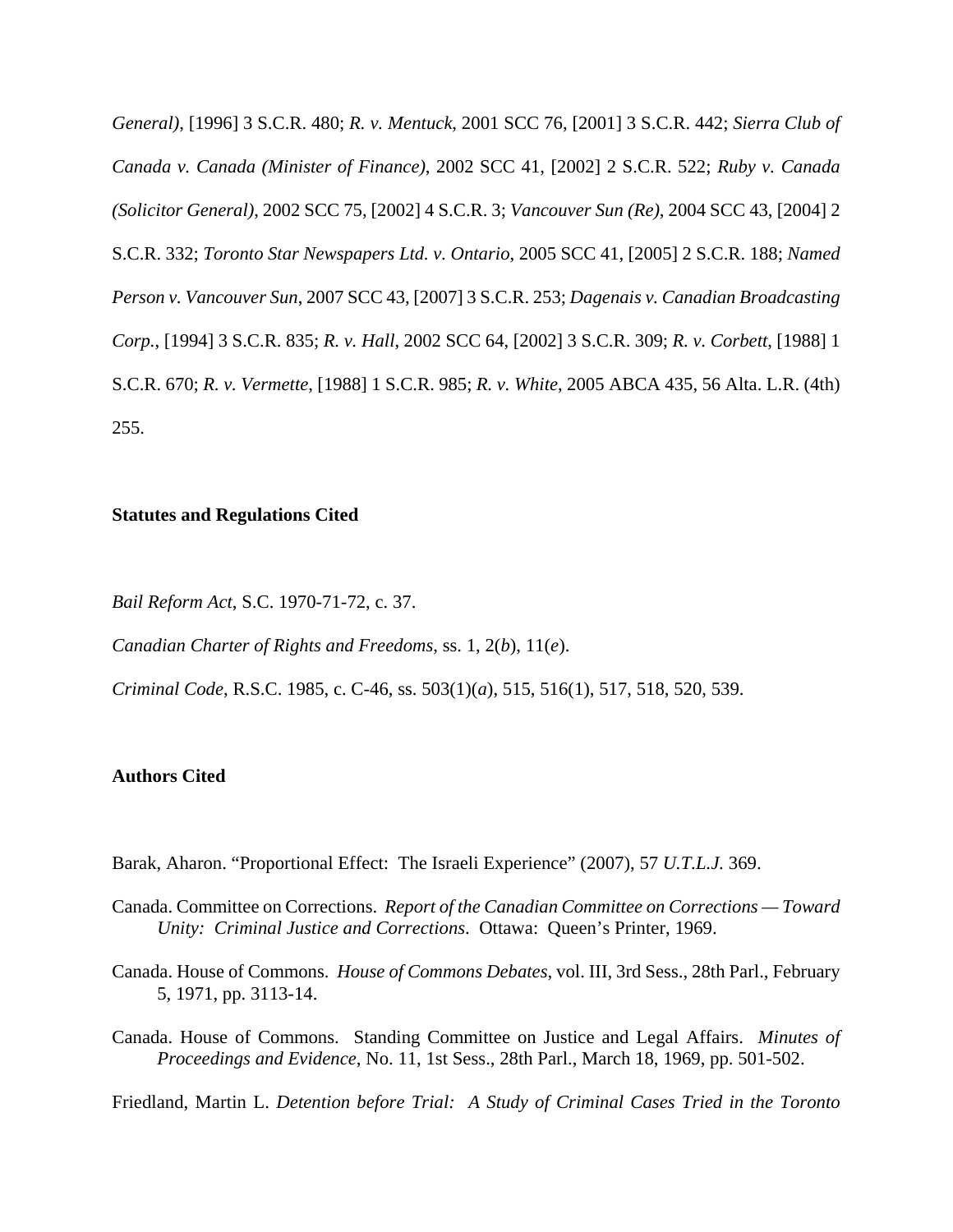*Magistrates' Courts.* Toronto: University of Toronto Press, 1965.

Mirfield, Peter. "The Early Jurisprudence of Judicial Disrepute" (1987-88), 30 *Crim. L.Q.* 434.

Ontario. Royal Commission. *Inquiry into Civil Rights*. Toronto: Queen's Printer, 1968.

Pink, Joel E., and David C. Perrier, eds. *From Crime to Punishment: An Introduction to the Criminal Law System*, 6th ed. Toronto: Thomson/Carswell, 2007.

Trotter, Gary T. *The Law of Bail in Canada*, 2nd ed. Scarborough, Ont.: Thomson/Carswell, 1999.

APPEAL and CROSS-APPEAL from a judgment of the Ontario Court of Appeal (Laskin, Rosenberg, Feldman, Simmons and Juriansz JJ.A.), 2009 ONCA 59, 94 O.R. (3d) 82, 239 C.C.C. (3d) 437, 302 D.L.R. (4th) 385, 245 O.A.C. 291, [2009] O.J. No. 288 (QL), 2009 CarswellOnt 301, setting aside in part a decision of Durno J. (2007), 84 O.R. (3d) 766, 2007 CarswellOnt 1224, 2007 CanLII 6249, upholding the constitutionality of s. 517 of the *Criminal Code*. Appeal dismissed and cross-appeal allowed, Abella J. dissenting.

APPEAL from a judgment of the Alberta Court of Appeal (Conrad, Ritter and Slatter JJ.A.), 2008 ABCA 294, 93 Alta. L.R. (4th) 239, [2008] 10 W.W.R. 588, 437 A.R. 130, 433 W.A.C. 130, 236 C.C.C. (3d) 204, 298 D.L.R. (4th) 659, 179 C.R.R. (2d) 227, [2008] A.J. No. 956 (QL), 2008 CarswellAlta 1158, setting aside a decision of Brooker J., 2007 ABQB 359, 77 Alta. L.R. (4th) 98, 221 C.C.C. (3d) 393, [2007] 10 W.W.R. 250, 48 C.R. (6th) 300, 158 C.R.R. (2d) 270, 420 A.R. 1, [2007] A.J. No. 608 (QL), 2007 CarswellAlta 774, declaring s. 517 of the *Criminal Code* unconstitutional. Appeal dismissed, Abella J. dissenting.

*Paul B. Schabas* and *Ryder Gilliland*, for the appellants/respondents on cross-appeal Toronto Star Newspapers Ltd. et al.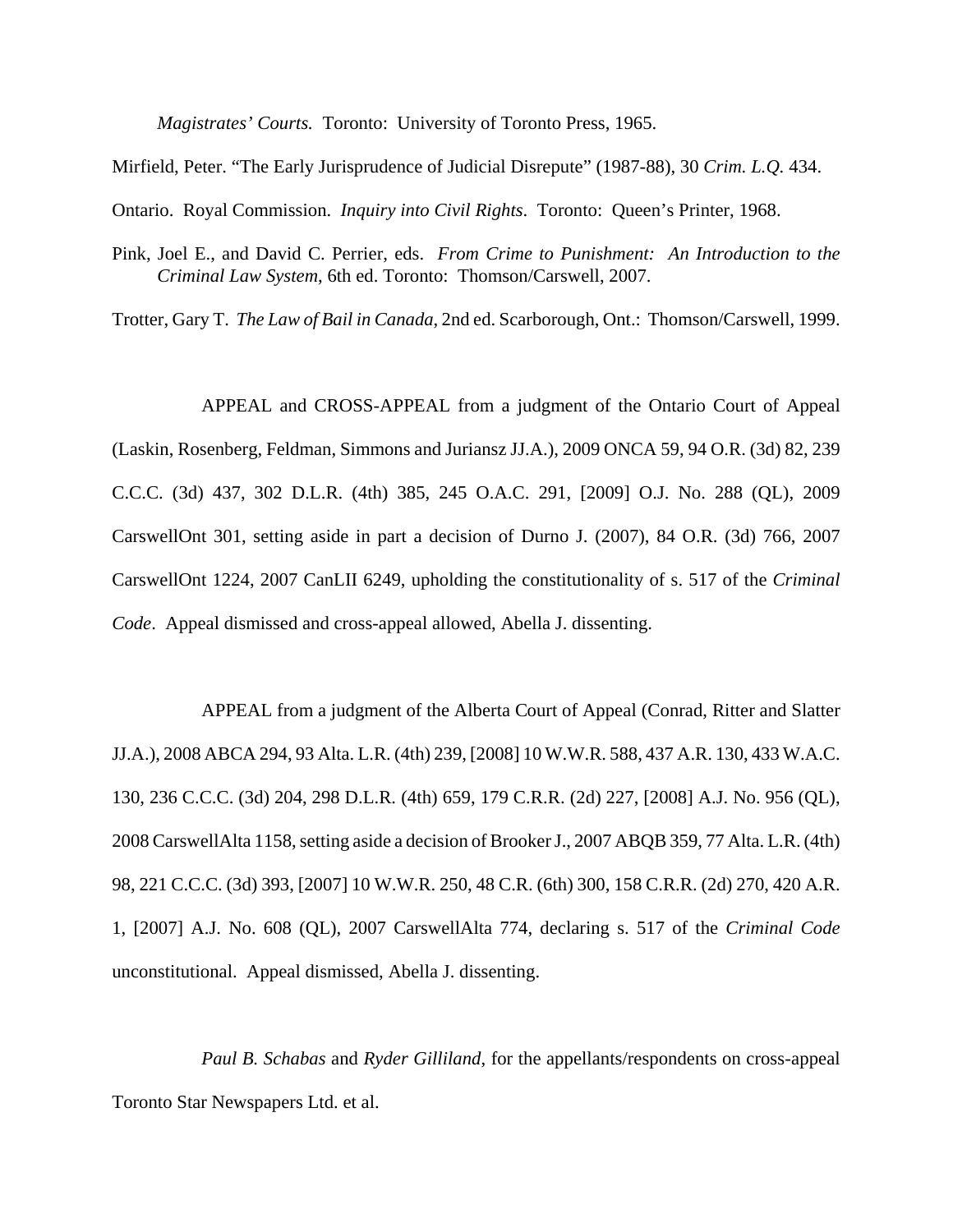*Frederick S. Kozak*, *Q.C.*, and *Matthew A. Woodley*, for the appellants Canadian Broadcasting Corporation et al.

*Barry Zalmanowitz*, *Q.C.*, and *Peter D. Banks*, for the appellant Edmonton Sun, a Division of Sun Media Corporation.

*JohnNorth* and *Steve Coroza*, for the respondent/appellant on cross-appeal Her Majesty The Queen in Right of Canada and for the intervener the Director of Public Prosecutions of Canada.

*John Norris* and *Breese Davies*, for the respondent/appellant on cross-appeal A.A.

*Dennis Edney* and *Raymond Motee*, for the respondent F.A.

*Peter G. Martin*, for the respondent S.A.

*Anser Farooq*, for the respondent Qayyum Abdul Jamal (no submissions).

*Rocco Galati*, for the respondents A.M.D. and Ahmad Mustafa Ghany.

*Delmar Doucette* and *Michael Moon*, for the respondent S.V.C.

*Jolaine Antonio*, for the respondent Her Majesty The Queen and for the intervener the Attorney General of Alberta.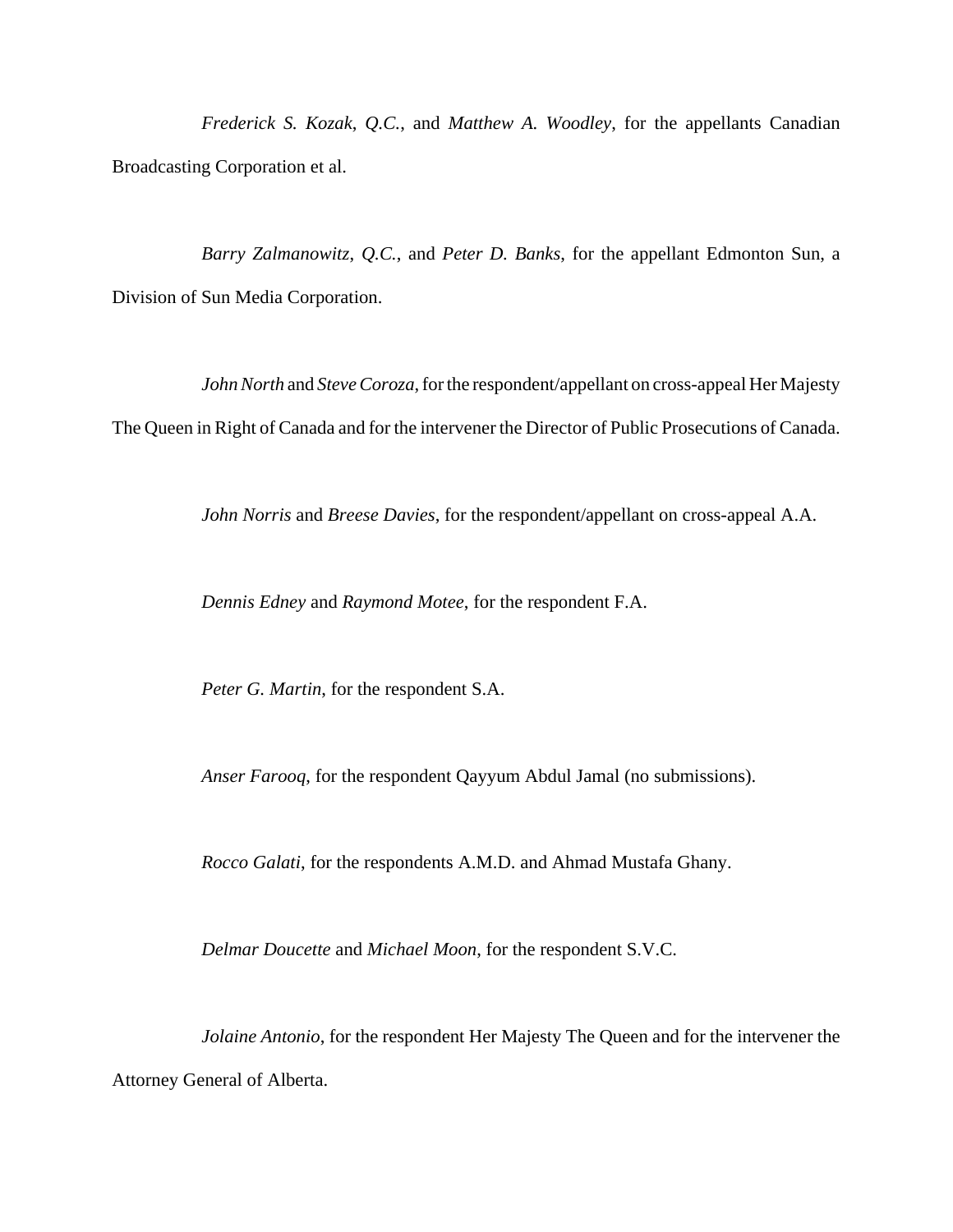*Lauren Garcia* and *Kirk Starkie*, for the respondent Michael James White.

*M. David Lepofsky*, *Peter Scrutton* and *Daniel Guttman*, for the intervener the Attorney General of Ontario.

*Christopher Hicks* and *Catriona Verner*, for the interveners N.S. and N.Y. (being Young Persons within the meaning of the *Youth Criminal Justice Act*).

*Jonathan C. Lisus* and *Alexi N. Wood*, for the intervener the Canadian Civil Liberties Association.

*Daniel W. Burnett*, for the interveners the Canadian Newspaper Association et al.

The judgment of McLachlin C.J. and Binnie, LeBel, Deschamps, Fish, Charron, Rothstein and Cromwell JJ. was delivered by

DESCHAMPS J. —

[1] Upholding the rights of Canadian citizens by fostering trial fairness and safeguarding liberty interests is central to the criminal justice process. At the same time, access to the courts is central to a democratic society; it is a means to protect against arbitrary state action. Access to the courts is grounded in freedom of expression. Trial fairness and liberty interests must not clash with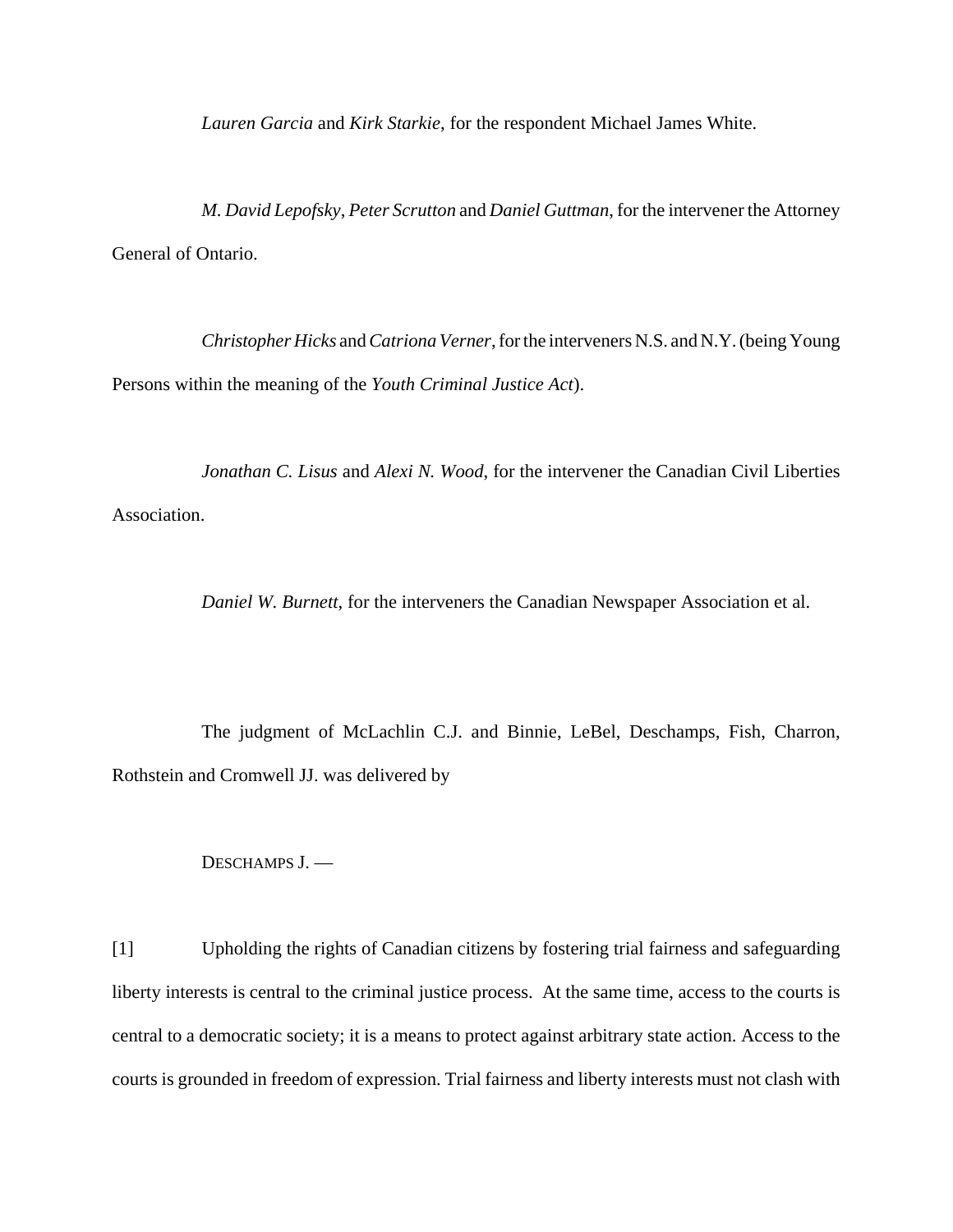freedom of expression. They can be reconciled.

[2] A number of media organizations are urging this Court to find that s. 517 of the *Criminal Code*, R.S.C. 1985, c. C-46 ("Cr.C."), unjustifiably violates the freedom of expression guaranteed by the *Canadian Charter of Rights and Freedoms*. Under this provision, a justice of the peace or provincial court judge (a "justice") is required, if an accused applies for one, to order a publication ban that applies to the evidence and information produced, and representations made, at a bail hearing and to any reasons given for the order. There is no question that this order limits freedom of expression. Section 517 states:

> **517.** (1) If the prosecutor or the accused intends to show cause under section 515, he or she shall so state to the justice and the justice may, and shall on application by the accused, before or at any time during the course of the proceedings under that section, make an order directing that the evidence taken, the information given or the representations made and the reasons, if any, given or to be given by the justice shall not be published in any document, or broadcast or transmitted in any way before such time as

(*a*) if a preliminary inquiry is held, the accused in respect of whom the proceedings are held is discharged; or

(*b*) if the accused in respect of whom the proceedings are held is tried or ordered to stand trial, the trial is ended.

The issue is whether that limit can be justified in a free and democratic society. For the reasons that follow, I conclude that the statutory mandatory publication ban is justified. These reasons apply to the two cases at bar, which were heard concurrently. I would dismiss the appeal and allow the crossappeal in the Ontario case and dismiss the appeal in the Alberta case.

. . .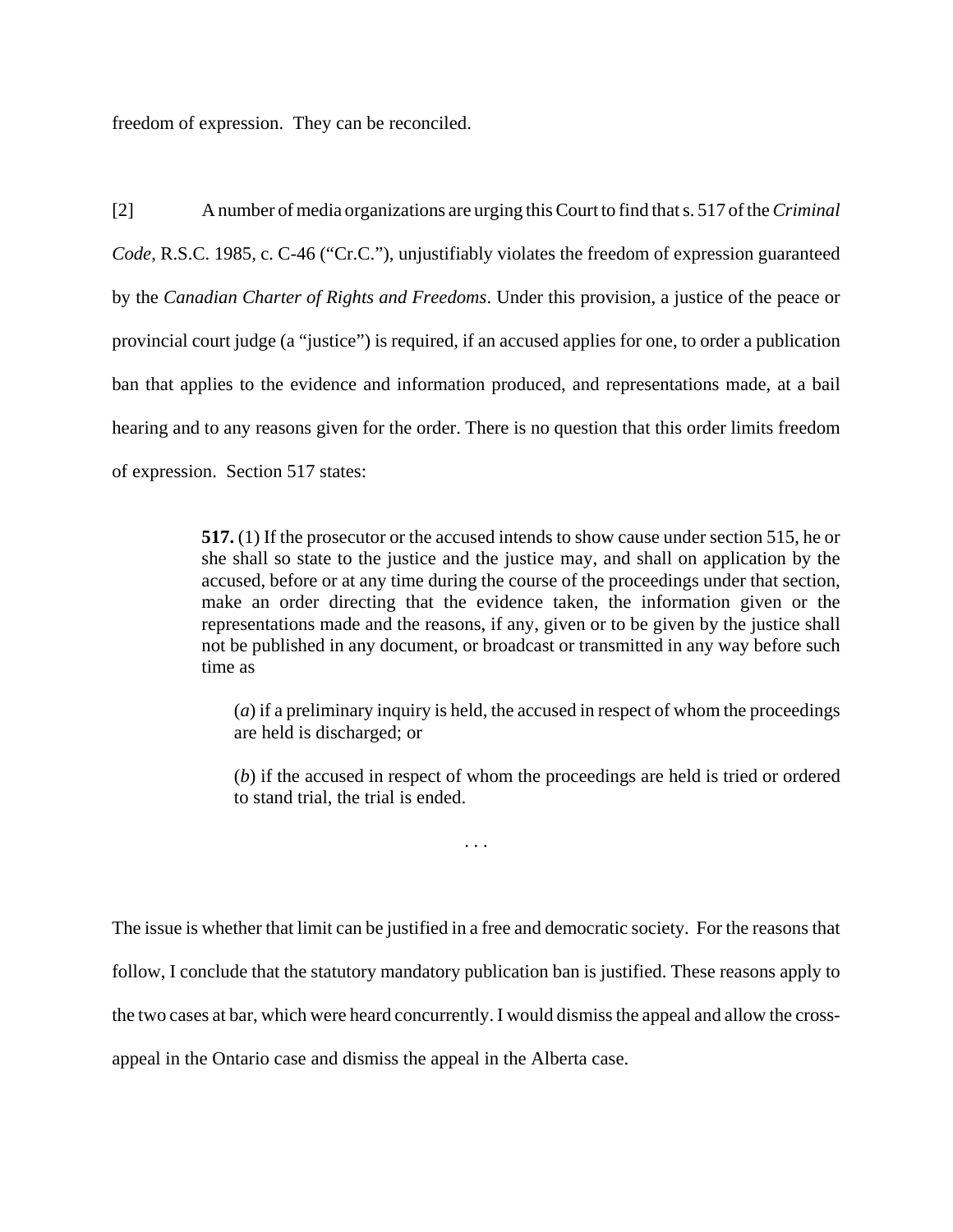[3] Context is the key to understanding the scope and impact of a limit on a *Charter* right. As this Court said in *Thomson Newspapers Co. v. Canada (Attorney General)*, [1998] 1 S.C.R. 877, "[t]he analysis under s. 1 of the *Charter* must be undertaken with a close attention to context. This is inevitable as the test devised in *R. v. Oakes*, [1986] 1 S.C.R. 103, requires a court to establish the objective of the impugned provision, which can only be accomplished by canvassing the nature of the social problem which it addresses" (para. 87). To properly assess the challenge raised by the appeals, it will be necessary to consider the historical and legislative context of the enactment of the interim release provisions found in the *Criminal Code*. I will then review the limits on freedom of expression in the criminal law context before discussing the issue of justification under the *Oakes* framework. The appellants argued these appeals on the basis of two different sets of facts that, in their view, demonstrate the need to promote openness in the context of the interim release provisions. I will thus begin by briefly setting out the facts in these two cases.

#### I. Facts and Judicial History

#### A. *The Alberta Case*

[4] Michael White was charged with the murder of his wife in Alberta. He was granted bail by Brooker J. of the Alberta Court of Queen's Bench on October 7, 2005, and a publication ban was ordered pursuant to s. 517 Cr.C. According to the appellants, Mr. White's release provoked public outrage. The constitutionality of the ban was then challenged successfully in the Court of Queen's Bench (2007 ABQB 359, 77 Alta. L.R. (4th) 98). Brooker J. found that the legislative objective underlying the ban was to protect the right of the accused to a fair trial before an impartial jury, and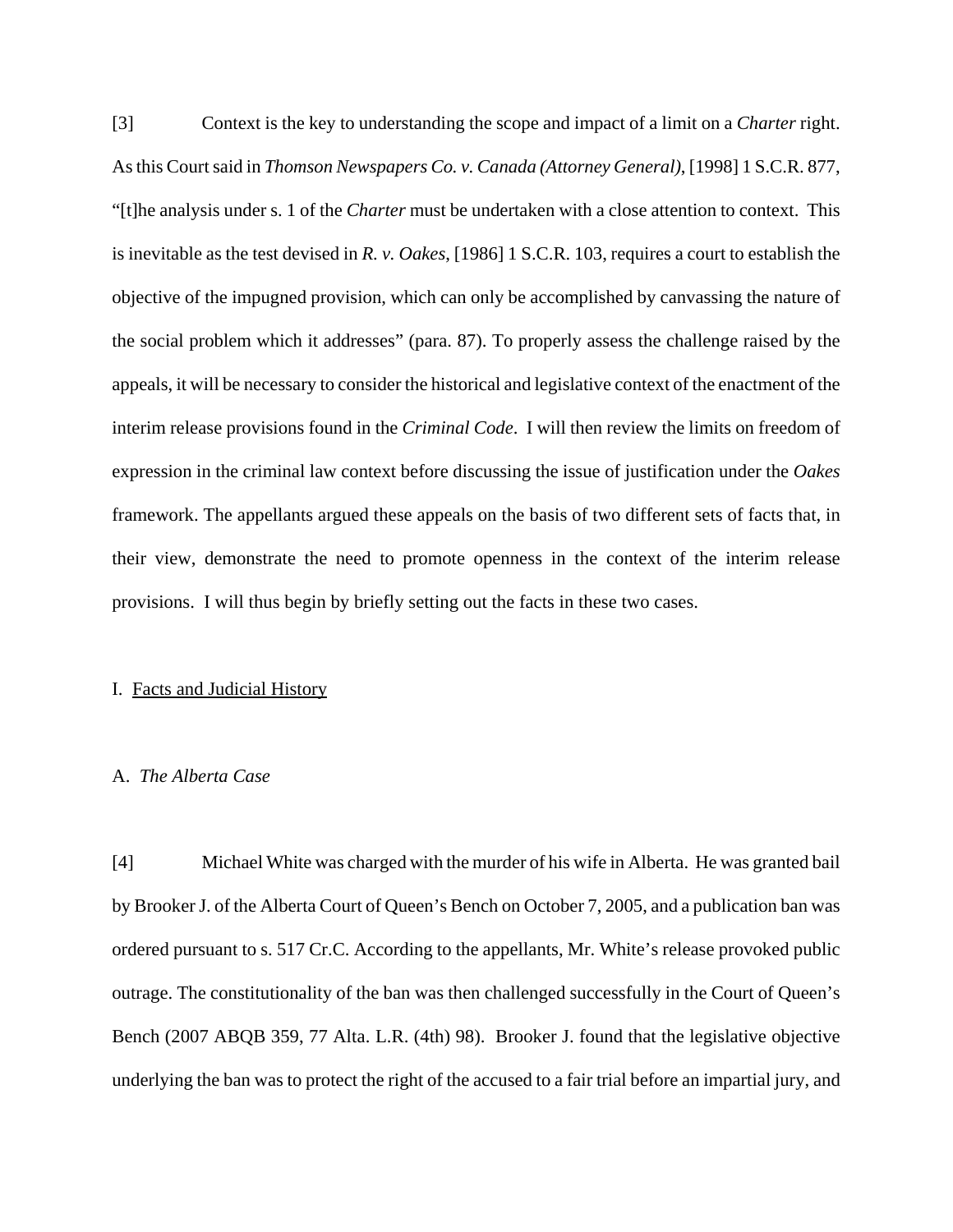that reason and logic alone were insufficient to establish a rational connection between the ban and this objective. He went on to find that the means also failed to meet the minimal impairment test.

[5] The Alberta Court of Appeal reversed Brooker J.'s decision (2008 ABCA 294, 93 Alta. L.R. (4th) 239). Slatter J.A., writing for a unanimous court, concluded that a s. 517 ban merely defers publication and that the values of protecting fair access to bail and the right to a fair trial were benefits that outweighed the deleterious effects of the restrictions.

#### B. *The Ontario Case*

[6] On June 2, 2006, twelve adults and five young persons were charged with various terrorism-related offences under the *Criminal Code*. The arrests attracted massive media attention between June 3 and June 12, 2006. One of the accused applied for a publication ban, while some of the others opposed it.

[7] On June 12, 2006, Justice of the Peace Currie ordered a ban. The appellants moved to quash the order. Durno J. of the Ontario Superior Court of Justice dismissed their application, holding that if one accused seeks a ban under s. 517, the order applies to all his or her co-accused ((2006), 211 C.C.C. (3d) 234, at para. 101). Some of the accused were released pending their trial, while others remained in custody. The appellants and two of the accused challenged the constitutionality of s. 517. Durno J., finding that he was bound by the decision in *Re Global Communications Ltd. and Attorney General for Canada* (1984), 44 O.R. (2d) 609 (C.A.), held that s. 517 does not infringe the *Charter* ((2007) 84 O.R. (3d) 766, at para. 48).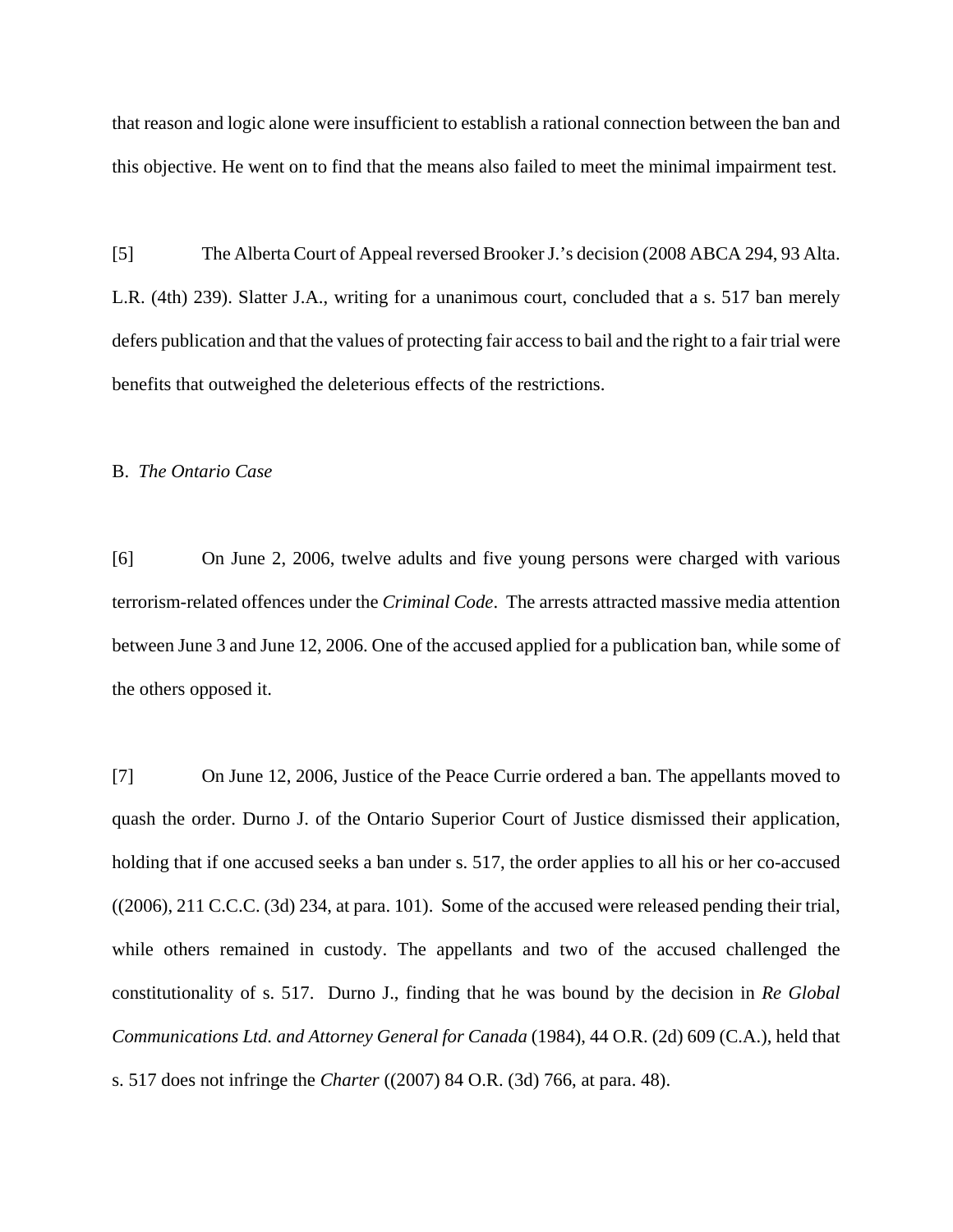[8] On appeal, Feldman J.A., writing for the majority of the Ontario Court of Appeal (Laskin and Simmons JJ.A. concurring), found that s. 517 was overbroad (2009 ONCA 59, 94 O.R. (3d) 82, at para. 159). She held that the objective of the provision — to safeguard the right to a fair trial by averting jury bias by means of a ban on the publication of prejudicial information — was pressing and substantial and that the ban was rationally connected to the objective. However, she concluded that, as drafted, the provision did not meet the minimal impairment test, because it applied to bail hearings in respect of all charges regardless of the mode of trial. As a remedy, Feldman J.A. read s. 517 down to exclude from the ban any cases in which the charges would not be tried by a jury. Rosenberg J.A., dissenting (Juriansz J.A. concurring), would have declared the part of s. 517 relating to the mandatory ban to be invalid on the basis that it did not meet the requirement of proportionality between the deleterious and the salutary effects of the measure. The appellants ask this Court to adopt the view of the dissent, while the respondents cross-appeal, arguing that the provision is valid.

#### II. Historical and Legislative Context

[9] Bail was developed in early English law not as a means to further the liberty interest of the accused but as a response to the deplorable conditions of jails: inmates in pre-trial detention died awaiting their trials. To avoid this, accused persons who were not at risk of failing to appear at trial were released on bail. Factors such as the seriousness of the offence, the likelihood that the accused was guilty and the status of the accused were seen as indicators of the likelihood that the accused would appear at trial. In Canada, too, the likelihood of attendance at trial was initially the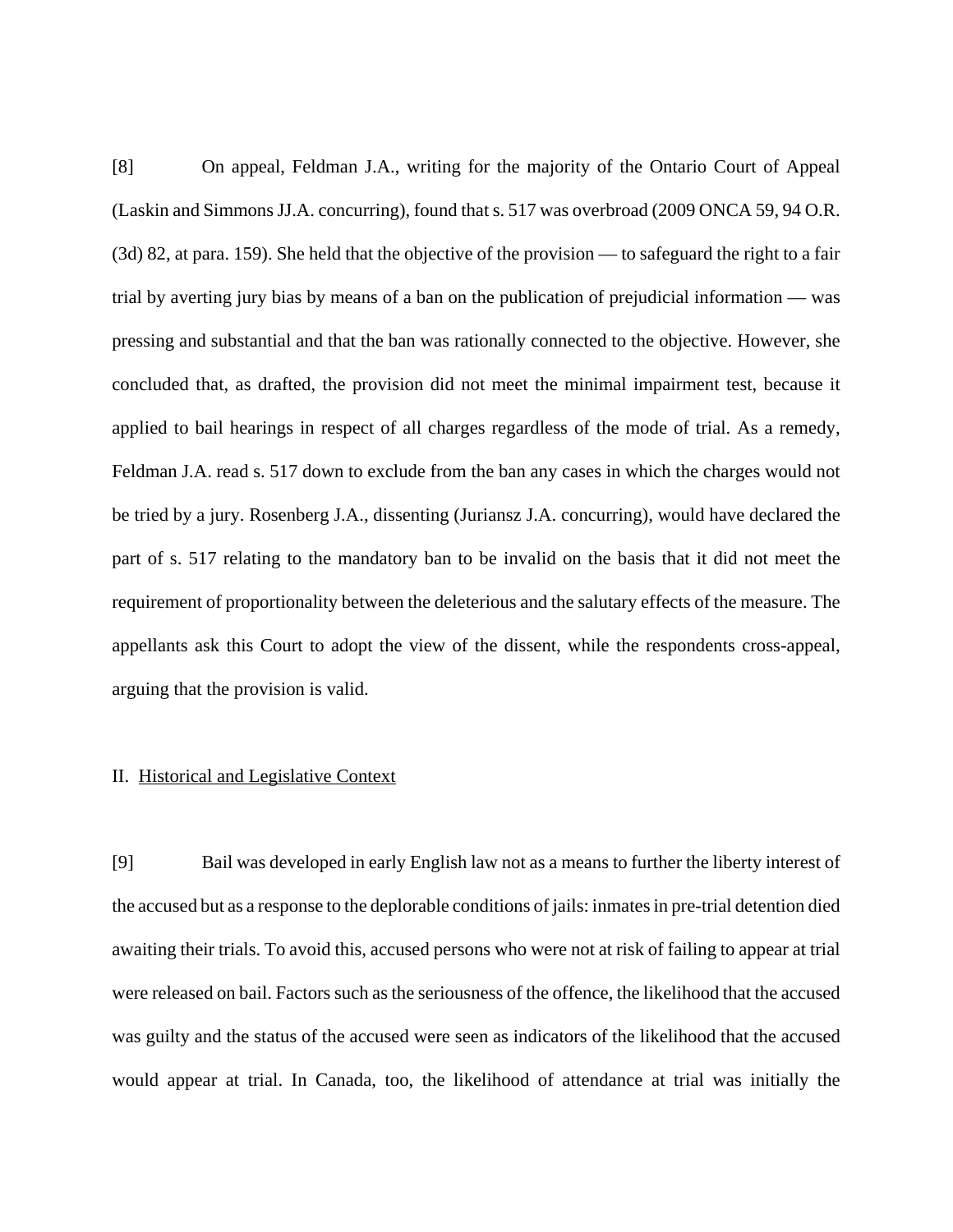predominant consideration. However, additional factors subsequently came to be developed, such as the need to protect the public from repeat offenders. The process for granting bail remained quite informal and discretionary until the middle of the 20th century (G. T. Trotter, *The Law of Bail in Canada* (2nd ed. 1999), at pp. 3-9).

[10] Disturbing data then emerged from an empirical study by Prof. Martin Friedland that was published in 1965 (*Detention before Trial: A Study of Criminal Cases Tried in the Toronto Magistrates' Courts*). Friedland observed that the existing procedures resulted in the detention of many individuals whose attendance could have been secured by less restrictive means. In addition, he noted a relationship between pre-trial detention, conviction and custodial sentences. This study prompted a re-examination of the rules on bail by the Ontario Royal Commission (*Inquiry into Civil Rights* (1968)) and by the Canadian Committee on Corrections (*Toward Unity: Criminal Justice and Corrections* (1969) ("Ouimet Report")).

[11] The authors of the Ouimet Report found that considerations other than ensuring the attendance of the accused at trial were relevant to the decision whether to order interim release. They stated, as a guiding proposition, that "[t]he basic purposes of the criminal law should be carried out with no more interference with the freedom of individuals than is necessary" (p. 11). The Report's authors noted that the initial period after an arrest is determinative. Pre-trial incarceration could lead to loss of employment and make it impossible for accused persons to fulfill their family obligations, thereby weakening their family and social ties. The authors observed that the conditions of detention were unsatisfactory. In addition, although they were careful in weighing the statistical evidence, they relied on it to conclude that pre-trial custody had a negative impact on the chances of acquittal. In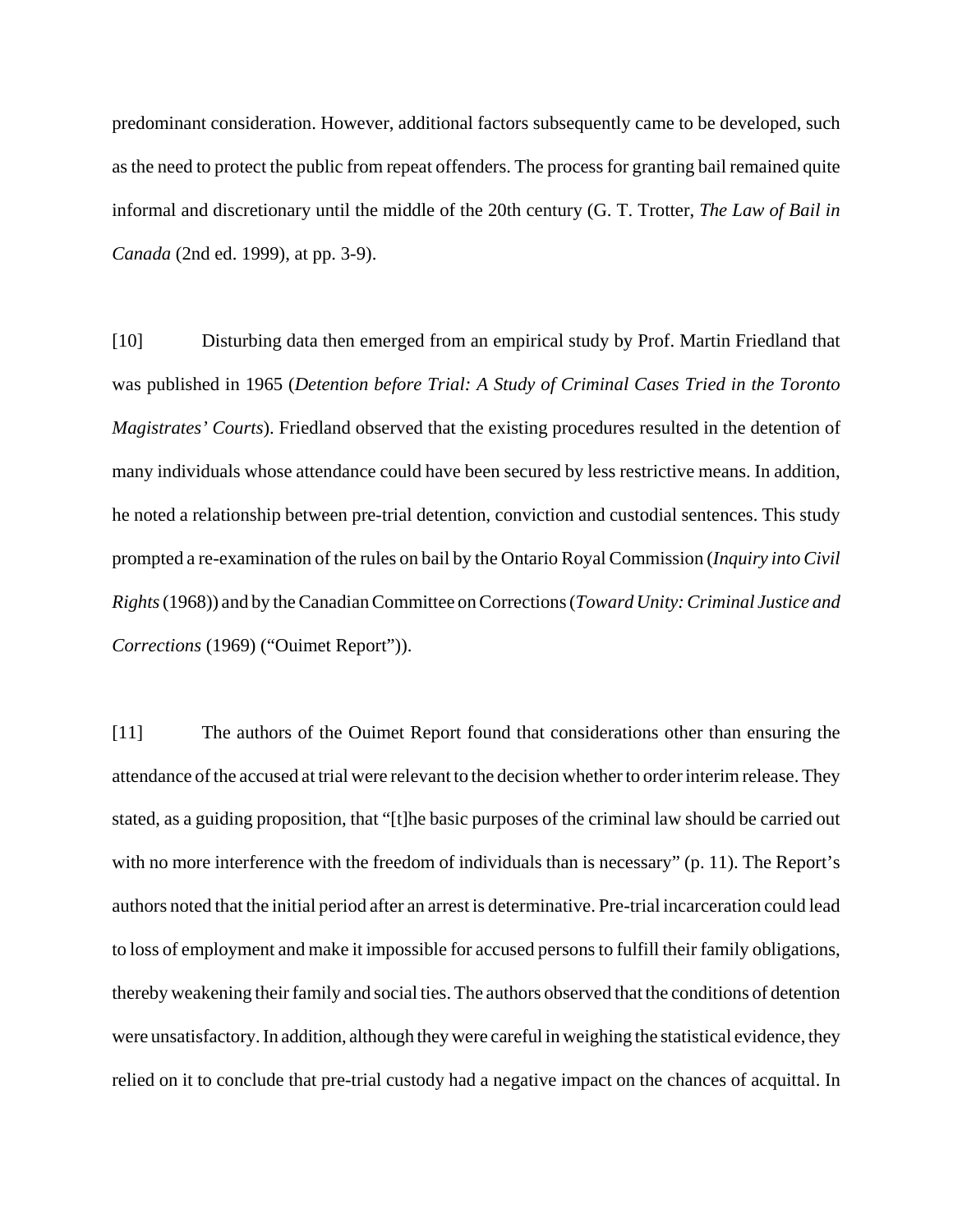their opinion, it was almost obvious that how an accused was treated between arraignment and trial had an impact on the corrective measures that would be called for if the accused were convicted. They accepted that incarceration could result in a permanent stigma, even if the accused were eventually acquitted. Moreover, they were of the view that the release of accused persons until trial was intended to ensure that individuals were not being punished at a time when they should be presumed innocent. From a human rights perspective, the authors considered it clear that an accused should not be incarcerated while awaiting trial unless the protection of society made it necessary to do so.

[12] In light of their findings, the authors of the Ouimet Report made a number of recommendations, including that police officers be allowed to release accused persons pending their appearance before a justice, that the onus be placed on the prosecution to justify detention, that flexible rules be adopted to ensure early bail hearings, that provision be made for a publication ban at the request of the accused and that, in a case in which an accused was not represented by counsel, the justice be required to inform the accused of the right to a ban. Finally, one of the most important features of the proposed reform was that limited grounds for refusing interim release were identified. Under reformed rules, the authors said, release should be the rule and custody the exception.

[13] The Ouimet Report stressed the right to a fair trial and the need to implement new rules to facilitate the early release of the accused whenever that was appropriate. As can be seen from the subsequent amendments to the *Criminal Code* (*Bail Reform Act*, S.C. 1970-71-72, c. 37), which were enacted almost immediately after the release of the Ouimet Report, the government embraced most of the Report's recommendations. In brief, the amendments required that an arrested person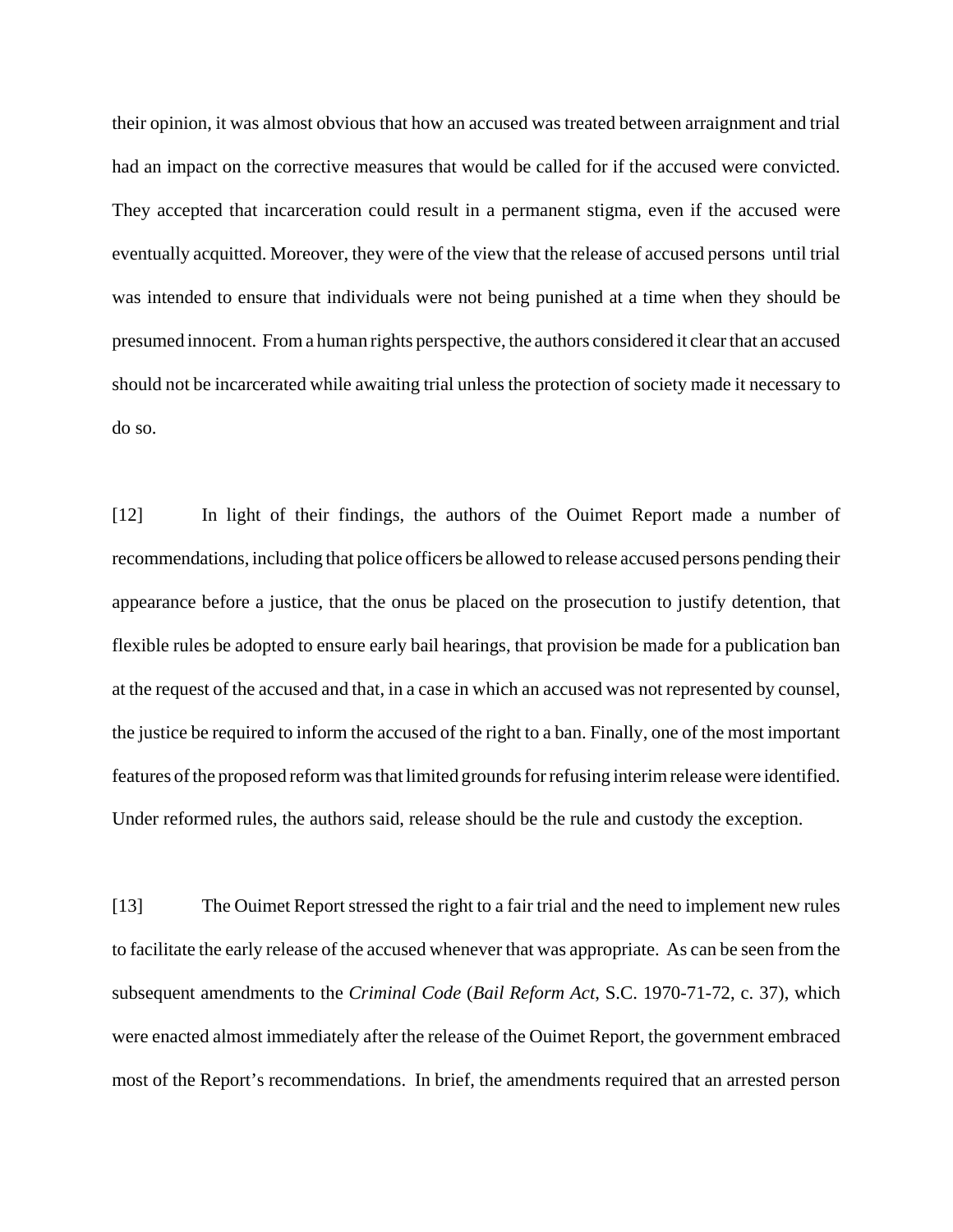be brought before a justice without unreasonable delay and that the person be released unless the Crown showed cause for ongoing detention. Only limited grounds were available for denying release, and the Crown was responsible for gathering any evidence it intended to produce at the bail hearing. Also, a mandatory publication ban would have to be ordered if requested by the accused. The new legislation was promoted as protecting individual rights. John Turner, the then Minister of Justice, declared in the House of Commons:

> I said that as soon as we could, I intend to turn once again along the road of law reform and continuing enhancement and protection of civil liberties. . . . This bill is directed at making that first contact between citizens and the criminal judicial process less abrasive.

> (*House of Commons Debates*, vol. III, 3rd Sess., 28th Parl., February 5, 1971, at pp. 3113-14)

[14] The reform of the rules governing interim release was implemented long before the *Charter* but foreshadowed the period of consciousness of individual rights. The purpose of the new rules was to avoid alienating accused persons without exposing society to undue risks. Today, the constitutional right to bail is not just an element of the protection against arbitrary detention, but is also explicitly recognized in s. 11(*e*) of the *Charter*. The protection is both procedural and substantive in that not only is reasonable bail guaranteed, but the cause for the denial of bail must be just. Hence, as I will discuss below, the bail process is inextricably linked to the right to bail itself.

III. Publication Bans in the Criminal Law Context

[15] As La Forest J. stated in *Canadian Broadcasting Corp. v. New Brunswick (Attorney*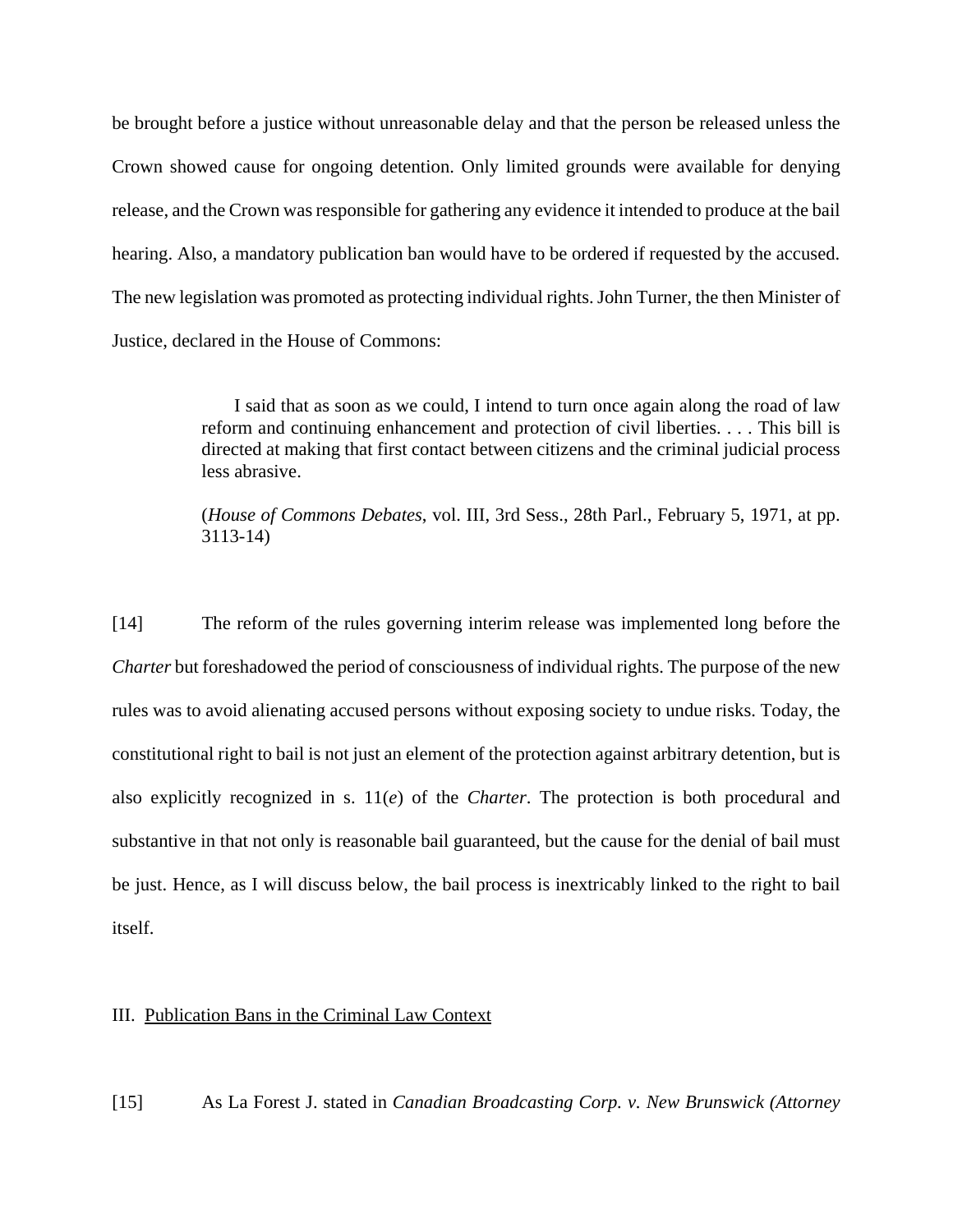*General)*, [1996] 3 S.C.R. 480, at para. 23, "[o]penness permits public access to information about the courts, which in turn permits the public to discuss and put forward opinions and criticisms of court practices and proceedings." A publication ban therefore infringes freedom of expression. However, it should not be concluded that there is a conflict between freedom of expression and the rights of the accused. The "clash model" was rejected in *Dagenais v. Canadian Broadcasting Corp.*, [1994] 3 S.C.R. 835, at pp. 882 *et seq.*, in which Lamer C.J. stated that, rather than giving one right priority over the other, the Court must engage in a balancing exercise that takes into account the salutary and deleterious effects of the measure and any alternatives. In *Dagenais*, because the objection of the accused related to trial fairness in the context of adverse pre-trial publicity (p. 879), the Court focussed on that concern. However, it soon became clear that the analytical framework could not be limited that context. In *New Brunswick* (at para. 69), La Forest J., writing for a unanimous Court, recognized that the interest of the proper administration of justice could justify banning the press from the courtroom for a limited time. The Court found that the discretion conferred on the judge to assess the specific circumstances of each individual case was crucial to the analysis of the validity of the challenged provision. Then, in *R. v. Mentuck*, 2001 SCC 76, [2001] 3 S.C.R. 442, the Court applied the balancing test to another aspect of the proper administration of justice. Iacobucci J. stressed that while *Dagenais* was the starting point of the analysis, a publication ban could involve a broad range of objectives:

> However, the common law rule under which the trial judge considered the publication ban in this case is broader than its specific application in *Dagenais*. The rule can accommodate orders that must occasionally be made in the interests of the administration of justice, which encompass more than fair trial rights. [para. 31]

[16] The bans in *Dagenais* and *Mentuck* were based on the courts' common law jurisdiction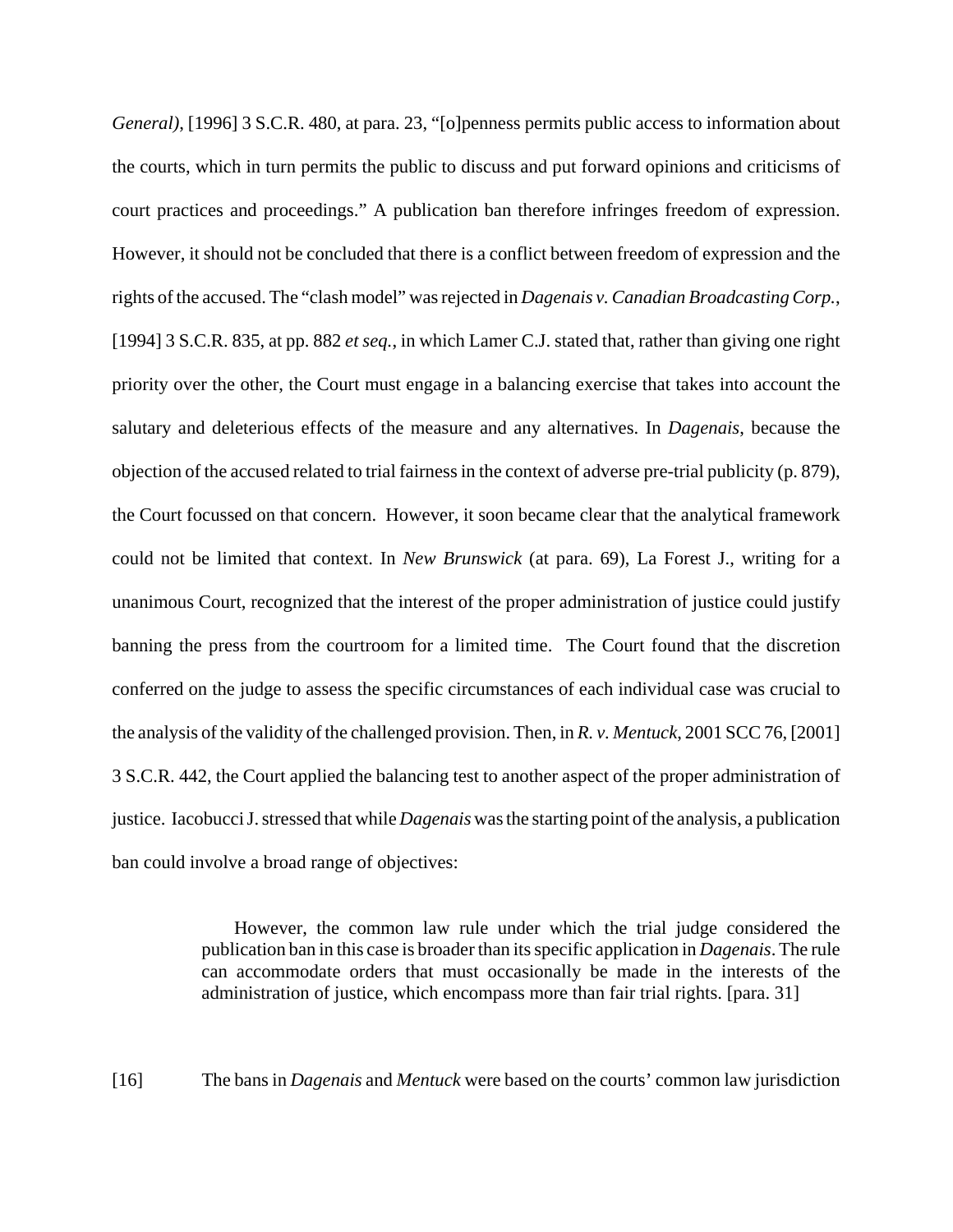to order publication bans. The authority for the exclusion order in *New Brunswick* was statutory. In all three cases, the orders were discretionary. In the cases at bar, the appellants argue that the order provided for in s. 517 Cr.C. fails the *New Brunswick* test because it is mandatory: the judge does not have a discretion to consider the justification for the ban in light of the circumstances of the case. The appellants add that there is no rational connection between the ban and the objective of the legislation and that the ban fails to meet the requirements of the minimal impairment and proportionality stages of the *Oakes* test. As can be seen from the above cases, bans are sometimes necessary, and whether they are justified depends on the context.

#### IV. Discretion as a Constitutional Threshold

[17] The appellants accept that a limited publication ban may be valid in some narrow circumstances. However, they contend that the existence of a judicial discretion amounts to a constitutional threshold. In my view, their position does not reflect this Court's approach to limits on freedom of expression.

[18] Whether a discretion exists is not determinative of the validity of a limit on freedom of expression. For example, the limit on access to the content of a search warrant prior to the execution of the warrant is not discretionary (*Attorney General of Nova Scotia v. MacIntyre*, [1982] 1 S.C.R. 175). To consider mandatory bans unconstitutional because the circumstances in which they apply cannot be scrutinized in a *Dagenais* analysis would be to turn the rule on its head. In *Dagenais*, Lamer C.J. explicitly stated that his analysis did not concern bans required by statute (pp. 856-57). Moreover, as Bastarache J. stated in *Named Person v. Vancouver Sun*, 2007 SCC 43, [2007] 3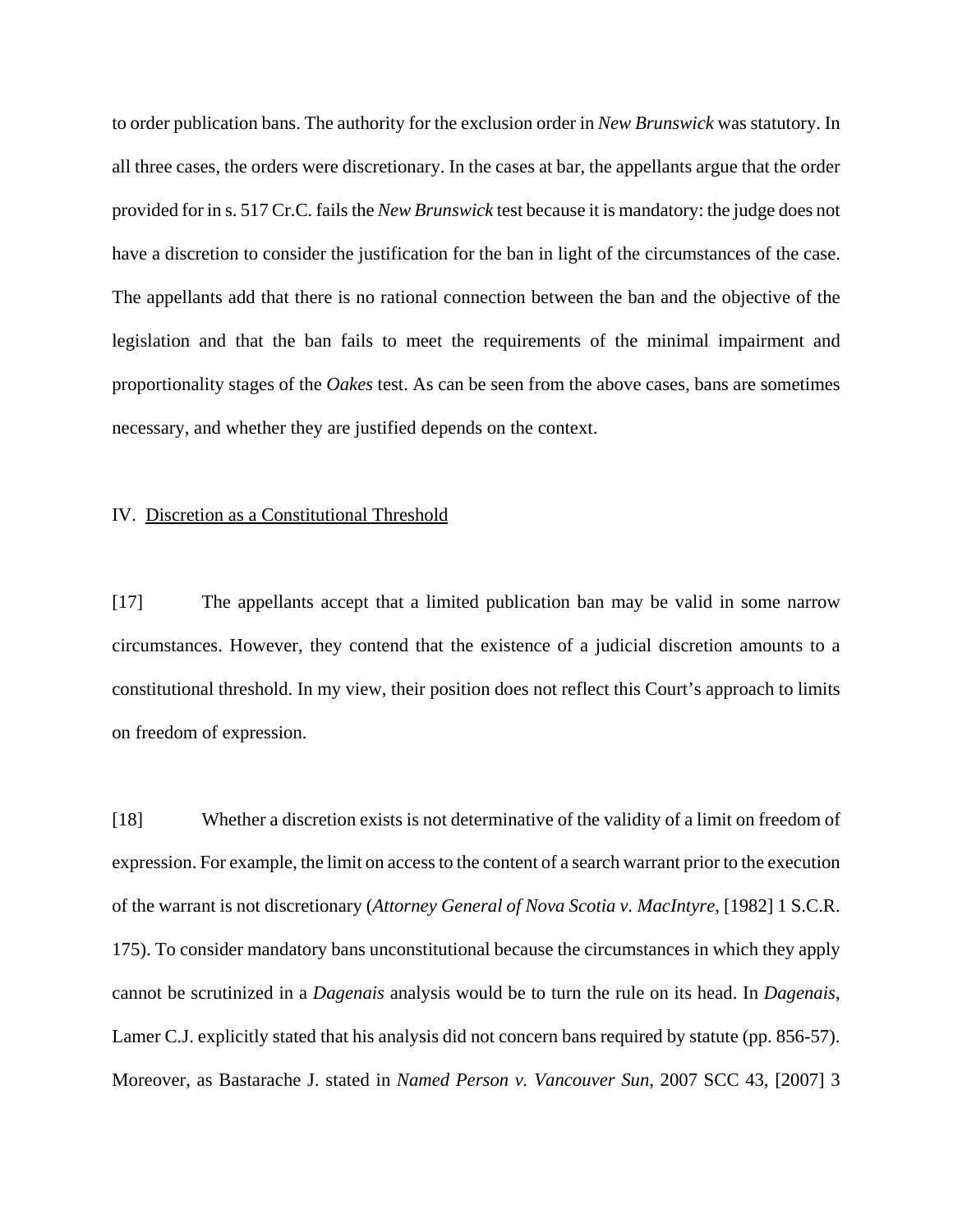S.C.R. 253, at para. 36, the *Dagenais* test was not meant to apply to all limits on freedom of expression; rather, it was designed for and applies to discretionary orders (see also *Vancouver Sun (Re)*, 2004 SCC 43, [2004] 2 S.C.R. 332, at para. 31). Discretionary bans are constitutional because the test developed in *Dagenais*/*Mentuck* incorporates the essence of the balancing exercise mandated by the *Oakes* test. Indeed, as Lamer C.J. said in *Dagenais*, "[i]f legislation requires a judge to order a publication ban, then any objection to that ban should be framed as a *Charter* challenge to the legislation itself" (p. 874; emphasis in the original). The validity of a statutory mandatory ban, such as the one at issue and the one provided for in s. 539 Cr.C. with respect to evidence led at a preliminary inquiry, will be determined by conducting an analysis based on the *Oakes* test.

#### V. The *Oakes* Test

[19] The various stages of the *Oakes* test are well known. When a protected right is infringed, the government must justify its action by identifying a pressing and substantial objective, by demonstrating that there is a rational connection between the objective and the infringement, and by showing that the means chosen interferes as little as possible with the right and that the benefits of the measure taken outweigh its deleterious effects.

#### A. *Pressing and Substantial Objective*

[20] The identification of Parliament's objectives in adopting the mandatory ban is of great importance, as this will have a considerable impact on the analysis of the remaining stages of the test. As McLachlin J. (as she then was) noted in *RJR-MacDonald Inc. v. Canada (Attorney General)*,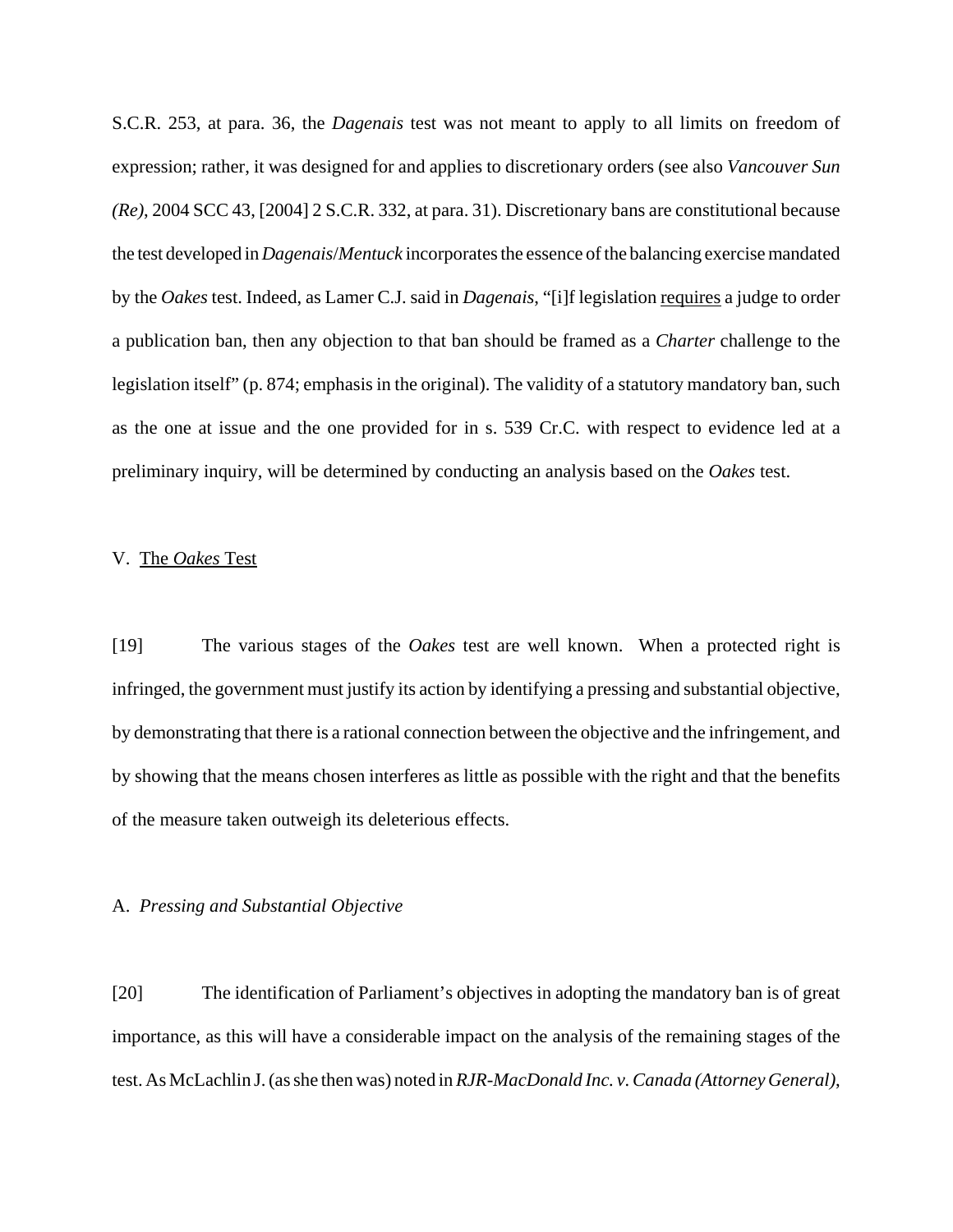[1995] 3 S.C.R. 199, at para. 144, "[c]are must be taken not to overstate the objective. The objective relevant to the s. 1 analysis is the objective of the infringing measure, since it is the infringing measure and nothing else which is sought to be justified. If the objective is stated too broadly, its importance may be exaggerated and the analysis compromised" (emphasis in the original). Moreover, in *Alberta v. Hutterian Brethren of Wilson Colony*, 2009 SCC 37, [2009] 2 S.C.R. 567, at para. 76, McLachlin C.J. endorsed the following comment by President Barak: "Whereas the rational connection test and the least harmful measure test are essentially determined against the background of the proper objective, and are derived from the need to realize it, the test of proportionality (*stricto sensu*) examines whether the realization of this proper objective is commensurate with the deleterious effect upon the human right" (A. Barak, "Proportional Effect: The Israeli Experience" (2007), 57 *U.T.L.J.* 369, at p. 374). This suggests that all steps of the *Oakes* test are premised on a proper identification of the objective of the impugned measure.

[21] The mandatory publication ban is but one of numerous interrelated measures adopted as part of a sweeping reform of the rules on bail. Parliament's objective in adopting the ban has to be identified by examining the provision in question in the context of the entire reform package. To assess the validity of the limit, it is necessary to understand the part the provision plays within the broader scheme of the reform.

[22] In the Ontario Court of Appeal, both the majority and the dissent expressed the view that the objective of the provision is to foster trial fairness. Trial fairness is a concept that can be interpreted in different ways. Although in *Dagenais* it was limited to averting jury bias by banning pre-trial publicity, this narrow view is not the only one recognized in the caselaw. Trial fairness has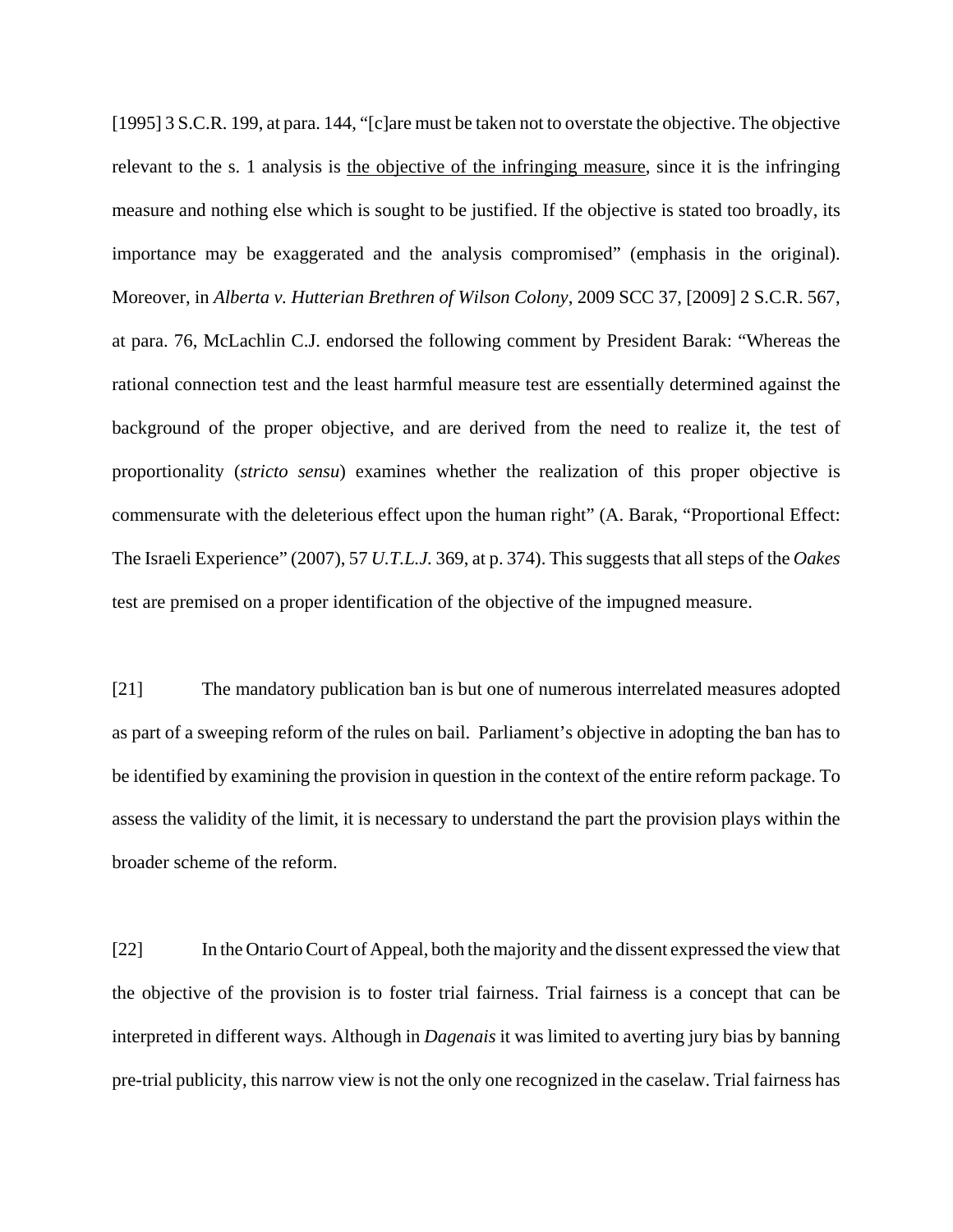also been understood as encompassing all measures whose purpose it is to protect the fundamental rights of the accused (see *R. v. Burlingham*, [1995] 2 S.C.R. 206, at para. 29; *R. v. Stillman*, [1997] 1 S.C.R. 607; and P. Mirfield, "The Early Jurisprudence of Judicial Disrepute" (1987-88), 30 *Crim. L.Q.* 434, at pp. 444 and 452). To define the interests at issue, therefore, the context must be taken into account. Rosenberg J.A., who wrote the dissenting reasons in the Ontario case, embraced a view of trial fairness which accurately identifies the objectives Parliament appears to have been pursuing in adopting the various components of the bail reform and, more particularly, in enacting the provision establishing the right to a mandatory ban:

> The interest in a fair trial embraces not simply the narrow interest of preventing potential jurors from being influenced by prejudicial material that might be disclosed at a bail hearing, but other interests intended to safeguard the accused's and society's interest in a fair trial. Those interests include preventing diversion of the accused's scarce resources to fight opposition to a publication ban and preventing delay of the bail hearing. As regards the latter, keeping accused in custody interferes with their ability to defend the case. The objectives of ensuring expeditious bail hearings, avoiding unnecessary detention of accused and allowing accused to retain scarce resources to defend their cases are all inextricably linked to the objective of ensuring a fair trial. [para. 38]

[23] As I mentioned above, the bail reform was implemented following the Ouimet Report, according to which there appeared to be a correlation between pre-trial custody, conviction, and custodial sentences. The Report's authors stressed the fact that a first offender's initial encounter with the justice system was crucial and could have dire consequences for the accused and his or her family. Measures were required to protect an accused person, who could bear a stigma even after being acquitted. In this context, Parliament's primary objective can be defined on the basis of an understanding of trial fairness that is not limited to averting jury bias. Given the particular emphasis placed in the Ouimet Report on ensuring expeditious bail hearings, I would define Parliament's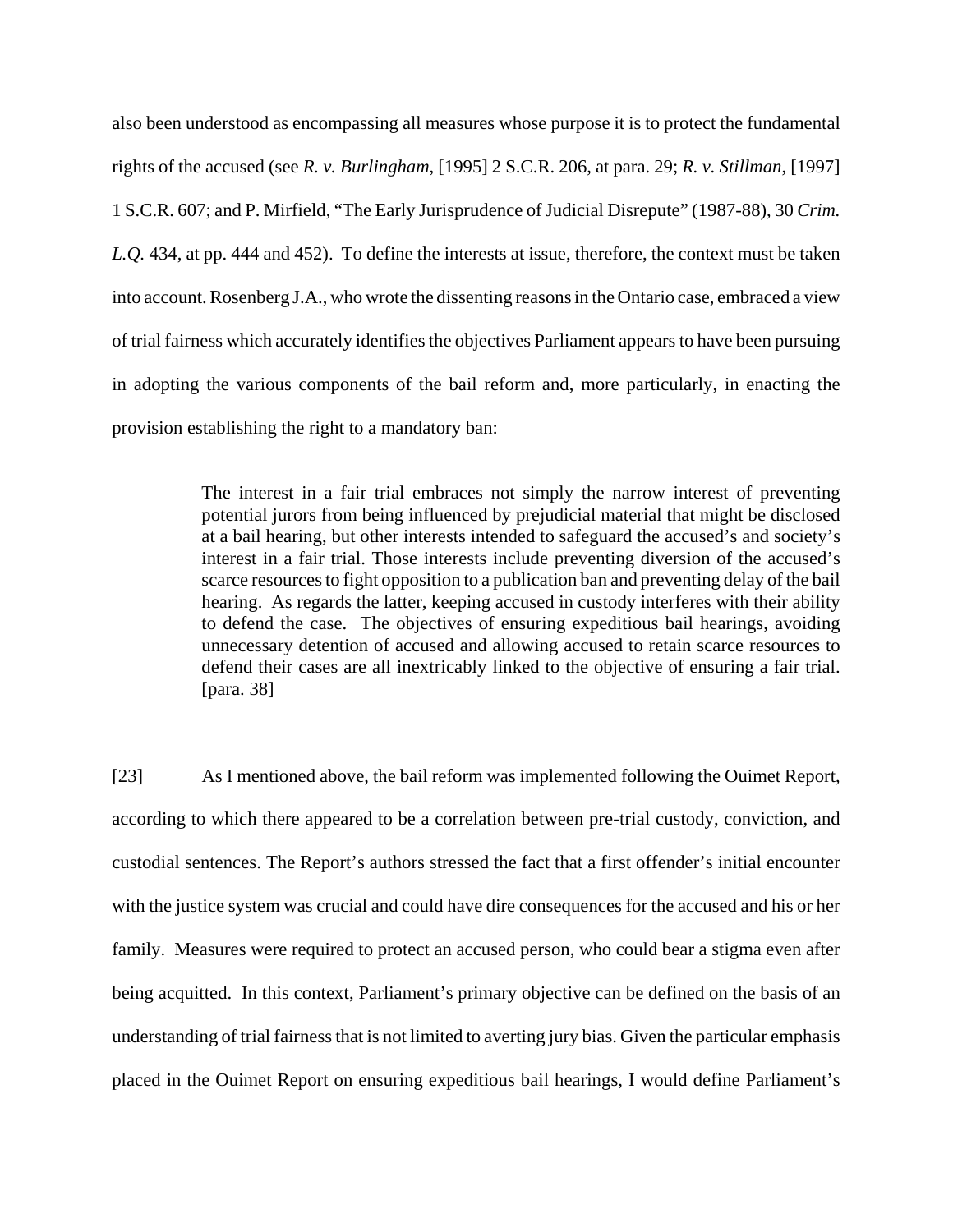objectives as (1) to safeguard the right to a fair trial; and (2) to ensure expeditious bail hearings. These objectives were to be achieved by establishing a process that facilitated early release of an accused in order to mitigate the harshness of his or her interaction with the criminal justice system, limit the stigma as far as possible, and ensure that the trier of fact remains impartial. In view of the facts noted in the Ouimet Report, these objectives were undeniably pressing. Since they are solidly grounded in *Charter* values, they are also substantial.

[24] The appellants argue that to accept ensuring expeditious bail hearings as an objective would be to apply the "shifting purpose" doctrine this Court explicitly rejected in *R. v. Big M Drug Mart Ltd.*, [1985] 1 S.C.R. 295. In *R. v. Butler*, [1992] 1 S.C.R. 452, at p. 494, the Court held that the concepts of moral corruption and harm to society are not distinct, but are inextricably linked. In the same way, the objectives of ensuring expeditious bail hearings and fostering trial fairness are inextricably linked, as the latter embraces the former. As a result, this formulation of the objectives not only does not attract the prohibition against the shifting purpose doctrine, it is rooted in the Ouimet Report's analysis.

#### B. *Rational Connection*

[25] At the next stage of the *Oakes* test, it must be asked whether there is a rational connection between the adopted means and Parliament's objectives. "The government must show that it is reasonable to suppose that the limit may further the goal, not that it will do so" (*Hutterian Brethren*, at para. 48). Absent conclusive scientific or empirical evidence of a rational connection, one can be found by applying reason and logic: *RJR-MacDonald*, at para. 158; *Butler*, at p. 503; *R.*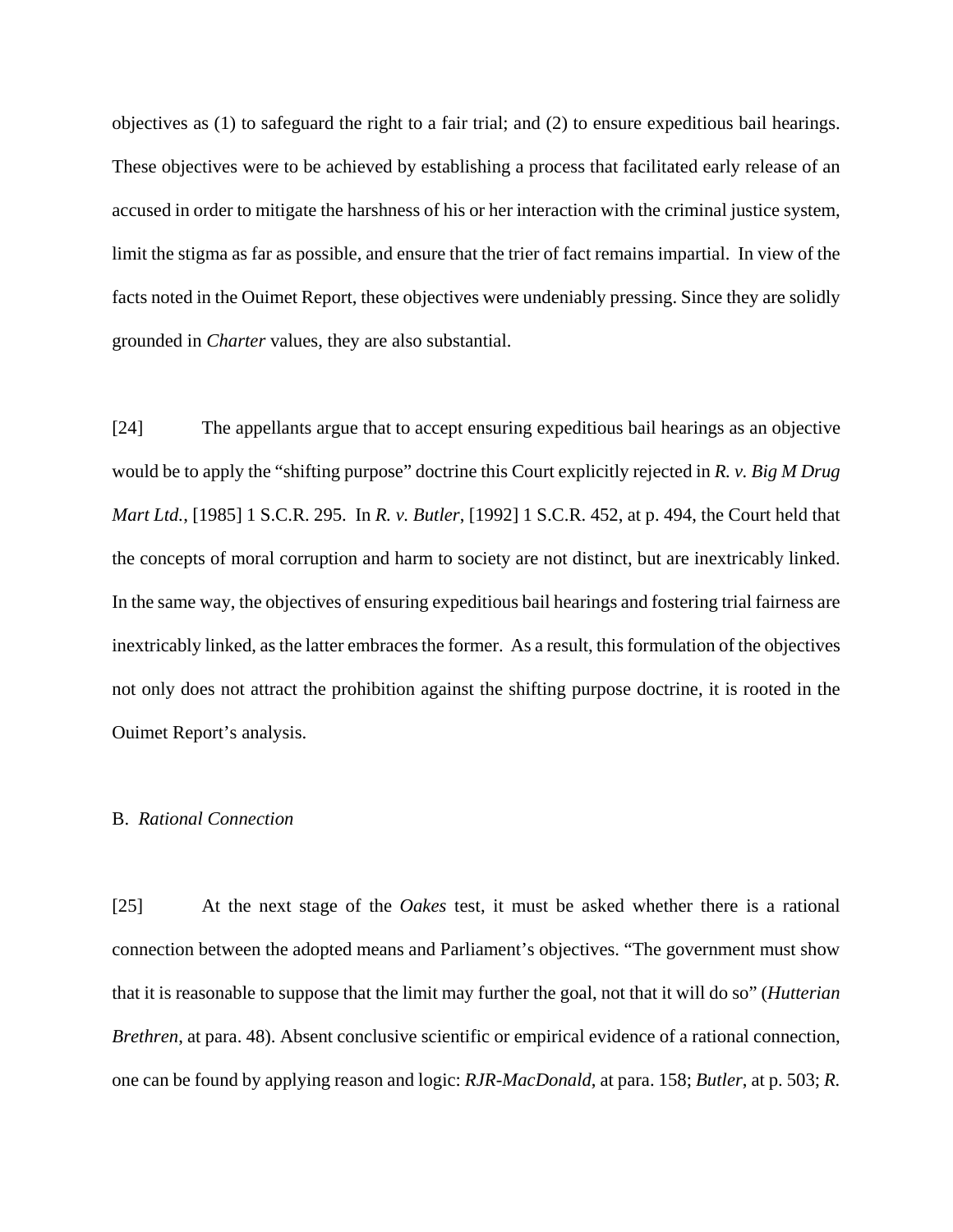*v. Keegstra*, [1990] 3 S.C.R. 697, at pp. 768 and 776; *Thomson Newspapers*, at paras. 104-7.

[26] In the cases at bar, since the mandatory publication ban is only one part of a whole, the enquiry cannot be limited to the ban itself. Therefore, when asking whether the mandatory publication ban is rationally connected to the objectives of protecting the right of the accused to a fair trial and ensuring expeditious bail hearings, the Court must consider other measures which might be linked to, or even dependent on, the ban.

[27] The mechanisms in place are closely linked. They illustrate the expeditious nature of the bail hearing and the ultimate objective of safeguarding the right to a fair trial. For instance, s. 503(1)(*a*) Cr.C. requires that a person who is arrested and detained be taken before a justice "without unreasonable delay" and in any event within twenty-four hours after the arrest. Section 515 provides that the justice *shall* release the person unless the prosecution shows cause why the detention should be continued. The grounds that can be relied on to deny the person's release are limited. In the short time it has before it must show cause why the detention of the accused is justified, the prosecution has to gather the evidence it intends to use at the bail hearing, which means it may have insufficient time to meet with witnesses and further investigate the matters relevant to bail. Section 516(1) Cr.C. provides that the adjournment of a bail hearing cannot exceed three days except with the consent of the accused; and orders can be reviewed at the request of the accused provided that the accused has given the prosecution two days' notice (s. 520(1) and (2)).

[28] To avoid any delay prejudicial to an accused who ought to be released, while at the same time ensuring that those who do not meet the criteria for release are kept in custody, compromises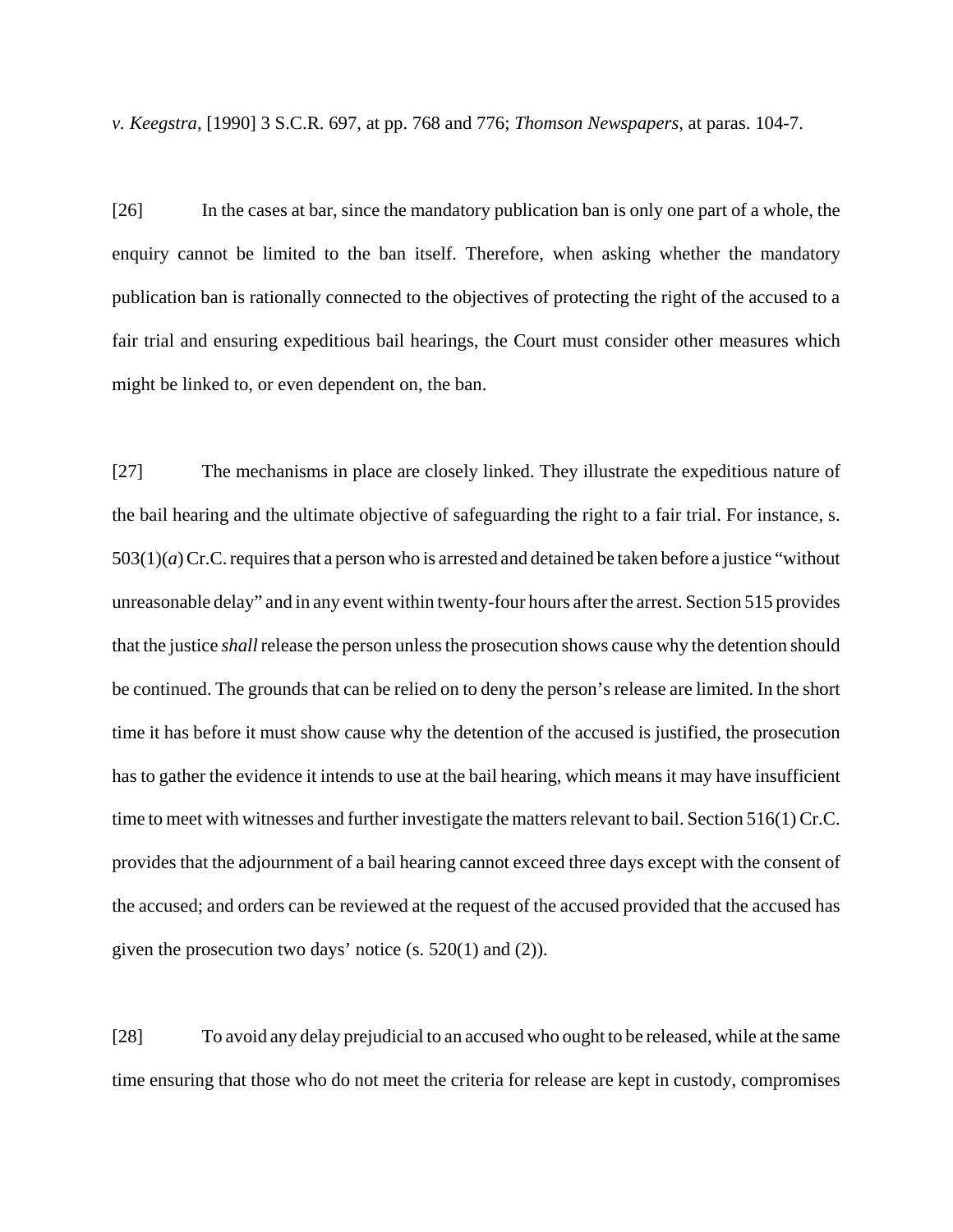had to be made regarding the nature of the evidence to be adduced at the bail hearing. There are practically no prohibitions as regards the evidence the prosecution can lead to show cause why the detention of the accused in custody is justified. According to s. 518(1)(*e*) Cr.C., the prosecutor may lead any evidence that is "credible or trustworthy", which might include evidence of a confession that has not been tested for voluntariness or consistency with the *Charter*, bad character, information obtained by wiretap, hearsay statements, ambiguous post-offence conduct, untested similar facts, prior convictions, untried charges, or personal information on living and social habits. The justice has a broad discretion to "make such inquiries, on oath or otherwise, of and concerning the accused as he considers desirable" (s.  $518(1)(a)$ ). The process is informal; the bail hearing can even take place over the phone  $(s. 515(2.2))$ .

[29] The appellants consider it significant that the mandatory publication ban was not part of the initial reform package and was not commented on during the debate in Parliament when the legislation was introduced a few years later. Two points have to be made with respect to this argument. The first is found in the Ouimet Report itself, and the second relates to the ban on publishing evidence taken at preliminary inquiries.

[30] As we have seen, Parliament chose to follow most of the recommendations of the Ouimet Report. It is therefore safe to say that Parliament found sufficient justification for reform in the comments of the Report's authors. They had recommended that, if the accused sought a ban, it be mandatory. In addition, they had recommended that the justice advise an unrepresented accused of the right to a ban. The explanation they had given for these recommendations was that as soon as the accused was brought before the justice, the prosecutor needed to be able to provide arguments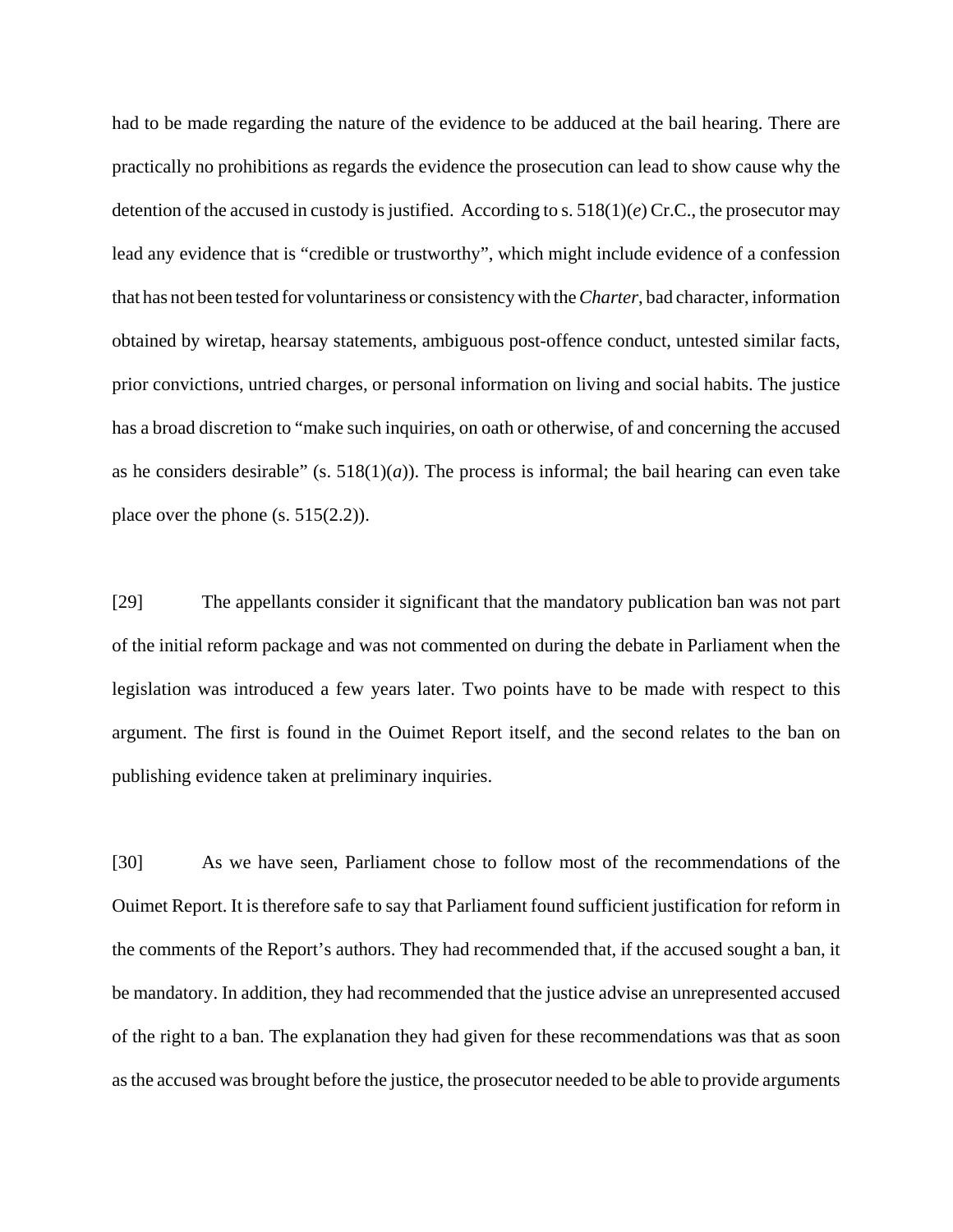sufficiently convincing to warrant detention. It was understood that information so provided would not necessarily be relevant or admissible at trial. The mandatory ban was seen as a measure "taken to prevent prejudicing the accused at his trial by the dissemination of prejudicial matter which would not be relevant or admissible at his trial" (Ouimet Report, at p. 110). It can be inferred from this that the interests to be protected included not only the avoidance of stigmatization of the accused, but also trial fairness. In view of the strength of the recommendation and the fact that no explanation was given for omitting the ban from the initial bill, it is safe to assume that the purpose of including it was to rectify this omission. Therefore, in my view, no argument can be drawn from the fact that the ban was not part of the initial version of the new bail provisions of the *Criminal Code*.

[31] Furthermore, mandatory publication bans were not unknown at the time of the Ouimet Report. For instance, s. 539 Cr.C. requires that a ban on the publication of evidence adduced at a preliminary inquiry be ordered should the accused apply for one. That ban was discussed by the Standing Committee on Justice and Legal Affairs. Minister Turner justified it as follows:

> We are not talking about a situation of legitimate publicity at an open trial once the jury is empanelled. If the evidence at the preliminary inquiry is then brought into the trial it becomes part of the evidence of the trial. What we are trying to prevent is a preliminary pre-trial by newspaper prior to the time that a magistrate may have bound a man over for trial. He may find that the charges are dismissed but the damage has been done.

> (*Minutes of Proceedings and Evidence*, No. 11, 1st Sess., 28th Parl., March 18, 1969, at pp. 501-2)

These comments go beyond averting jury bias. They address the broader goal of protecting the right

to a fair trial.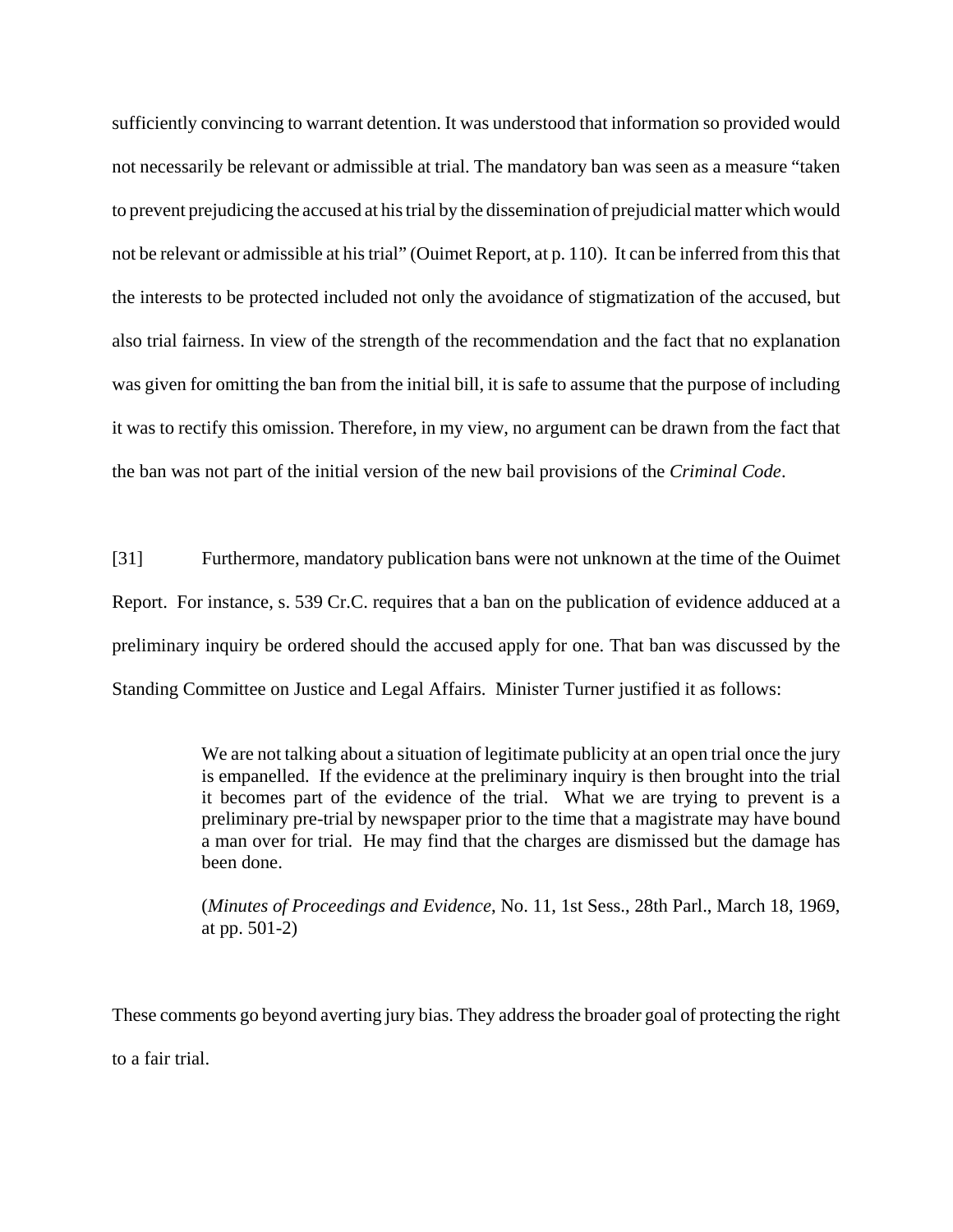[32] A direct, and helpful, analogy can be drawn between the ban at a preliminary inquiry and the one at a bail hearing. In both these types of proceedings, the evidentiary threshold is far lower than proof beyond a reasonable doubt. The Crown need tender only enough evidence to make out a *prima facie* case, and the defence may for strategic reasons choose not to call witnesses or otherwise challenge the Crown's evidence. It follows that the publication of proceedings at the preliminary hearing may result in a one-sided view of the case that could have an impact on trial fairness.

[33] In summary, in my view, a rational connection can clearly be found in the interplay between the various components of the reform. I will discuss the benefits of the ban below; it will suffice at this point to mention that the ban prevents the dissemination of evidence which, for the sake of ensuring an expeditious hearing, is untested. This brings me to the third stage of the *Oakes* analysis, that of minimal impairment, which entails an assessment of the impact of the ban on free expression.

#### C. *Minimal Impairment*

[34] In assessing the impact of the ban, the court must consider the nature of the expression at issue (*New Brunswick*, at para. 63). At this point, I would stress that the bail hearing is conducted at the very beginning of the criminal proceeding. Bail hearings often attract considerable media attention, especially in highly visible cases like the ones presently before this Court.

[35] To determine whether the limit impairs a right as little as possible, it must be assessed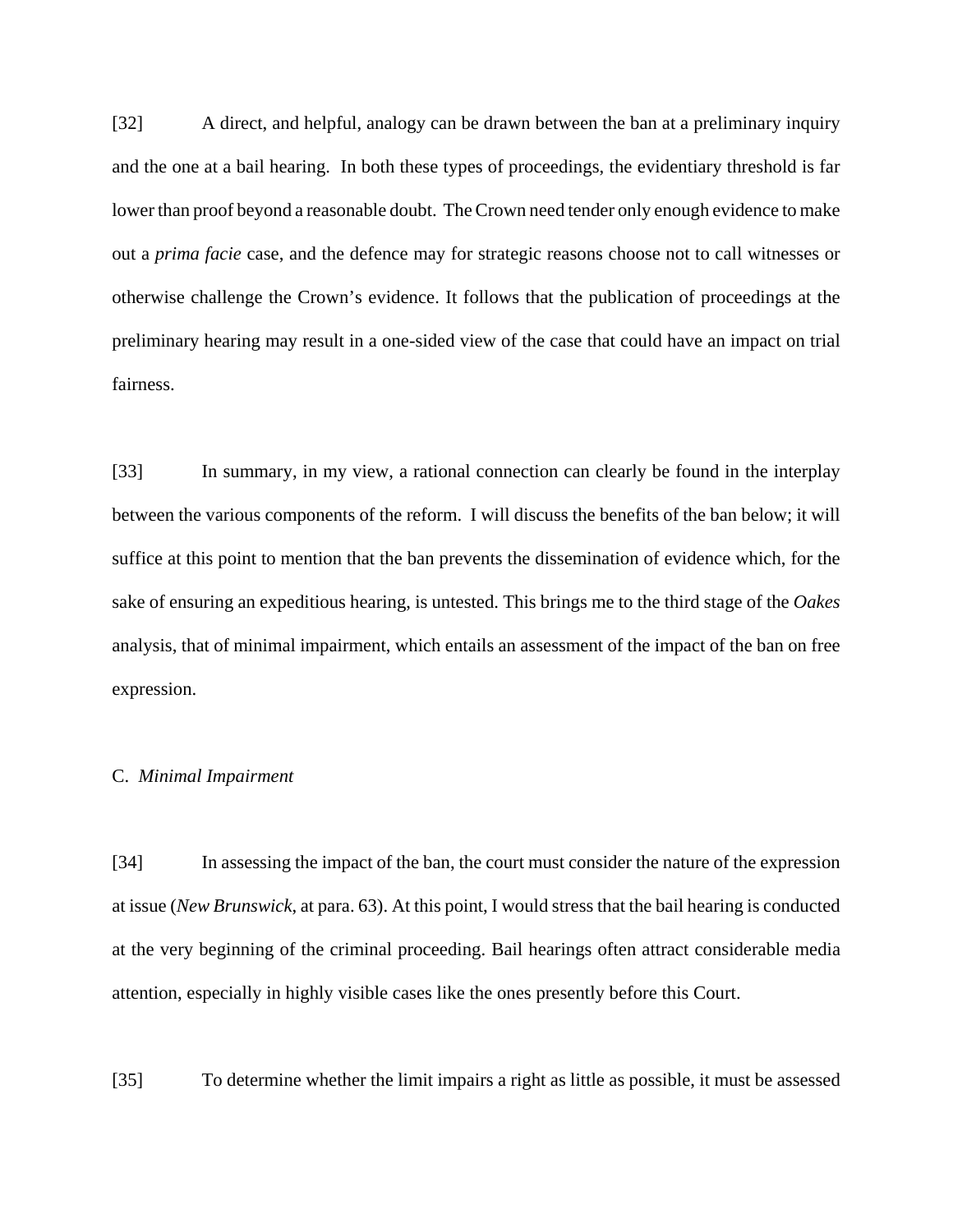in light of the other measures adopted to meet Parliament's objectives. I touched on this issue above in the discussion on the rational connection. I would stress here that the fairness of the decision whether to grant bail, which is one of the components of the constitutional protection, will depend to a large extent on its timeliness. As pointed out by Rosenberg J.A. in the Ontario case (para. 38) and Slatter J.A. in the Alberta case (para. 36), if the justice were to hold a publication ban hearing, the accused would have to prepare for that hearing in addition to preparing a rebuttal to the grounds the prosecution might raise to justify detaining him or her. The hurdles the accused would face in such a hearing are real.

[36] The authors of the Ouimet Report observed that the initial stage of the process is crucial (pp. 101-2). If a publication ban hearing were to be held, an additional burden would be placed on the accused at a time when he or she is extremely vulnerable. The accused might be a first-time offender who is overwhelmed by the criminal process, and may not have been able to consult his or her counsel of choice. At this point, accused persons will not have had the opportunity to learn what evidence the prosecution intends to adduce. They should be devoting their resources and energy to obtaining their release, not to deciding whether to compromise on liberty in order to avoid having evidence aired outside the courtroom. It is interesting that the Alberta Court of Appeal found it significant that neither the Crown nor Mr. White had attempted to justify a common law restriction in that court, to which the statutory mandatory ban does not apply; the court attributed this to the resources that would have to be expended to support such a restriction (para. 36).

[37] In light of the delay and the resources a publication ban hearing would entail, and of the prejudice that could result if untested evidence were made public, it would be difficult to imagine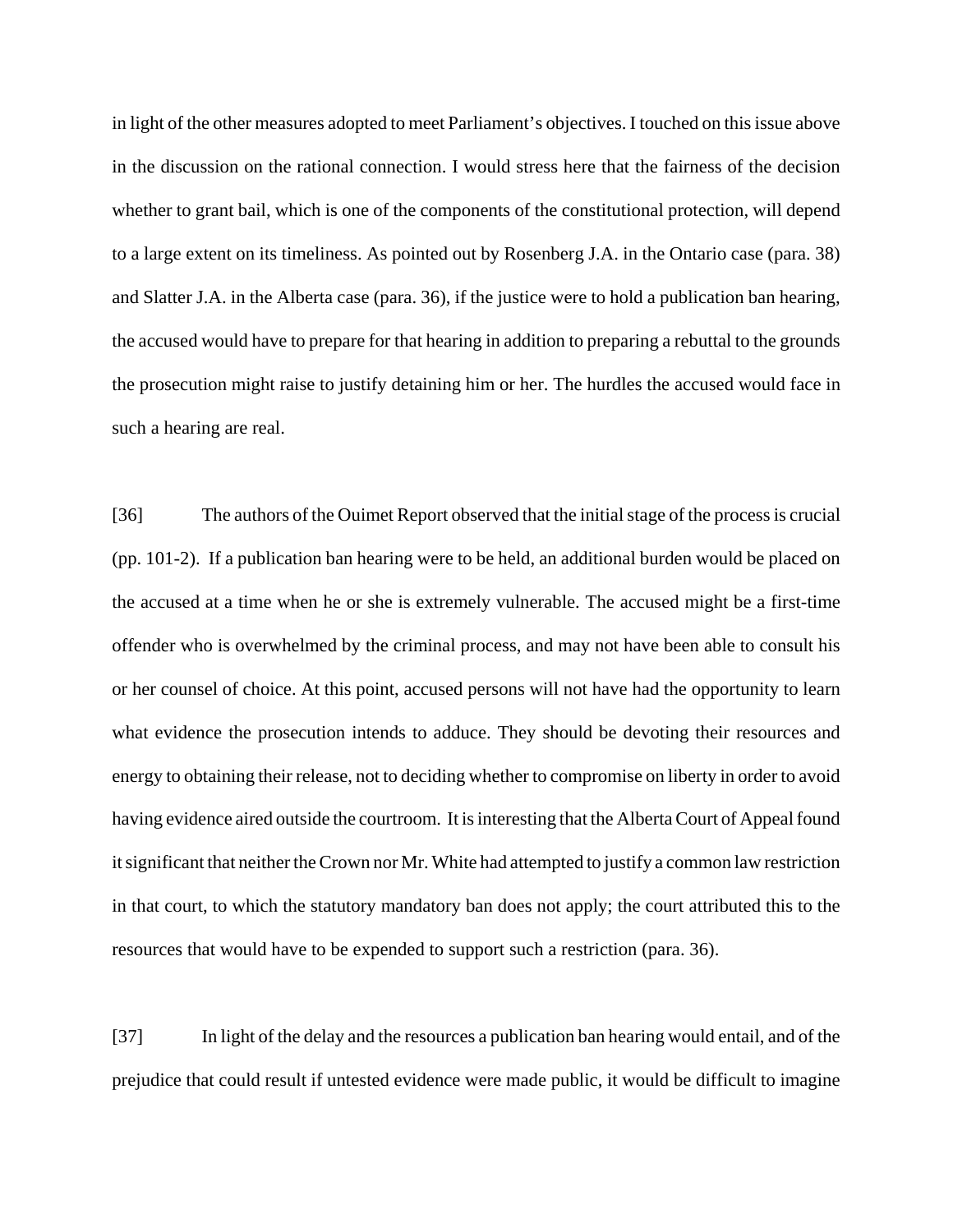a measure capable of achieving Parliament's objectives that would involve a more limited impairment of freedom of expression. If issues unrelated to the release of the accused were added to the bail hearing, this would require the consideration of matters extraneous to the bail process and could have a domino effect on other bail hearings in the same forum, thereby delaying the administration of justice.

[38] It is worth noting that the mandatory publication ban provided for in s. 517 is not an absolute ban either on access to the courts or on publication. The provision only prohibits the publication of evidence adduced, information given, representations made, and reasons given by the justice at a bail hearing. But the media can publish the identity of the accused, comment on the facts and the offence that the accused has been charged with, and that an application for bail has been made, as well as report on the outcome of the application. Journalists are also not prevented from informing the public of the legal conditions attached to the release of the accused.

[39] The temporary nature of the ban is another important factor. The ban ends when the accused is discharged after a preliminary inquiry, or at the end of the trial. In essence, it applies only with respect to the bail process, and the information it covers can eventually be made public once more complete information produced in accordance with the standards applicable to criminal trials is available.

[40] In summary, although information revealed at the bail hearing may no longer be newsworthy by the time the media can release it, the ban cannot be said to impair freedom of expression more than is necessary. The ban is limited to a preliminary stage of the criminal justice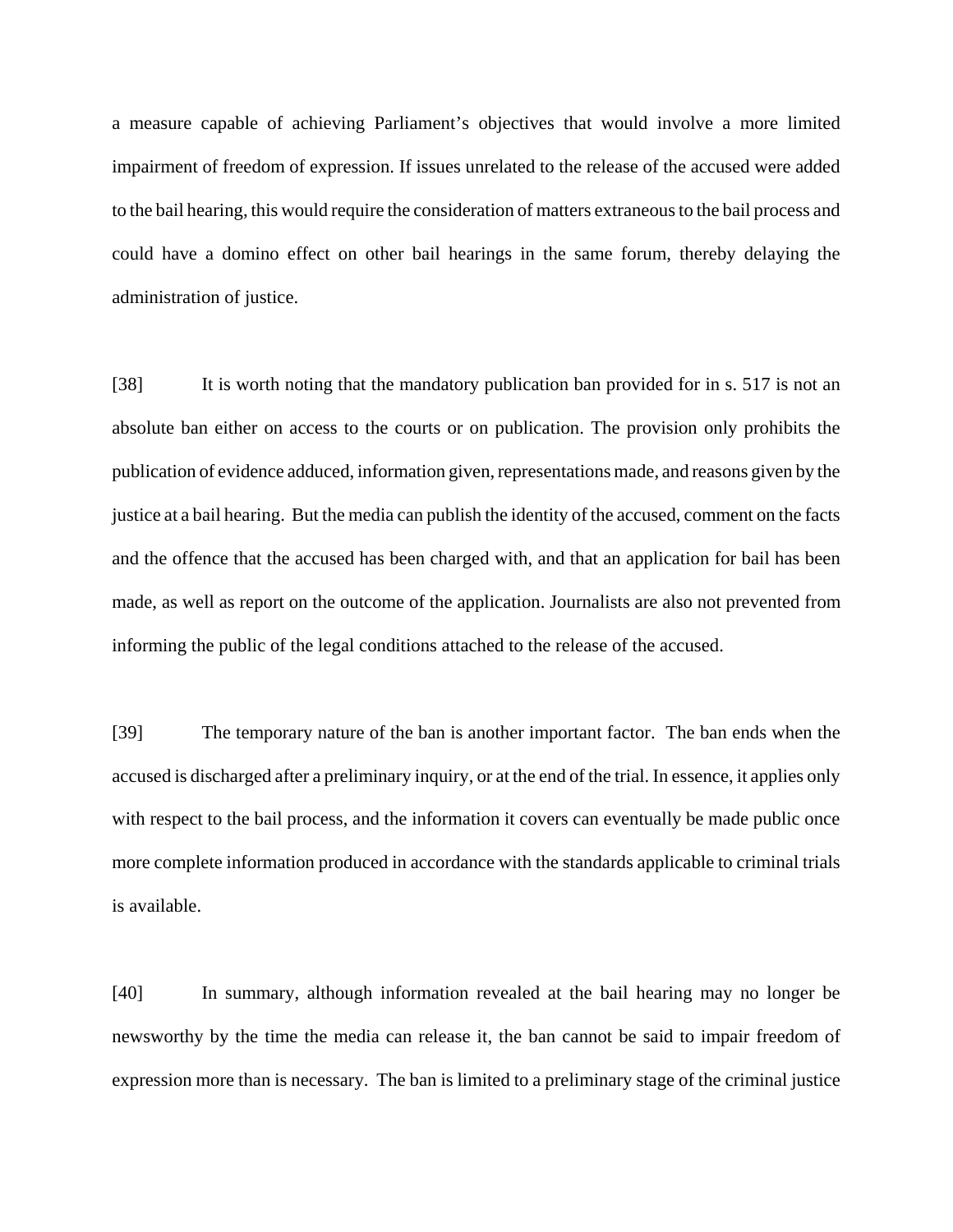process and is not absolute, and the information the media are prevented from publishing is untested, and is often one-sided and largely irrelevant to the search for truth. The ban may make journalists' work more difficult, but it does not prevent them from conveying and commenting on basic, relevant information.

[41] The appellants suggest alternatives that would in their view be equally effective and trench less on freedom of expression. They submit that any risk to a fair trial can be addressed by means of procedures that arise later in the process, such as challenges for cause, changes of venue and sequestration. The alternatives put forward are unsatisfactory. All of them relate solely to the need to avert bias. They do not address the other considerations which favour a publication ban, namely the need to ensure an expeditious bail hearing and an early release of the accused.

[42] The appellants also suggest that a time-limited publication ban could be imposed at the outset of the bail hearing that would last only until the end of that hearing, at which time a hearing would be held on the merits of continuing the ban. This suggestion is no more acceptable than the first. The parties need to know at the bail hearing if the information given there will be published. Accused persons could alter their approaches to the bail hearing, or perhaps even forego requesting bail, if they know that everything they say could be in the newspaper the next morning.

[43] If they know that evidence could be published, accused persons might have to make decisions they would not otherwise have made at a time when they can only speculate on what the Crown intends to adduce at the bail hearing. Such decisions would take time, would require them to make strategic choices and could compromise their rights to silence and to liberty. In *Canadian*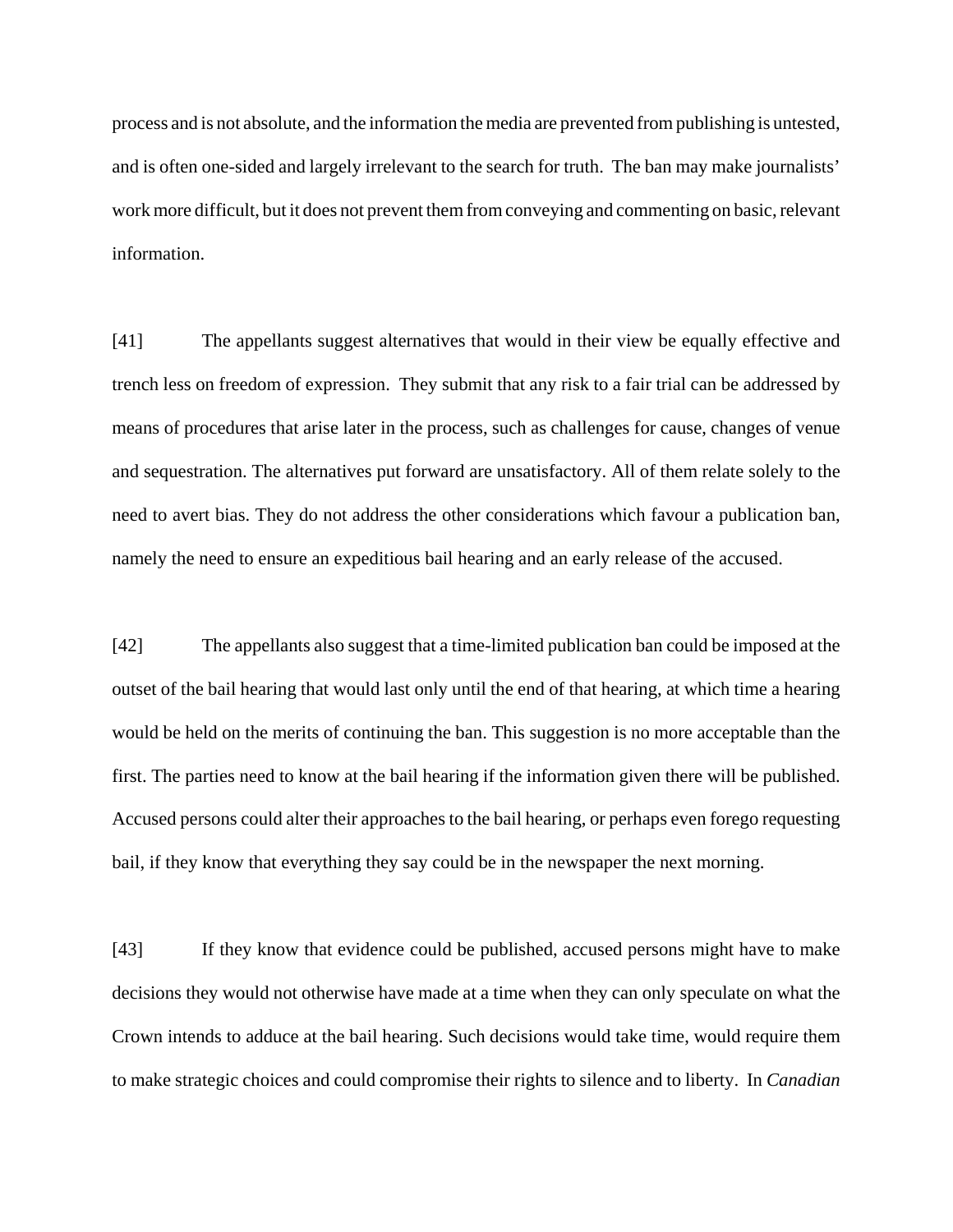*Newspapers Co. v. Canada (Attorney General)*, [1988] 2 S.C.R. 122, this Court upheld s. 442(3) Cr.C., which provided for a mandatory ban on publishing the identity of a complainant in a sexual assault case should the complainant apply for one. Lamer J. (as he then was) stressed the importance of the certainty component of the ban at issue in that case:

> Obviously, since fear of publication is one of the factors that influences the reporting of sexual assault, certainty with respect to non-publication at the time of deciding whether to report plays a vital role in that decision. Therefore, a discretionary provision under which the judge retains the power to decide whether to grant or refuse the ban on publication would be counterproductive, since it would deprive the victim of that certainty. Assuming that there would be a lesser impairment of freedom of the press if the impugned provision were limited to a discretionary power, it is clear, in my view, that such a measure would not, however, achieve Parliament's objective, but rather defeats it. [Emphasis in the original; p. 132.]

In the Ontario case, the Ontario Court of Appeal accepted the certainty argument in the context of the bail hearing. I agree with Rosenberg J.A. that, "[w]ithout knowing whether or not the publication ban will be in place, the accused cannot know whether to take the risk of contesting bail to possibly obtain the immediate reward of release at the cost of the more serious risk of poisoning the minds of jurors at the subsequent trial" (para. 63). On this same basis, I would reject the suggestion that the publication of information be authorized at the time of the bail hearing and that a discretionary ban then be imposed closer to the trial date.

[44] It follows that a publication ban hearing, whether held before or after the bail hearing, is not a reasonable alternative to a mandatory ban. I would add that in view of the timing of such a hearing and of how little the accused would know about the information the prosecutor would be conveying, it would be difficult for the accused to discharge the burden of showing that the ban would be "necessary in order to prevent a real and substantial risk to the fairness of the trial"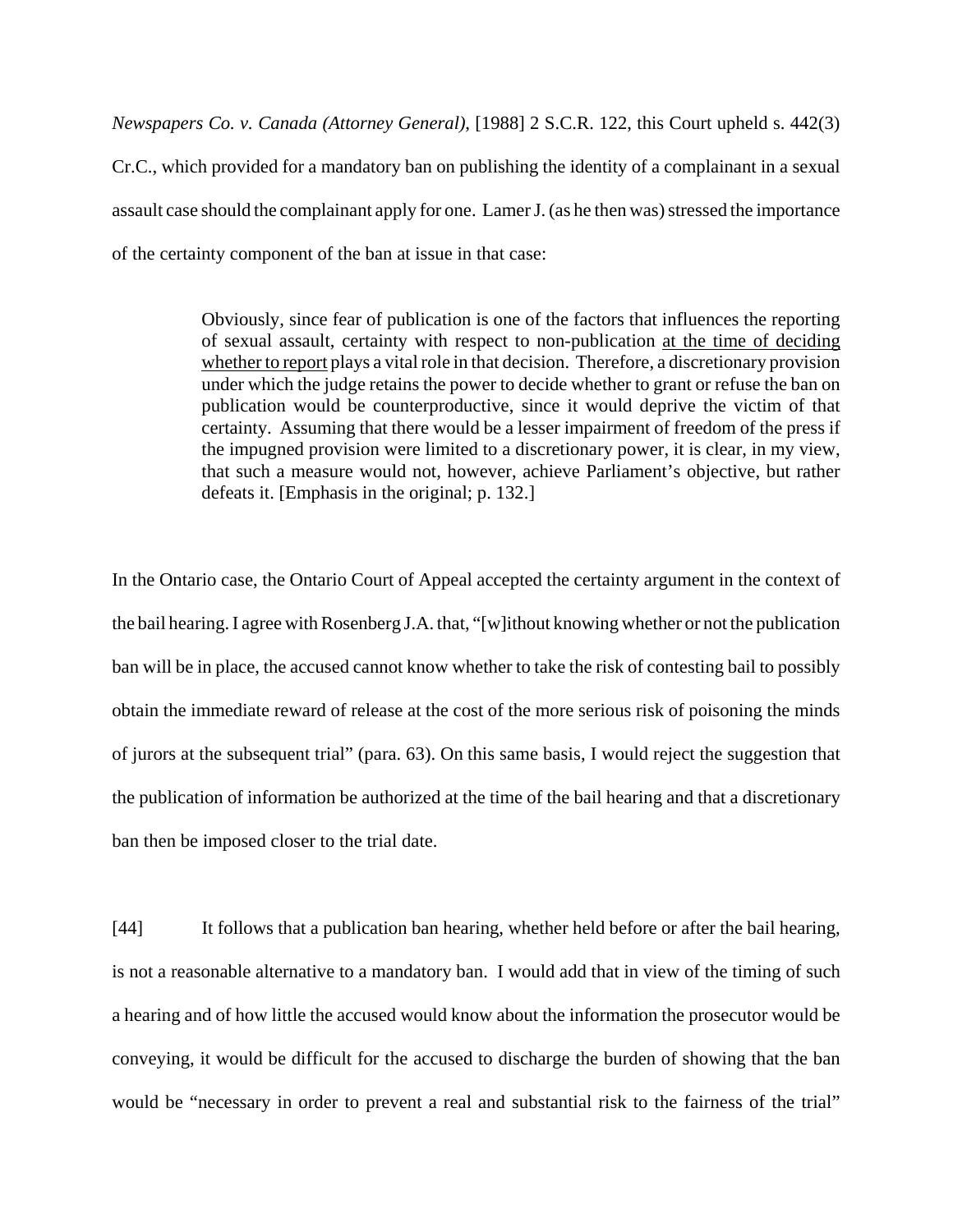(*Dagenais*, at p. 878 (emphasis deleted)). Therefore, the justice would have difficulty performing his or her duties in a judicial manner.

[45] For similar reasons, I am also of the opinion that to hold that the ban is discretionary solely with respect to the justice's reasons would not serve the objectives of the provision. Even if it could be argued that the justice could expeditiously give reasons that would not unduly risk jury bias or otherwise feed dangerous pre-trial publicity, to impose such constraints on the justice at this time would be unacceptable. This would inevitably invite the parties to present arguments on the discretionary ban and on the content of the reasons likely to be published. Preparing arguments takes time and resources. Moreover, one should not underestimate the complexity of crafting meaningful reasons without disclosing potentially determinative untested evidence at a stage at which neither the justice nor the accused can foresee what information will be prejudicial to the right of the accused to a fair trial.

[46] The fact that Parliament chose to make the ban discretionary where the prosecutor is the applicant does not undermine the legislation's objectives. The prosecutor is in a better position than the accused to meet the *Dagenais* test. Unlike the accused, the prosecutor knows exactly what allegations are to be made against the accused and also knows what evidence will likely be introduced at trial. Moreover, the prosecutor does not face the problem of finding resources such as, most importantly, for counsel for both the publication ban and the bail hearings.

[47] The majority of the Ontario Court of Appeal read the provision down in part, limiting the mandatory publication ban to cases in which a jury trial is possible. They concluded that "[f]air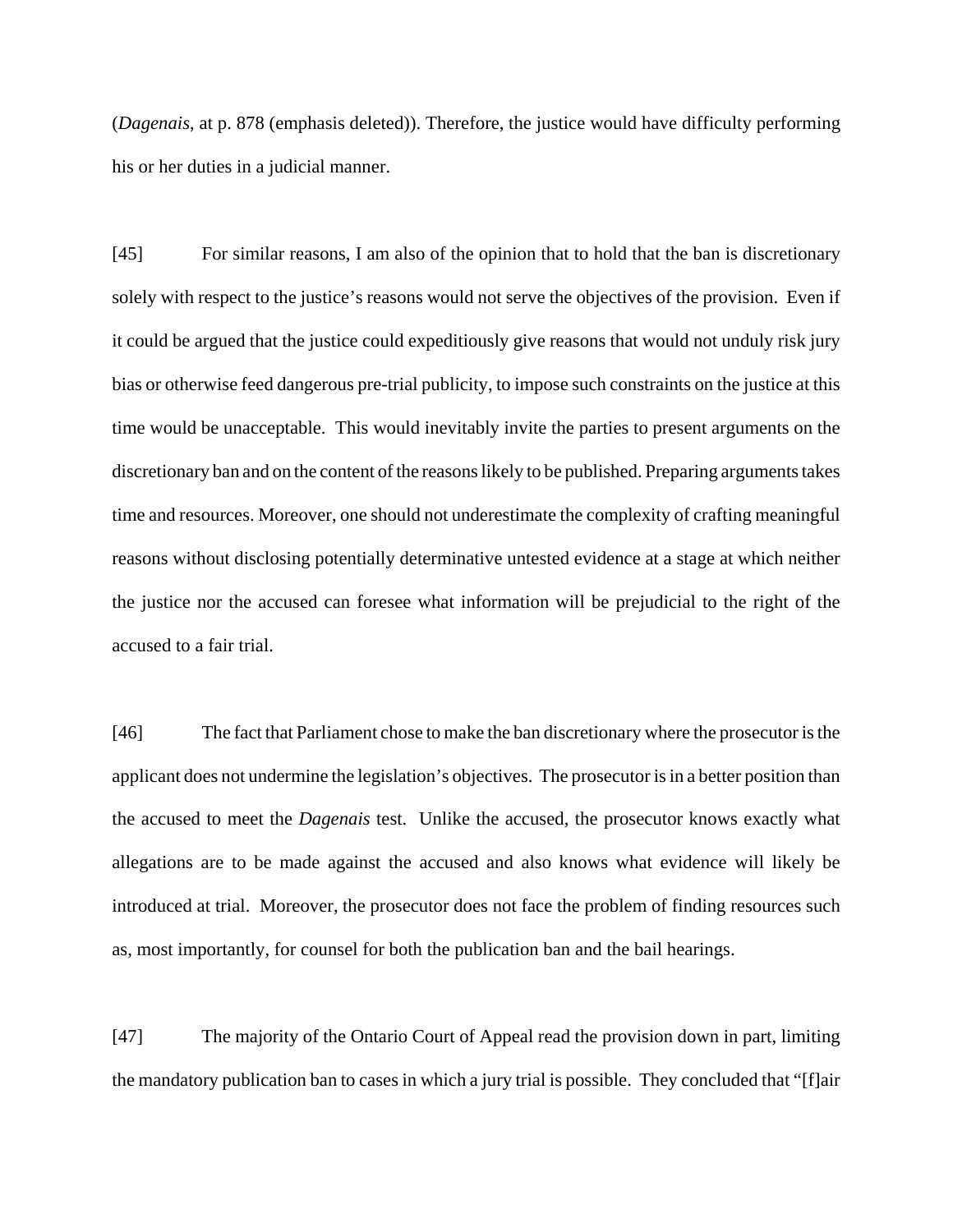trial rights cannot be said to be at risk where a judge, sitting alone, is exposed to prejudicial information which should not be admitted at trial" (para. 185). The dissent would have read out the mandatory nature of the ban. As they pointed out, the practical impact of the majority's conclusion is limited, since at the time of the bail hearing, the accused has usually not yet made an election and not yet ruled out the possibility of being tried by a jury. If the case involves a hybrid offence, the prosecution may not yet have decided on the mode of prosecution. The fact that only a small percentage of criminal charges are actually heard by a jury is therefore not determinative. Because the bail hearing is held at the beginning of the process, even if the provision is read down as the majority have done, the ban would still apply in the vast majority of cases. Thus, this alternative cannot be accepted. Not only does it fail to respond to the appellants' concerns, but it fails to settle the timing and resource issues that arise in respect of the proposed publication ban hearing.

[48] One last alternative was suggested: imposing a discretionary ban limited to prejudicial evidence. In my view, this suggestion presents the same difficulties as those that any publication ban hearing would entail. As I mentioned above, at this early stage of the procedure allocation of time and resources should focus on the fairness of the trial of the accused.

[49] I conclude that the mandatory publication ban is integral to a series of measures designed to foster trial fairness and ensure an expeditious bail hearing. It meets the requirements of the minimal impairment stage of the *Oakes* test. But this does not complete the analysis. The ban must also be found to have benefits that outweigh its deleterious effects.

#### D. *Deleterious Versus Salutary Effects*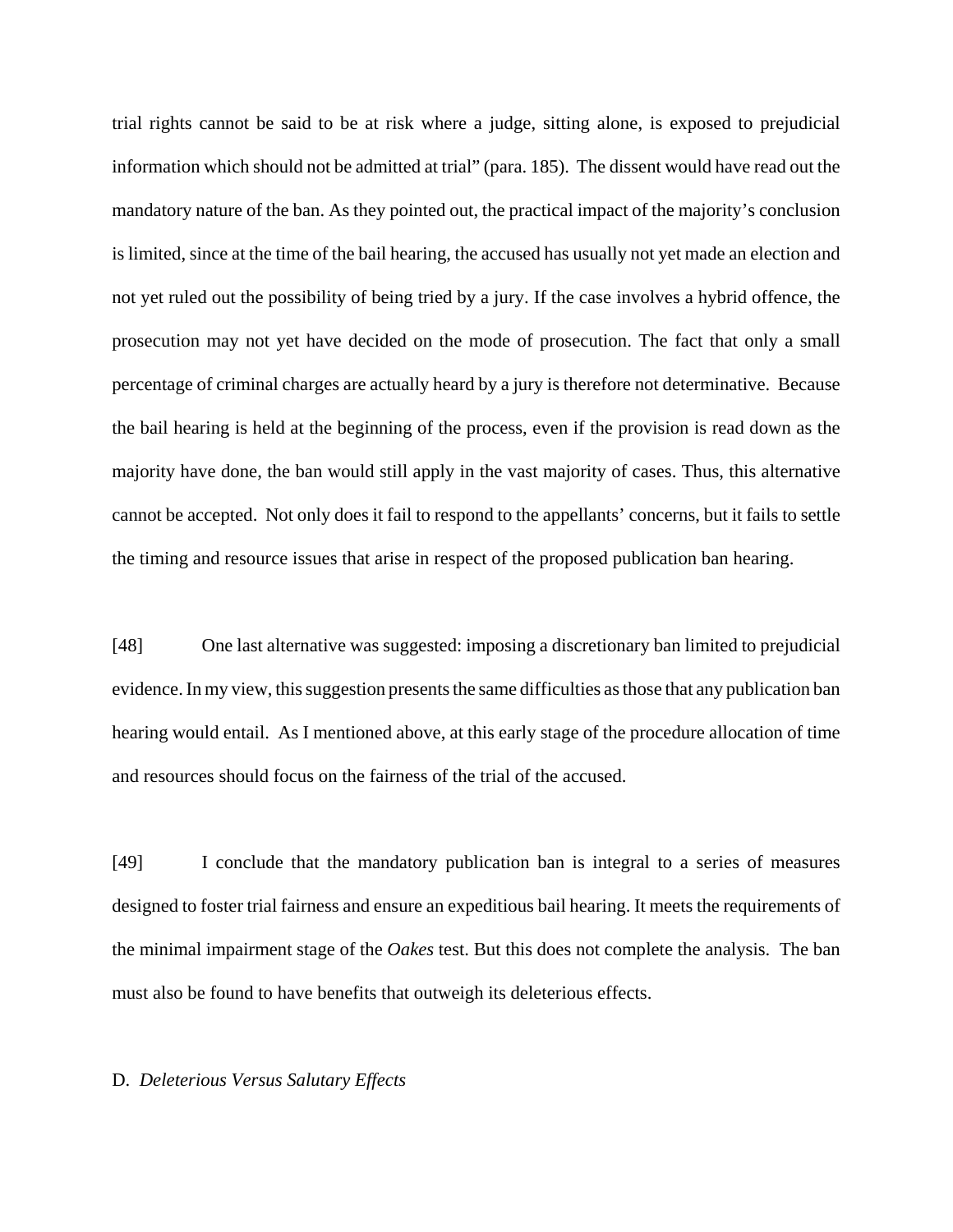[50] As the Chief Justice stated in *Hutterian Brethren* (at para. 76), the final stage of the *Oakes* analysis is not a reiteration of the previous ones. Whereas the focus of the first three stages is on Parliament's objective, the final stage concerns the consequences of the impugned measure.

[51] When the consequences of the mandatory ban are considered, several salutary effects can be identified. First of all, it limits the deprivation of the liberty of the accused by confining the issues at the bail hearing to those specifically related to bail. The first day in custody may be overwhelming for an accused; this is especially true if the conditions of detention are unsatisfactory. The potential hardship at this initial stage cannot be underestimated. In *R. v. Hall*, 2002 SCC 64, [2002] 3 S.C.R. 309, at para. 47, Iacobucci J. (dissenting, but not on this point) stated:

> At the heart of a free and democratic society is the liberty of its subjects. Liberty lost is never regained and can never be fully compensated for; therefore, where the potential exists for the loss of freedom for even a day, we, as a free and democratic society, must place the highest emphasis on ensuring that our system of justice minimizes the chances of an unwarranted denial of liberty.

A day in the life of an accused person may have a lifelong impact. In addition to protecting this very important liberty interest, the ban means that accused persons can focus their energy and resources on their liberty interests rather than on their privacy interests. It ensures that they will not renounce their right to liberty in order to protect their reputations. It also ensures that the public will not be influenced by untested, one-sided and stigmatizing information bearing on issues that are often irrelevant to guilt. It ensures consistency with the objectives of other publication bans provided for in the *Criminal Code*, such as the one under s. 539 concerning evidence produced at a preliminary inquiry.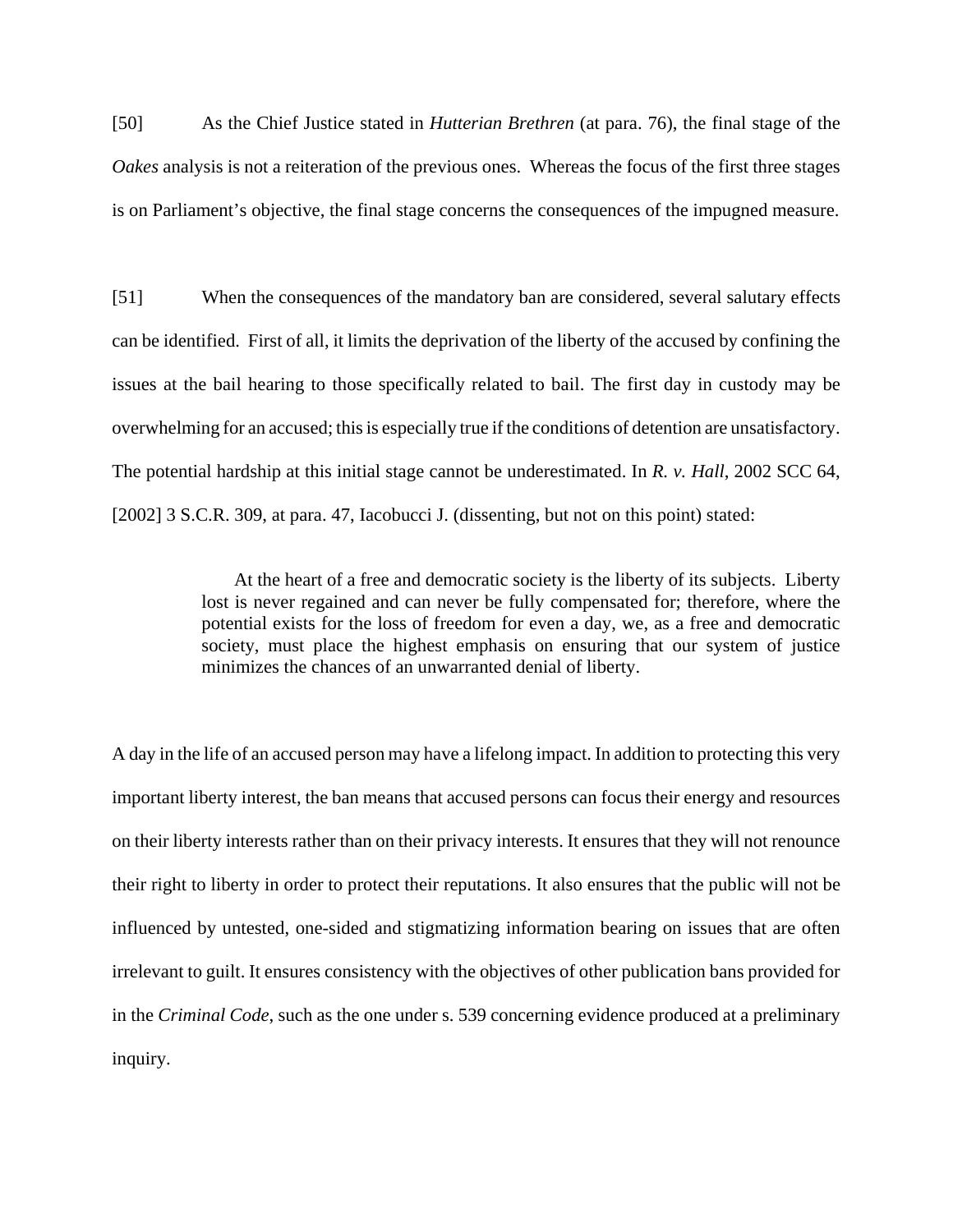[52] Another relevant aspect of the bail hearing which is of particular importance in the assessment of the effect of the ban is the fact that the information relevant to interim release often relates to the character of the individual accused and not to the crime (see: J. E. Pink and D. C. Perrier, eds., *From Crime to Punishment: An Introduction to the Criminal Law System* (6th ed. 2007), at p. 92). Evidence will bear not on whether the accused committed the crime, but on the accused as an individual: what kind of person he or she is, and whether he or she is likely to be a danger for society or to appear at trial. This aspect is important where several accused persons have conflicting interests. In such a case, one accused might choose at the bail hearing to denounce a coaccused as the "bad guy" and to adduce additional untested evidence for that purpose (see (2006), 211 C.C.C. (3d) 234, at para. 116, *per* Durno J.). In such circumstances, a mandatory ban limits the pre-trial disclosure of information that may be inadmissible at trial or highly unreliable.

[53] In addition, two experienced Crown counsel confirmed in affidavits that duty counsel conduct most bail hearings in Ontario; they often prepare for and conduct them under difficult circumstances. For example, they may have to work under serious time constraints and other constraints related to facilities, and the circumstances in which they interview and provide information to the accused are far from ideal. Also, newly arrested accused persons often have only a limited understanding of the court system and the charges facing them, and a limited ability to instruct counsel (see Ontario Court of Appeal reasons, at para. 24, *per* Rosenberg J.A.).

[54] It is in this context that an accused can apply for a publication ban, and when such an application is made, the justice has no discretion. The ban must be ordered. It applies to the evidence taken, information given and representations made at the hearing, and to any reasons given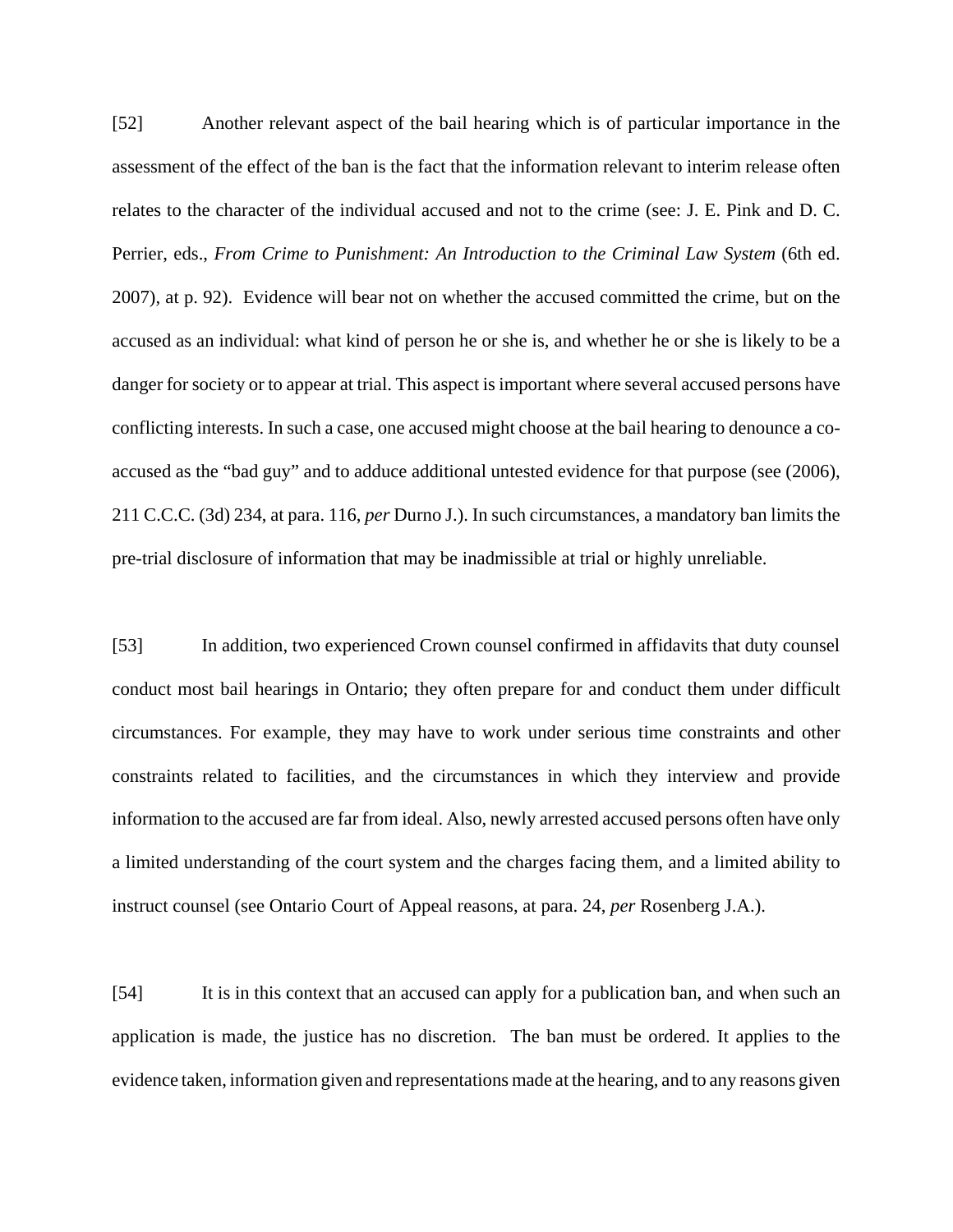for the order made under s. 515. It remains in effect until the accused is discharged after a preliminary inquiry or until the end of the trial, as the case may be. A large part of the evidence taken at the bail hearing is presumptively inadmissible at trial. Thus, criminal records, prior consistent statements and post-offence conduct, which may be mentioned at the bail hearing, might not be admitted in evidence at trial. While it is true that all information about the accused might arouse the public's curiosity, such information is often irrelevant to the search for truth in relation to the offence, which is the actual purpose of the criminal trial.

[55] A discretionary ban would entail additional issues and adjournments, and would result in longer hearings. Feldman J.A., writing for the majority of the Ontario Court of Appeal in the Ontario case, mentioned a current problem in some overburdened Ontario bail courts (at paras. 198- 99): in *R. v. Jevons*, 2008 ONCJ 559, [2008] O.J. No. 4397 (QL), De Filippis J. had described the backlog plaguing the bail courts and concluded that the accused in that case was the victim of systemic delay in the bail system and that his right to reasonable bail had been infringed. Deficiencies in the organization of certain courts cannot of course justify limits on freedom of expression. However, constraints are a fact of life, and courts must be alert to those constraints when assessing the consequences of any change to a process, such as the inclusion of a publication ban hearing.

[56] Be that as it may, the Ontario case illustrates how quickly an accused can be brought before a justice. The arrests were made on June 2, 2006. Between June 3 and June 12, each of the accused appeared in court at least once; for some of them, it was the third appearance. The bail hearings were held on June 12, 2006. The publication ban was then ordered, and it was to apply to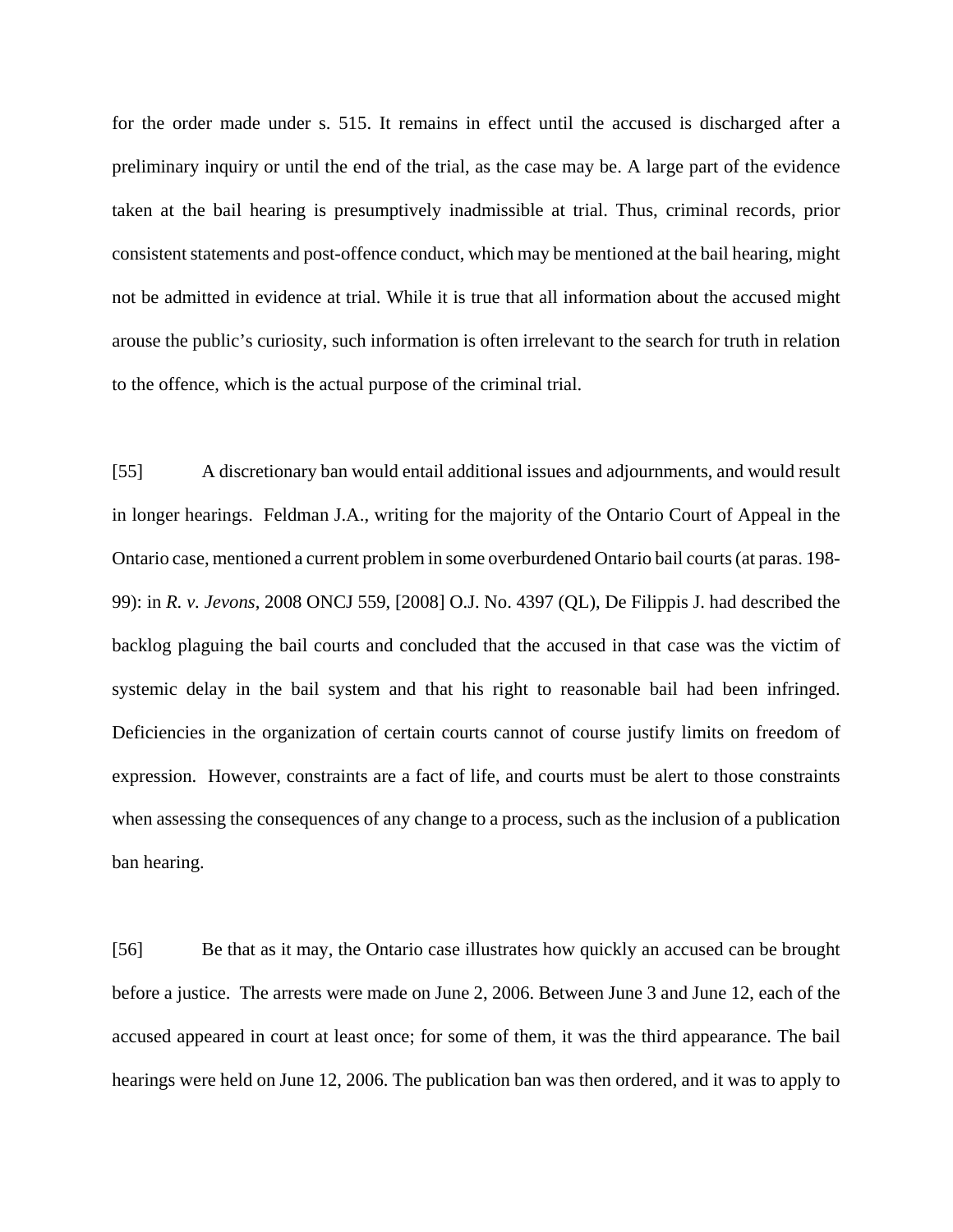all the accused. In light of notice requirements and the conflicting positions taken by counsel for the various accused, this could not have been done as quickly had a publication ban hearing been held.

[57] The appellants argue that bail hearings would almost never be delayed if the ban were discretionary because the *Dagenais* test would rarely be met, since jury bias is purely speculative. As a result, counsel would seldom bring motions for bans. This proposition is based on the assumption that accused would renounce their interest in trial fairness to ensure an expeditious hearing. This is exactly the kind of compromise the mandatory ban is intended to avoid. The appellants' argument is in fact based on the incorrect view that the ban has nothing to do with the rights of the accused to a fair trial and to fair access to bail. It is simply wrong to assume that neither the bail hearing itself nor the disclosure of information, evidence or the reasons for the justice's order would have any effect on the accused's interests.

[58] However, the deleterious effects of a publication ban should not be downplayed. Section 517 bars the media from informing the population on matters of interest which could otherwise be subject more widely to public debate: *Edmonton Journal v. Alberta (Attorney General)*, [1989] 2 S.C.R. 1326. To this extent, it impairs "[t]he freedom of individuals to discuss information about the institutions of government, [and] their policies and practices" (*New Brunswick*, at para. 18).

[59] The ban prevents full public access to, and full scrutiny of, the criminal justice process. Moreover, the bail hearing may attract considerable media attention and its outcome may not be fully understood by the public, as was apparently the case when Mr. White in the Alberta case and certain of the accused in the Ontario case were initially released. In such cases, the media would be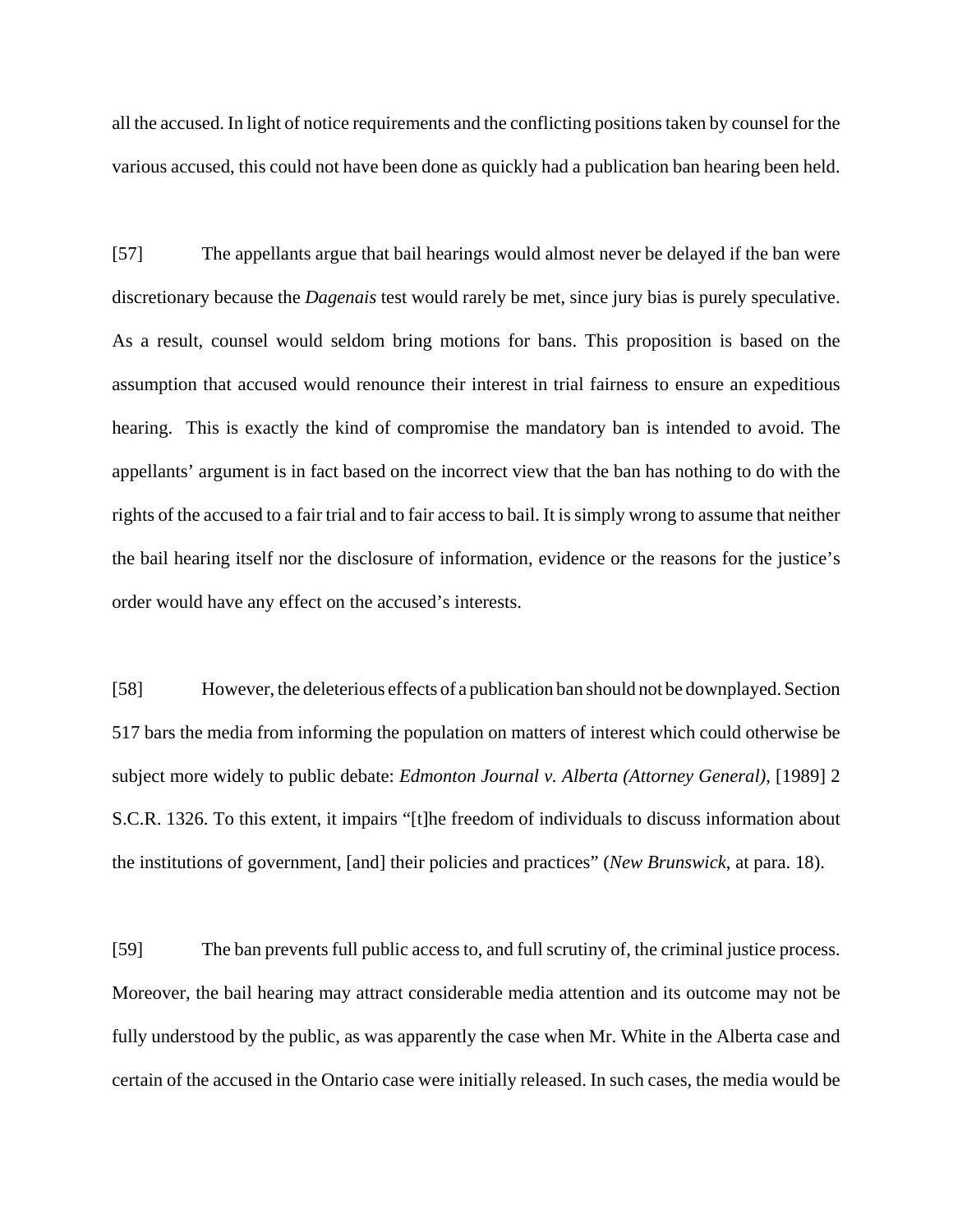better equipped to explain the judicial process to the public if the information they could convey were not restricted.

[60] Nonetheless, on balance, I must find that in the context of the bail process, the deleterious effects of the limits on the publication of information are outweighed by the need to ensure certainty and timeliness, to conserve resources, and to avert the disclosure of untested prejudicial information; in other words, to guarantee as much as possible trial fairness and fair access to bail. Although not a perfect outcome, the mandatory ban represents a reasonable compromise.

#### VI. Application to the Co-accused in the Ontario Case

[61] An additional issue is raised in the Ontario case: does the publication ban apply to all the co-accused? The *Criminal Code* is silent on this point, and a justice must resort to his or her common law jurisdiction. In my view, the Ontario courts correctly exercised their jurisdiction in answering the question in the affirmative. A publication ban will be effective only if it applies to all the accused. Clearly, the evidence against the parties will overlap to a great extent.

#### VII. Additional Issues in the Alberta Case

[62] In the Alberta case, the appellants raise a number of additional issues based on jurisdiction, mootness and *functus officio*. They also mention the Court of Appeal's criticism of the choice to raise the constitutional challenge in the context of a criminal proceeding rather than by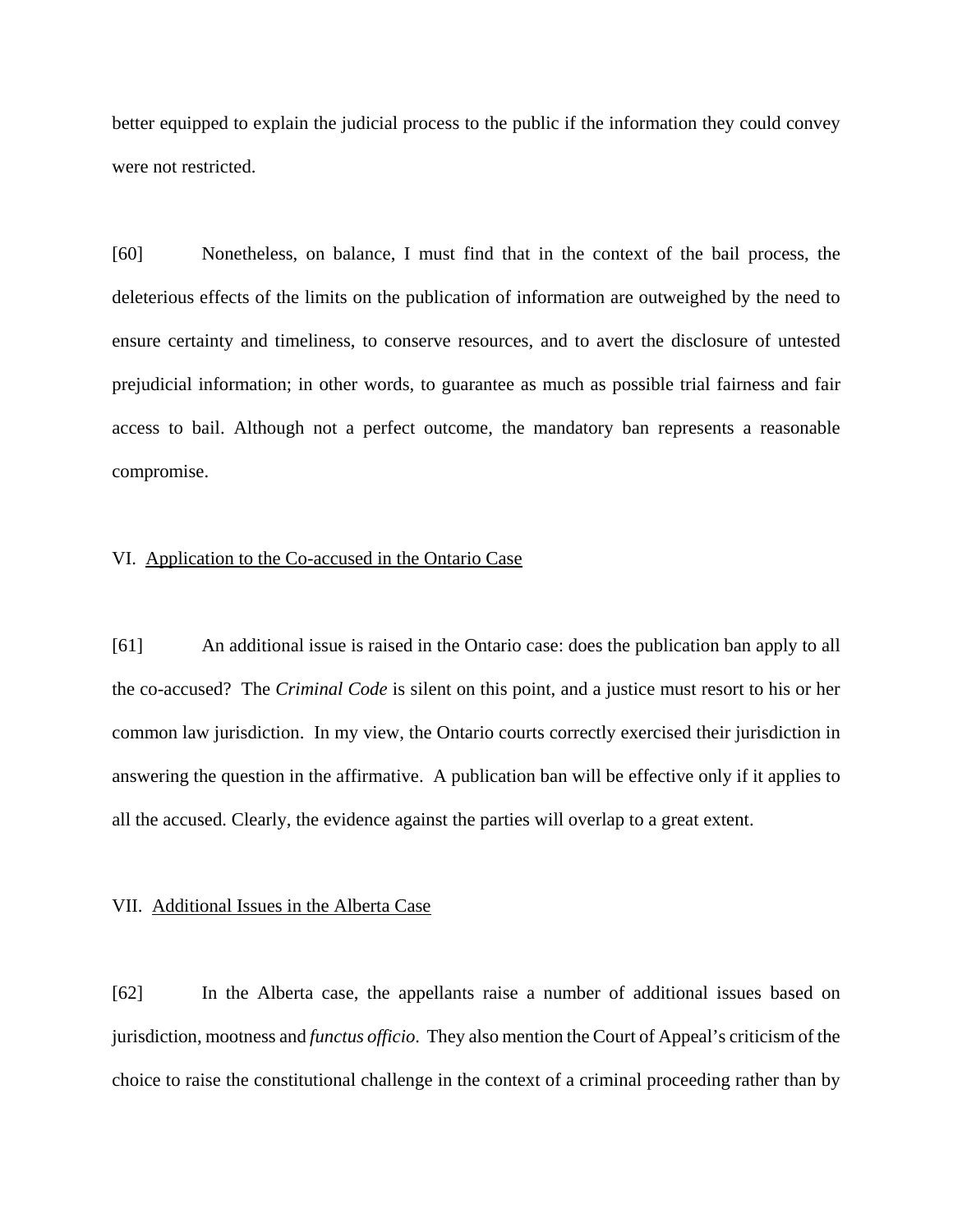bringing a civil action.

[63] Although these issues may give rise to interesting comments, the appellants expressly acknowledge that this Court does not need to rule on them, because it has jurisdiction to entertain the substance of the appeal in any event. It is therefore not necessary to deal with them.

## VIII. Conclusion

[64] For these reasons, I would conclude that s. 517 Cr.C. infringes freedom of expression but that the limit can be demonstrably justified in a free and democratic society. Since the appellants sought to strike down the mandatory wording of the provision, I would dismiss their appeals. I would uphold the constitutionality of the provision and allow the cross-appeal in the Ontario case.

The following are the reasons delivered by

#### ABELLA J. —

[65] This Court has a long pedigree in protecting the public's right to be aware of what takes place in the country's courtrooms. It is based on the premise that to maintain public trust in the justice system, the public must be able to see the judicial process at work. The public's ability to engage in meaningful discussion about *what* a judge decides, depends primarily on knowing *why* the particular decision is made. The jurisprudence has, as a result, consistently attempted to enhance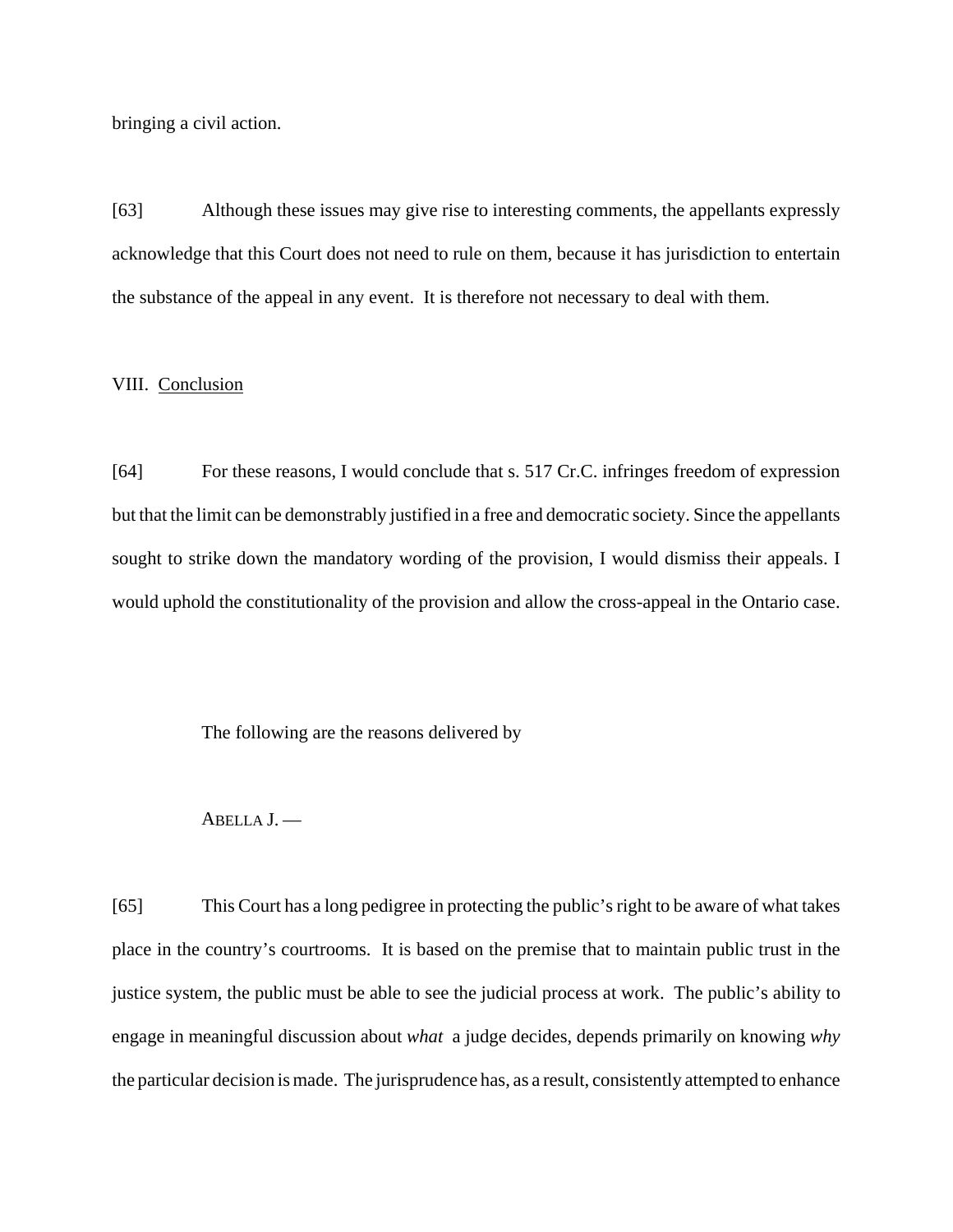both the visibility of the system and the confidence of the public. This emphasis on transparency is known as the open court principle. As Cory J. stated in *Edmonton Journal v. Alberta (Attorney General)*, [1989] 2 S.C.R. 1326:

> [M]embers of the public have a right to information pertaining to public institutions and particularly the courts. . . . Only then can they make an assessment of the institution. Discussion of court cases and constructive criticism of court proceedings is dependent upon the receipt by the public of information as to what transpired in court. Practically speaking, this information can only be obtained from the newspapers or other media. [Emphasis added; pp. 1339-40]

(*See also Attorney General of Nova Scotia v. MacIntyre*, [1982] 1 S.C.R. 175; *Vickery v. Nova Scotia Supreme Court (Prothonotary)*, [1991] 1 S.C.R. 671; *Canadian Broadcasting Corp. v. New Brunswick (Attorney General)*, [1996] 3 S.C.R. 480; *R. v. Mentuck*, 2001 SCC 76, [2001] 3 S.C.R. 442; *Sierra Club of Canada v. Canada (Minister of Finance)*, 2002 SCC 41, [2002] 2 S.C.R. 522; *Ruby v. Canada (Solicitor General)*, 2002 SCC 75, [2002] 4 S.C.R. 3; *Vancouver Sun (Re)*, 2004 SCC 43, [2004] 2 S.C.R. 332; *Toronto Star Newspapers Ltd. v. Ontario*, 2005 SCC 41, [2005] 2 S.C.R. 188; *Named Person v. Vancouver Sun*, 2007 SCC 43, [2007] 3 S.C.R. 253).

[66] The issue in this case is whether a ban on bail hearing information should be mandatory in every case where it is requested by the accused, or whether it should only be imposed when the accused is able to demonstrate that his or her fair trial interests demand it. I have had the benefit of reading the reasons of Deschamps J., but with great respect, I am of the view, like Rosenberg J.A. in the Ontario Court of Appeal (2009 ONCA 59, 94 O.R. (3d) 82), and largely for his reasons, that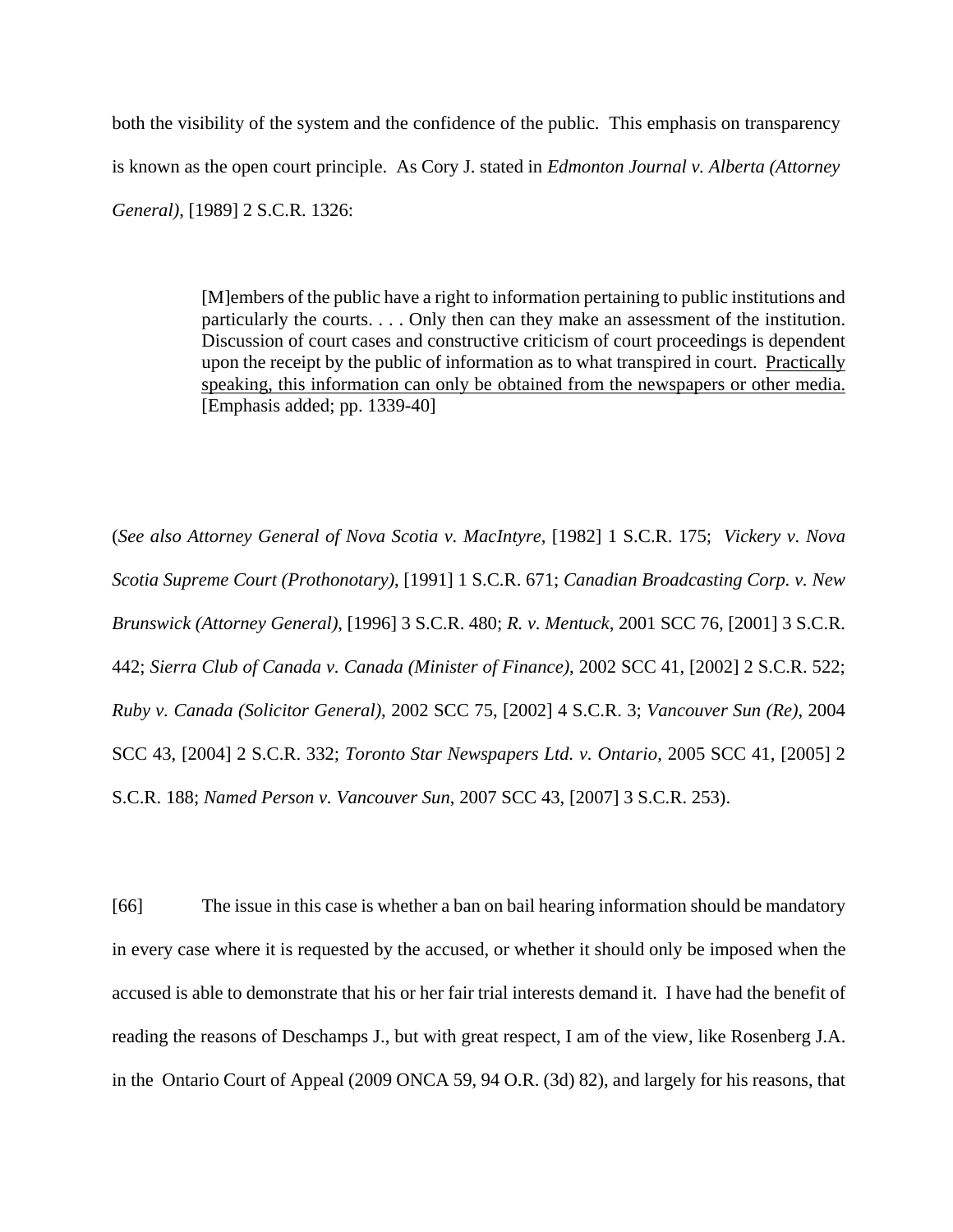the mandatory ban in s. 517 of the *Criminal Code*, R.S.C. 1985, c. C-46, does not survive the final stage of the *Oakes* test. I also agree with him that the appropriate remedy is to sever the mandatory aspect of s. 517 and leave in place the discretion to order a ban, to be exercised in accordance with *Dagenais v. Canadian Broadcasting Corp*., [1994] 3 S.C.R. 835, and *Mentuck*.

[67] Section 517 of the *Criminal Code* automatically prevents disclosure of the judge's reasons and of any information at a bail hearing whenever the accused requests a ban. Neither the public nor the press is prevented from actually being in court during the hearing, but what is mandatorily prohibited is the public dissemination of what is disclosed there until the trial is complete, a chronology that can take years to unfold. This has the effect, for all but the handful of people who are present in the courtroom, of denying access to information surrounding a key aspect of the criminal justice system — the decision whether or not to release an accused back into the community pending his or her trial. This denial is a profound interference with the open court principle.

[68] The seriousness of the infringement was compellingly summarized by Rosenberg J.A. as follows:

> Section 517 cuts off meaningful and informed public debate about a fundamental aspect of the administration of criminal justice, the bail system, at the very time that the debate may be most important — when the decision is made to grant or deny bail. It also hinders debate in other circumstances of great public interest, as where an accused on bail commits another, perhaps serious crime. The public is left to speculate about why the accused was released and the justice system is unable to provide a timely and meaningful response because of the statutorily imposed silence. [para. 32]

[69] The importance of public awareness of the bail decision-making process was stressed in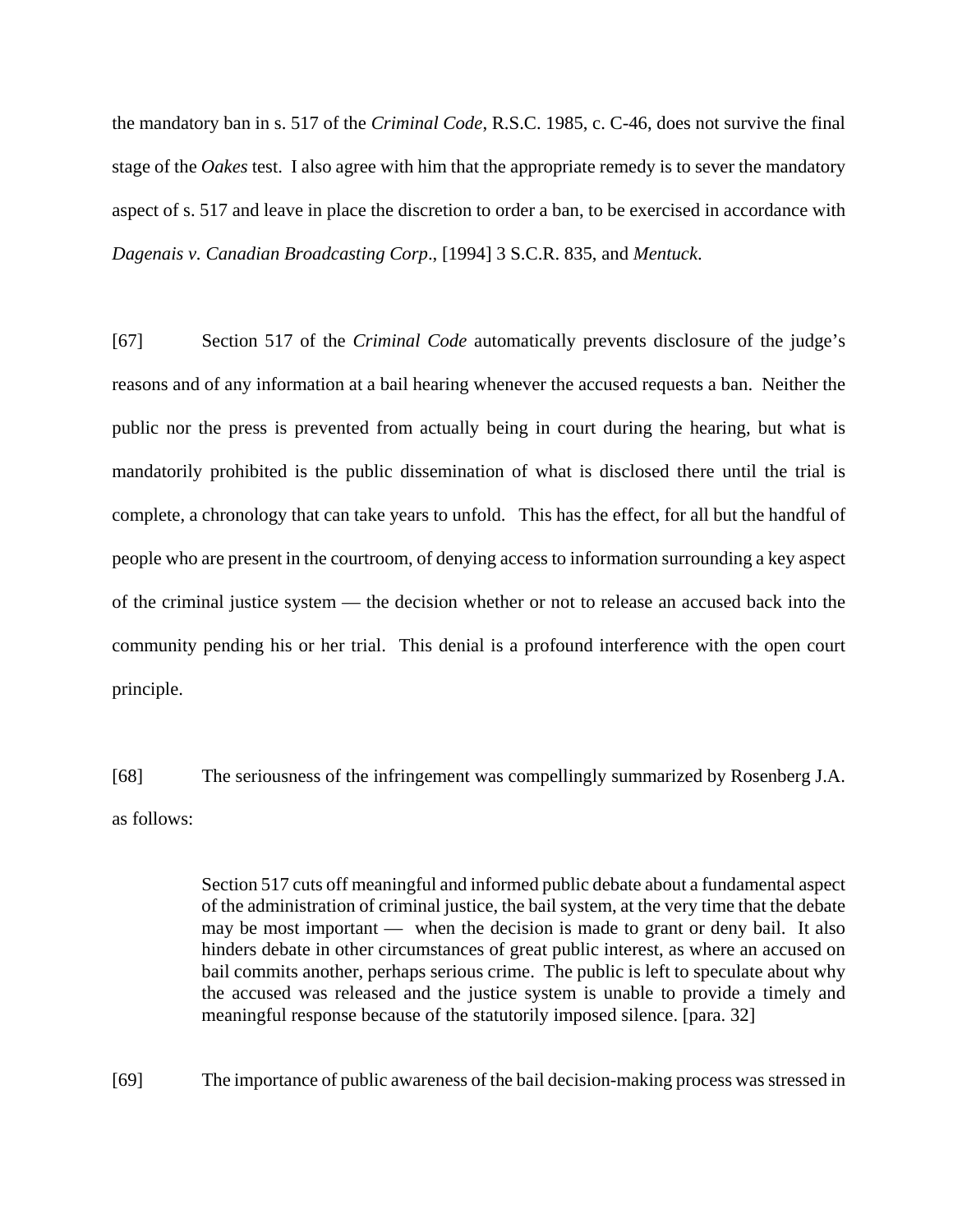*R. v. Hall*, 2002 SCC 64, [2002] 3 S.C.R. 309, where McLachlin C.J. expressed what is to me the underlying and driving principle in considering whether the mandatory nature of the ban in s. 517 is justified:

> Where justice is not seen to be done by the public, confidence in the bail system and, more generally, the entire justice system may falter. [para. 26]

[70] This brings us to whether this harm is outweighed by the benefits of a mandatory ban. The major benefits attributed to the ban are the reduction in pre-trial publicity and delay. Each of these concerns, in my view, can largely be attenuated, and neither represents a sufficiently serious infringement of fair trial rights.

[71] Concerns over pre-trial publicity were addressed by this Court when it considered the question of discretionary bans in *Dagenais* and *Mentuck*. The new threshold articulated in those cases was a high one, and bans were only to be imposed where they are "necessary" to protect against "real and substantial" risks to an accused's fair trial rights (*Dagenais*, at p. 878), or "serious" risks to the administration of justice (*Mentuck*, at para. 32). Section 517, in granting an automatic ban at the request of an accused regardless of whether he or she can demonstrate such a degree of risk, completely collapses the constitutional framework in *Dagenais*/*Mentuck*, leaving out of the balance entirely the public's presumptive right to know what goes on in a courtroom.

[72] Even if one is disinclined to accept what is to me the cogent evidence in the reasons of Rosenberg J.A. demonstrating how speculative the concerns over pre-trial publicity are, there remains the possibility of remedies such as a partial ban, challenges for cause, or a change of venue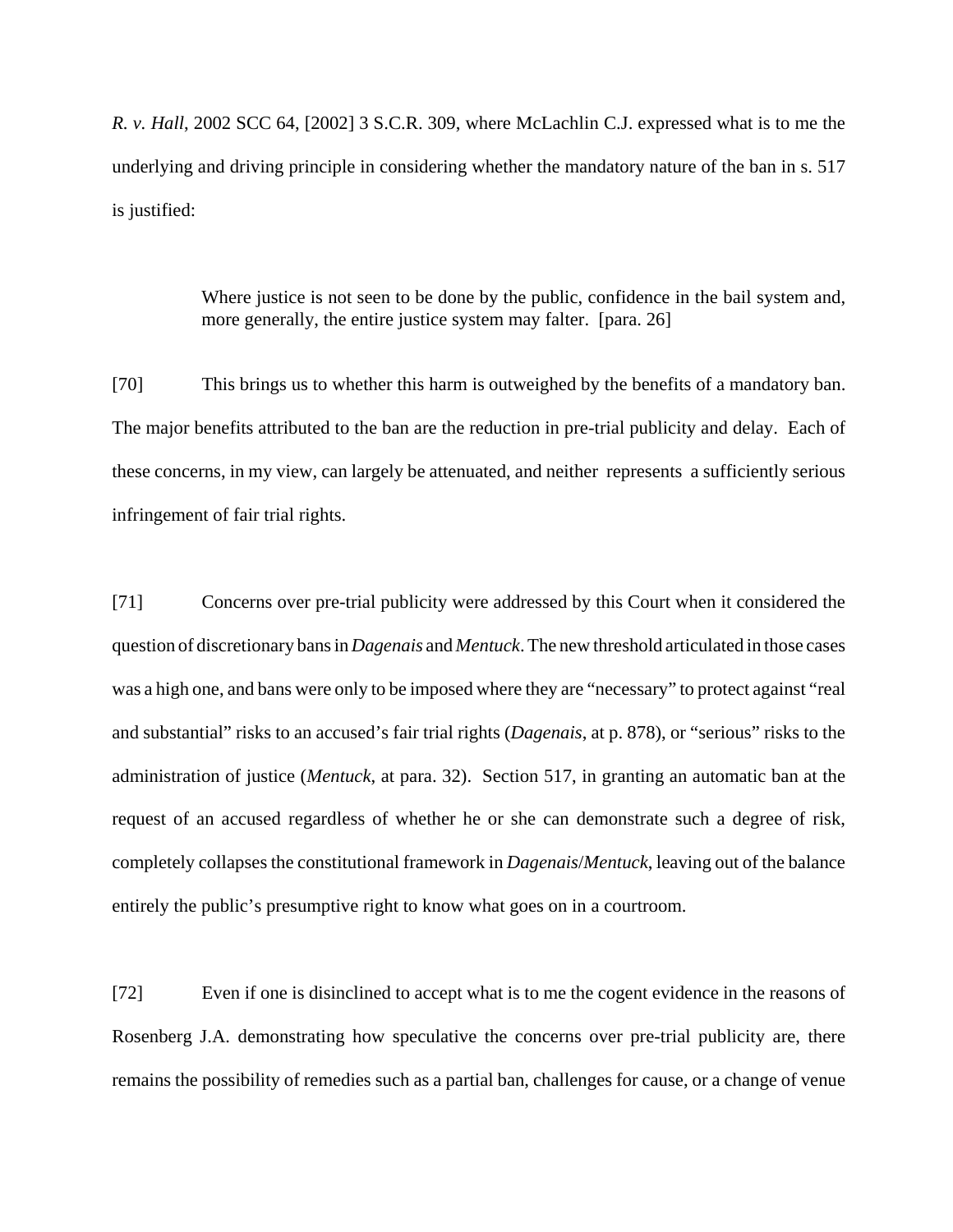if there is a sufficient risk of prejudice. We should also be able to rely on the ability of a properly instructed jury to disregard irrelevant evidence, a reliance that is at the foundation of our belief in juries in criminal trials (*Dagenais*, at pp. 884-85; see also *R. v. Corbett*, [1988] 1 S.C.R. 670, at pp. 692-93; *R. v. Vermette*, [1988] 1 S.C.R. 985, at pp. 992-93). As Berger J.A. observed in the course of related proceedings in the Alberta appeal, where the accused had been released on bail after being charged with the murder of his pregnant wife:

> The Applicant has been charged with second-degree murder. His preliminary hearing will not take place until the new year. If committed to stand trial, jury selection would begin months later. I very much doubt that prospective jurors would retain and recall the details of a 30 second news clip or a seven inch column summarizing submissions made by counsel, or reasons for decision pronounced by a bail judge. Even if some did, the usual admonitions to the array, challenges for cause, and jury instructions themselves, are, in my opinion, sufficient safeguards to ensure that an impartial jury, true to their oaths, will be empanelled.

(*R. v. White*, 2005 ABCA 435, 56 Alta. L.R. (4th) 255, at para. 17)

[73] In any event, s. 517 only protects an accused from disclosure of pre-trial information from a bail hearing. There is no legislative protection from potentially prejudicial pre-trial information that emanates from sources other than the bail hearing. In the absence of such a generalized ban, the benefit of a ban only on bail hearing information seems to me to be too porous to justify the seriousness of the infringement.

[74] The second benefit of a mandatory ban is said to be the reduction in delay. This is a concern only if one assumes that the request for a discretionary ban will substantially elongate the hearing. It is hard for me to see what evidence would routinely result in a protracted bail proceeding.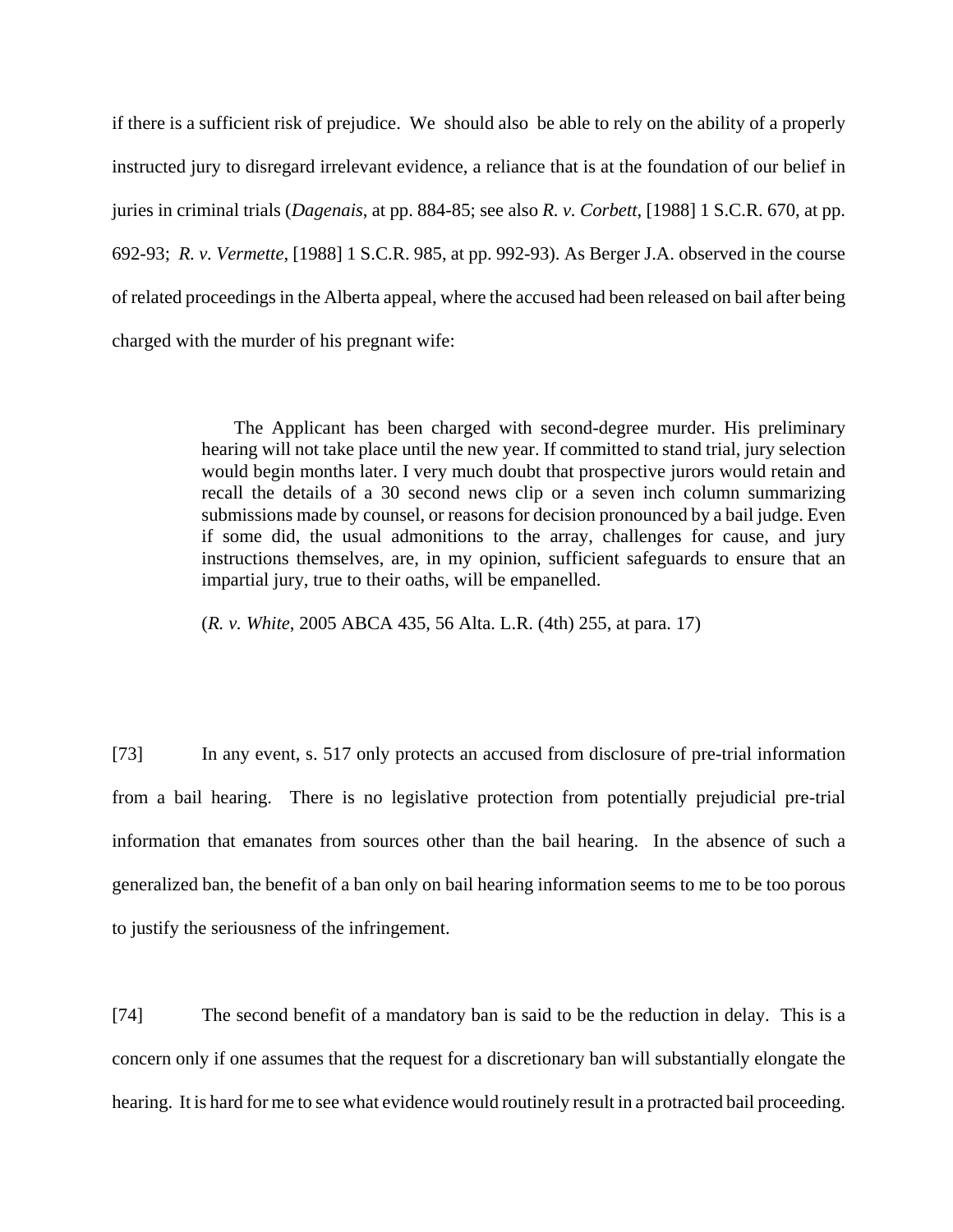A delay would also only result if one assumes that the media is entitled to notice in every case. I make no such assumption. While the decision to give notice is a matter of discretion for the judge hearing the bail application, it seems to me to be unrealistic to expect that submissions be invited from the media in every case where a publication ban in a bail hearing is requested.

[75] In the absence of such automatic notice, there will be, in the overwhelming number of cases, no undue delay. Those cases where the media is most likely to contest a ban are those few which have a higher profile. But I would not judge the desirability of a universal mandatory ban based on its effectiveness for a small percentage of cases.

[76] Public confidence in the justice system requires relevant information delivered in a timely way. A mandatory ban on the evidence heard and the reasons given in a bail application is a ban on the information when it is of most concern and interest to the public. Restrictions on the release of such information are only justified if their benefits outweigh their detrimental impact.

[77] Given that the salutary effects of the ban under s. 517 are not proportional to the harmful effects flowing from the infringement of the open court principle, I would allow the appeal in both the Ontario and Alberta cases and strike out the words in s. 517 that render the ban mandatory.

### *Appeals dismissed and cross-appeal allowed,* ABELLA J. *dissenting.*

*Solicitors for the appellants/respondents on cross-appeal Toronto Star Newspapers Ltd.*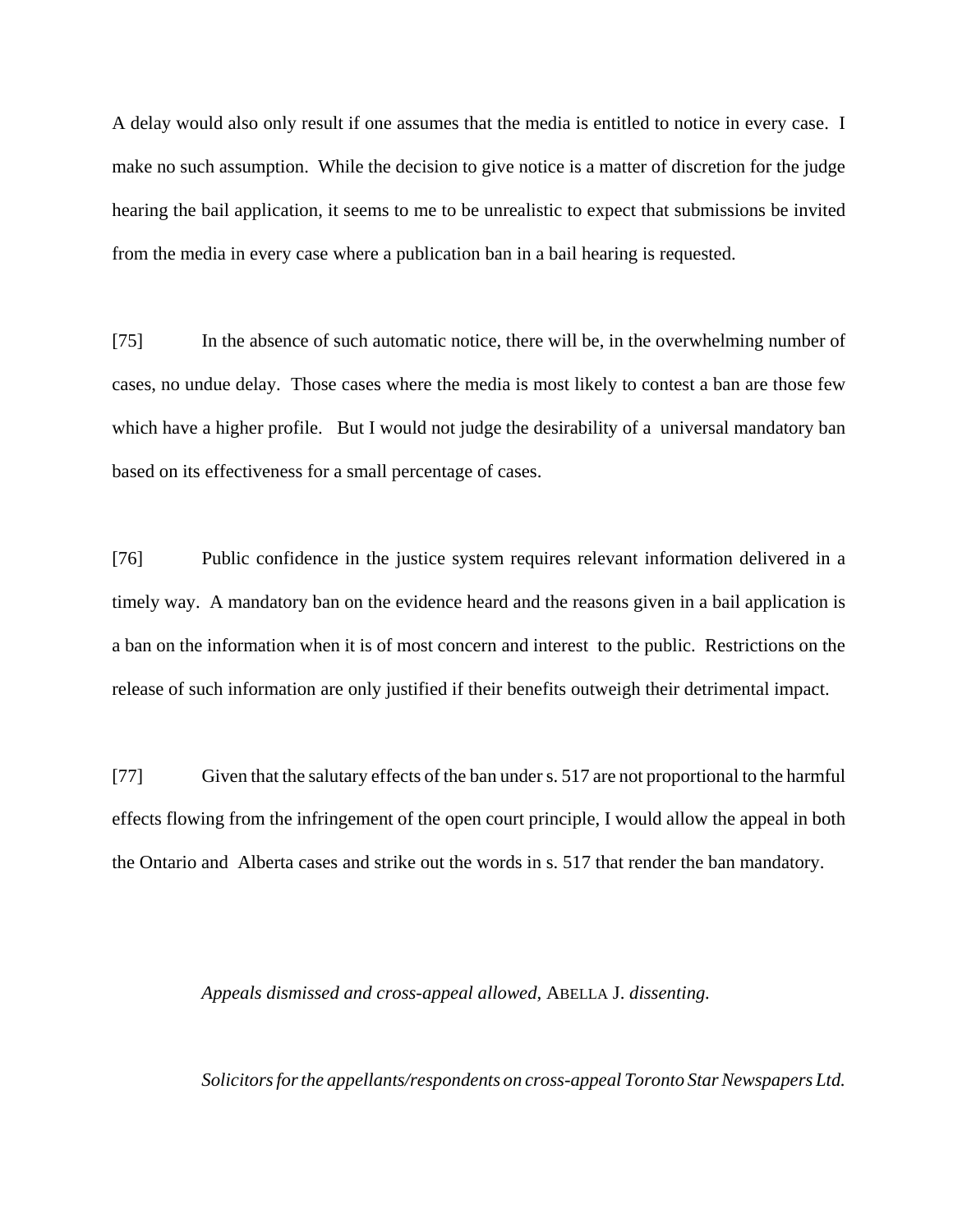*et al.: Blake, Cassels & Graydon, Toronto.*

*Solicitors for the appellants Canadian Broadcasting Corporation et al.: Reynolds, Mirth, Richards & Farmer, Edmonton.*

*Solicitors for the appellant Edmonton Sun, a Division of Sun Media Corporation: Fraser Milner Casgrain, Edmonton.*

*Solicitor for the respondent/appellant on cross-appeal Her Majesty The Queen in Right of Canada and for the intervener the Director of Public Prosecutions of Canada: Public Prosecution Service of Canada, Brampton.*

*Solicitor for the respondent/appellant on cross-appeal A.A.: John Norris, Toronto.*

*Solicitor for the respondent F.A.: Dennis Edney, Edmonton.*

*Solicitor for the respondent S.A.: Peter G. Martin, Eganville, Ontario.*

*Solicitor for the respondent Qayyum Abdul Jamal: Anser Farooq, Toronto.*

*Solicitors for the respondents A.M.D. and Ahmad Mustafa Ghany: Rocco Galati Law Firm Professional Corporation, Toronto.*